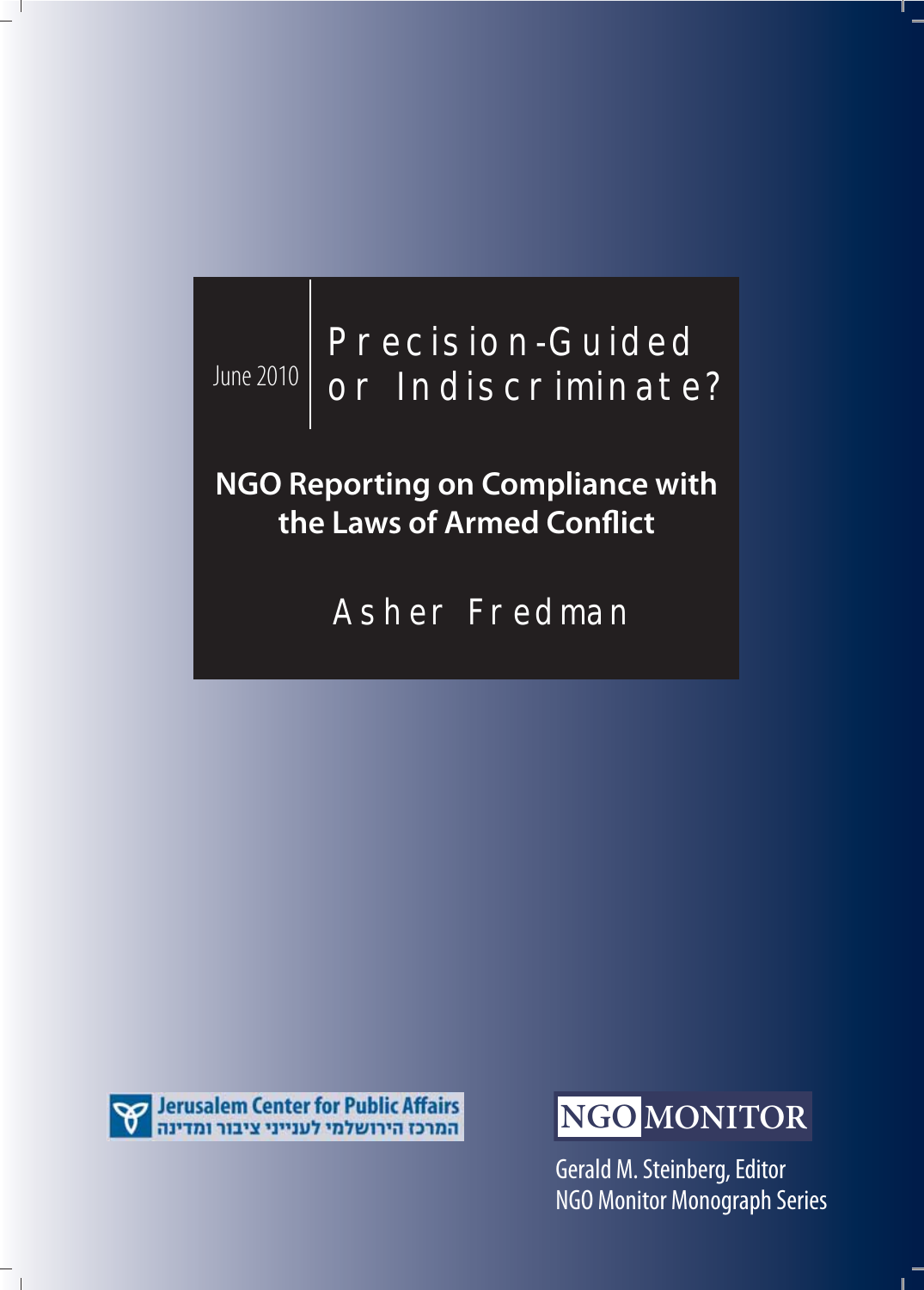

**Making NGOs Accountable** 

1 Ben-Maimon Blvd. Jerusalem 92262 Israel Phone: 972-2-566-1020 Fax: 972-77-511-7030 mail@ngo-monitor.org www.ngo-monitor.org

NGO Monitor's mission is to provide information and analysis, promote accountability, and support discussion on the reports and activities of NGOs claiming to advance human rights and humanitarian agendas in the framework of the Arab-Israeli conflict. NGO Monitor is a project of the Amutah for NGO Responsibility (R.A. 580465508).

> NGO Monitor was founded jointly with the Wechsler Family Foundation.



13 Tel Hai St Jerusalem 92107 Israel Phone: 972-2-5619281 Fax: 972-2-5619112 jcpa@netvision.net.il English: www.jcpa.org Hebrew: www.jcpa.org.il French: www.jcpa-lecape.org German: www.jer-zentrum.org

The Jerusalem Center for Public Affairs is a leading independent research institute specializing in public diplomacy and foreign policy. Founded in 1976, the Center has produced hundreds of studies and initiatives by leading experts on a wide range of strategic topics. Dr. Dore Gold, Israel's former ambassador to the UN, has headed the Jerusalem Center since 2000.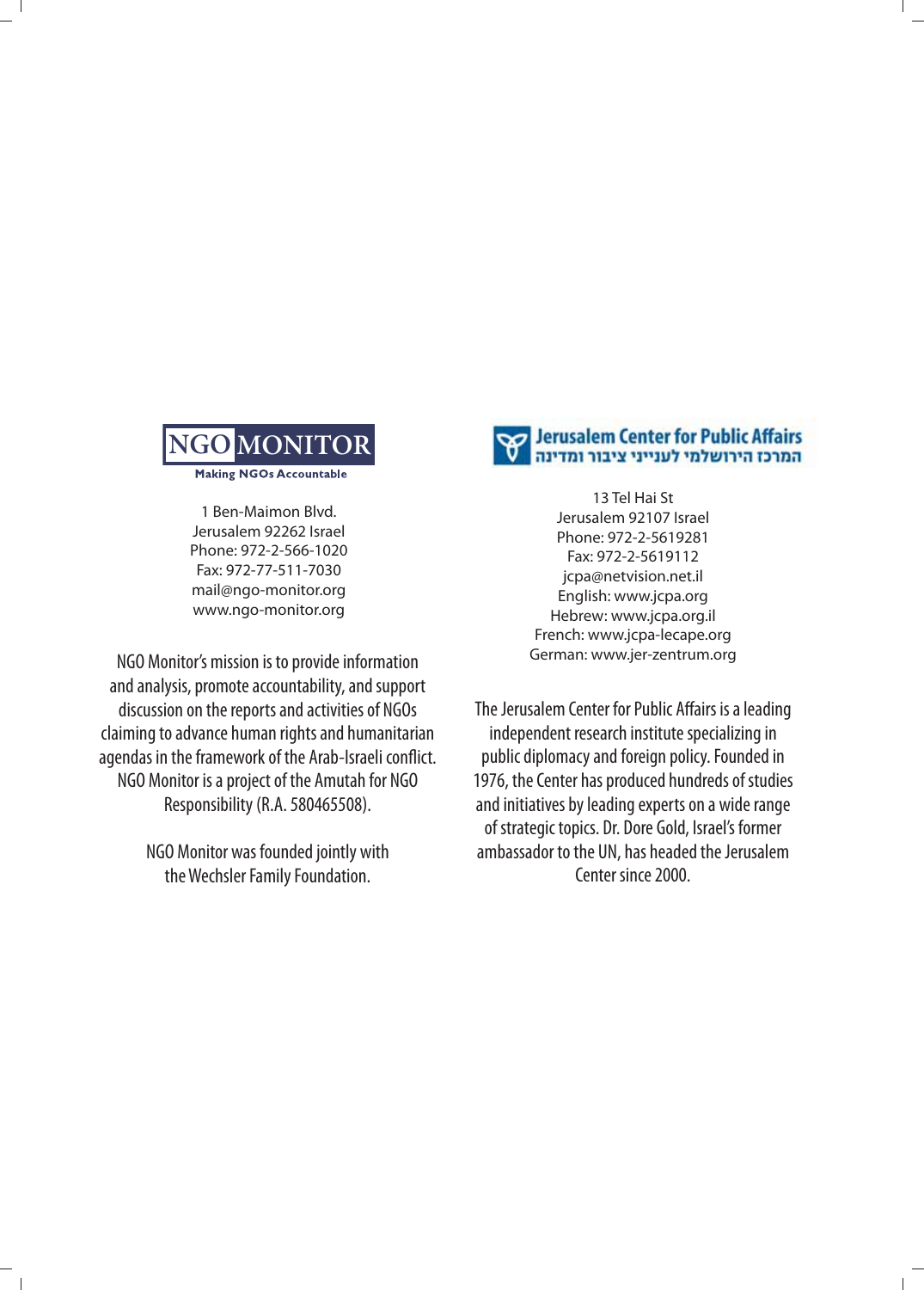# **Precision-Guided or Indiscriminate?**

NGO Reporting on Compliance with the Laws of Armed Conflict

Asher Fredman

The author wishes to thank the JCPA and NGO Monitor staff for their help in the editing and production of this monograph.

**© 2010 NGO Monitor. All rights reserved.**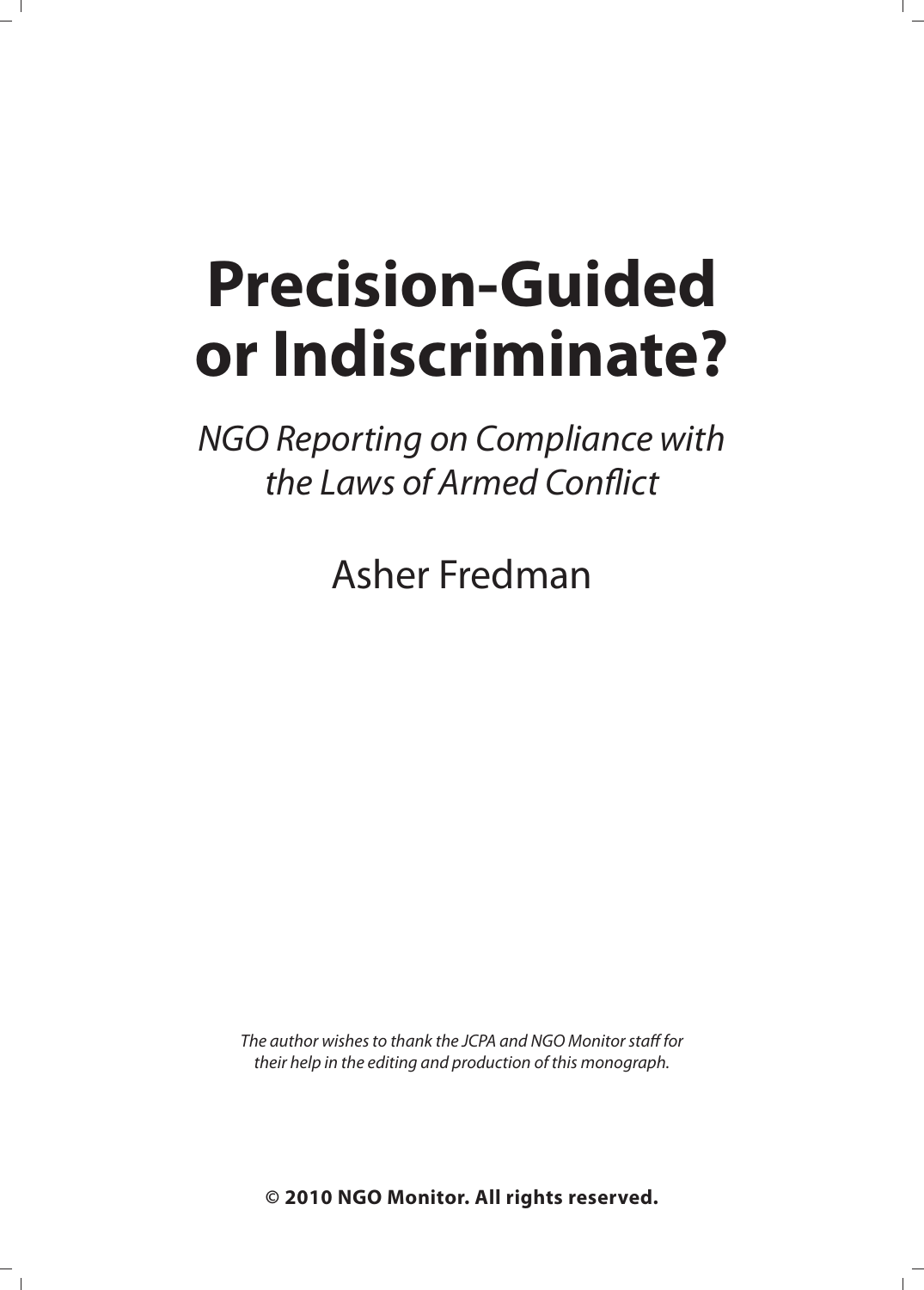# Executive Summary

**I**

nternational human rights NGOs play an increasingly influential role in shaping the policies of states and international institutions. Directly through consultations and lobbying and indirectly through public advocacy and media campaigns, NGOs publicize their analyses and promote their policy recommendations. One area in which

NGOs such as Amnesty International (AI) and Human Rights Watch (HRW) have been particularly active is in evaluating compliance with the Laws of Armed Conflict (LOAC) by parties to hostilities.

While scholars have dedicated attention to questions of NGO formation, activity, and impact on the international system (see Keck and Sikkink, 1998; Welch, 2001; Mathews, 1997), there has been relatively little critical evaluation of the factual and legal claims in NGO reports. It appears that the positive values associated with the promotion of human rights tend to engender positive and uncritical treatment of the NGOs' substantive claims. This monograph aims to take a first step toward adding a critical perspective.

The case selected for analysis is NGO reporting regarding the 2008-2009 conflict in Gaza and Southern Israel. Few other conflicts have generated as much NGO activity or public interest relating to LOAC. The study focuses on the information disseminated by two of the largest and most influential human rights NGOs, Amnesty International and Human Rights Watch. Their claims and conclusions are considered in light of the academic literature on LOAC, military sources, and state declarations and practice.

It is shown that the  $NGOs<sup>i</sup>$  descriptions of the means and methods of warfare contain numerous unwarranted assertions and unsubstantiated claims. In other cases, the NGOs present unrealistic depictions of the nature of modern combat, leading them to problematic evaluations of Israeli actions. It appears that these result at least in part from a lack of expertise in relevant areas.

From the legal perspective, it will be argued that the NGOs' presentation of several key LOAC principles is inaccurate or incomplete. In other instances, AI and HRW present controversial interpretations of LOAC treaties as widely accepted customary law. This suggests that the NGOs may be engaged in "standard setting"ii rather than in objective evaluations.

#### **Outline**

Following the introduction, Section 2 discusses the growing role of NGOs in shaping the policies of more powerful actors such as states and international institutions. Section 3 presents the framework for an analysis of AI and HRW's claims regarding Israel's LOAC compliance.

Sections 4 and 5 present two case studies of NGO reporting. Each focuses on a topic that drew significant attention during and following the Gaza fighting: Israel's use of white phosphorus (WP) munitions and its use of unmanned aerial vehicles (UAVs). In each case, LOAC concepts and standards necessary for evaluating Israel's actions are explored, and the NGOs' claims and arguments are analyzed.

Section 4 examines the primary NGO assertions regarding Israel's use of WP: That Israel a) violated the LOAC requirement to take all feasible precautions to minimize civilian harm; b) violated the prohibition on indiscriminate attacks; and c) violated the proportionality requirement.

Among the findings are that:

- LOAC, as reflected in state declarations and practice, recognizes the right of a commander to consider military needs, particularly force protection, when evaluating what actions and precautions are feasible in a given situation.
- HRW's claim that Israel could feasibly have used a different type of smoke obscurant to the same

<sup>&</sup>lt;sup>i</sup> Unless otherwise indicated, all references to "the NGOs" in this monograph refer to AI and HRW.

ii C. E. Welch (2001) uses the term "standard setting" to describe NGO involvement in the creation of human rights instruments. Here the term is expanded to include efforts to determine how those instruments should be interpreted.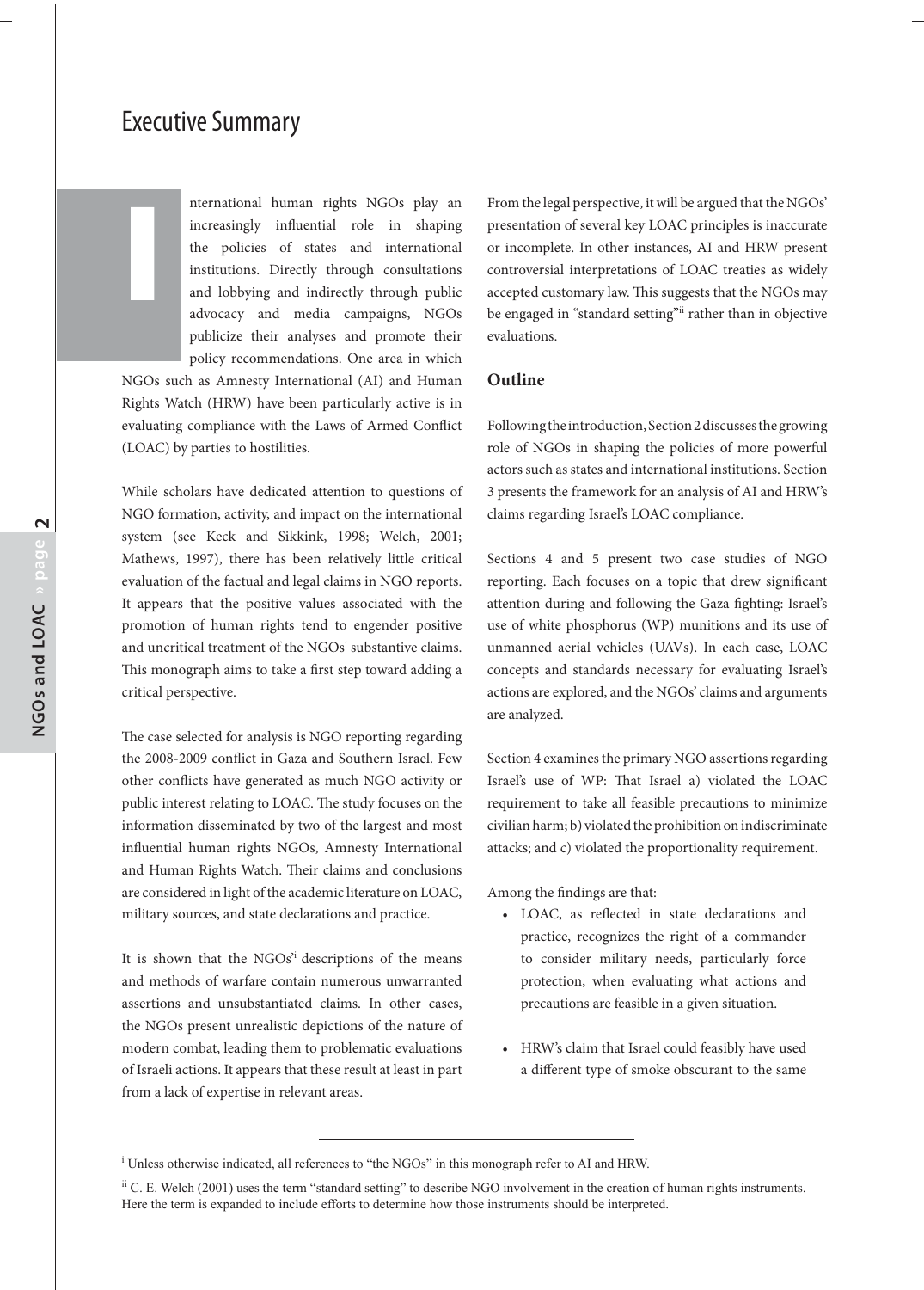effect as WP is contradicted on several counts by military sources and weapons experts.

- AI and HRW's arguments regarding the feasibility of using other means and methods to deliver WP are unsubstantiated and based upon information unavailable to the NGOs. Suggested alternatives may, in fact, have posed a greater danger to civilians.
- Contrary to the claim that Israel's use of WP was indiscriminate and hence unlawful per se, its use was "directed at a specific military objective" and therefore lawful under LOAC.

Section 5 examines the primary NGO arguments regarding Israel's use of UAVs: That Israel a) failed to take feasible steps to verify the status and nature of intended targets; and b) failed to distinguish between military and civilian persons and objects, or intentionally targeted civilians.

Among the findings are that:

- The evidence AI and HRW present to establish their claims regarding the weapons platforms and munitions allegedly used is rendered questionable by military and defense industry sources. In a number of instances, the witness testimony relied upon heavily by the NGOs is contradicted by widely published media reports or the NGOs themselves.
- AI and HRW present an unrealistic depiction of the factors influencing targeting decisions on the modern battlefield. They fall prey to the "allure of precision" that leads "those beyond the battlefield [to] impose unreasonable demands on the military or postulate norms that go beyond treaty or custom" (Schmitt, 2004, p. 466).
- Israeli actions are judged based on hindsight, in contrast to LOAC standards as affirmed by the declarations of 13 countries when ratifying Additional Protocol I to the Geneva Conventions.
- The NGOs misrepresent LOAC definitions of legitimate military objectives. On the basis of this misrepresentation, they presume the absence of

legitimate military objectives in the vicinity of a strike.

• Once presuming the absence of legitimate military objectives, the NGOs assume that civilians injured in a strike were deliberately targeted. This allows them to ignore LOAC's recognition of the possibility and lawfulness of proportional collateral damage in attacks on military objectives.

The findings of this study indicate that at least in their reporting on the Israeli-Palestinian conflict, AI and HRW's reports contain many factual inaccuracies and problematic presentations of international law. It is therefore suggested that AI and HRW, as well as other NGOs dealing with similar issues, carefully evaluate their areas of competency, and ensure that factual and legal assertions are made with the proper degree of expertise. It is further suggested that the NGOs take steps to maintain standards of objectivity and ensure that ideological predilections do not color their analyses. When claiming to evaluate the lawfulness of a party's actions, the NGOs must not conflate *lex lata* (the law as it exists) with their preferred *lex ferenda* (what the law should be).

Policy-makers, diplomats, and journalists should more carefully scrutinize NGO-generated information. Subjecting NGO reports and statements to careful analysis will help ensure that these documents are produced at the highest standards. This would enable NGOs such as AI and HRW to most effectively fulfill their mission of promoting and protecting human rights.

#### **REFERENCES**

Keck, M. E., & Sikkink, K. (1998). *Activists beyond borders: Advocacy networks in international politics.* Ithaca, NY: Cornell University Press.

Mathews, J. (1997). Power shift. *Foreign Affairs*, 76(1), 50- 66.

Schmitt, M. N. (2005). Precision attack and international humanitarian law. *International Review of the Red Cross*, 859, 445-466.

Welch Jr., C. E. (2001). *Introduction*. In C.E. Welch Jr. (Ed.), *NGOs and Human Rights: Promise and Performance* (pp. 1-24). Philadelphia, PA: University of Pennsylvania Press.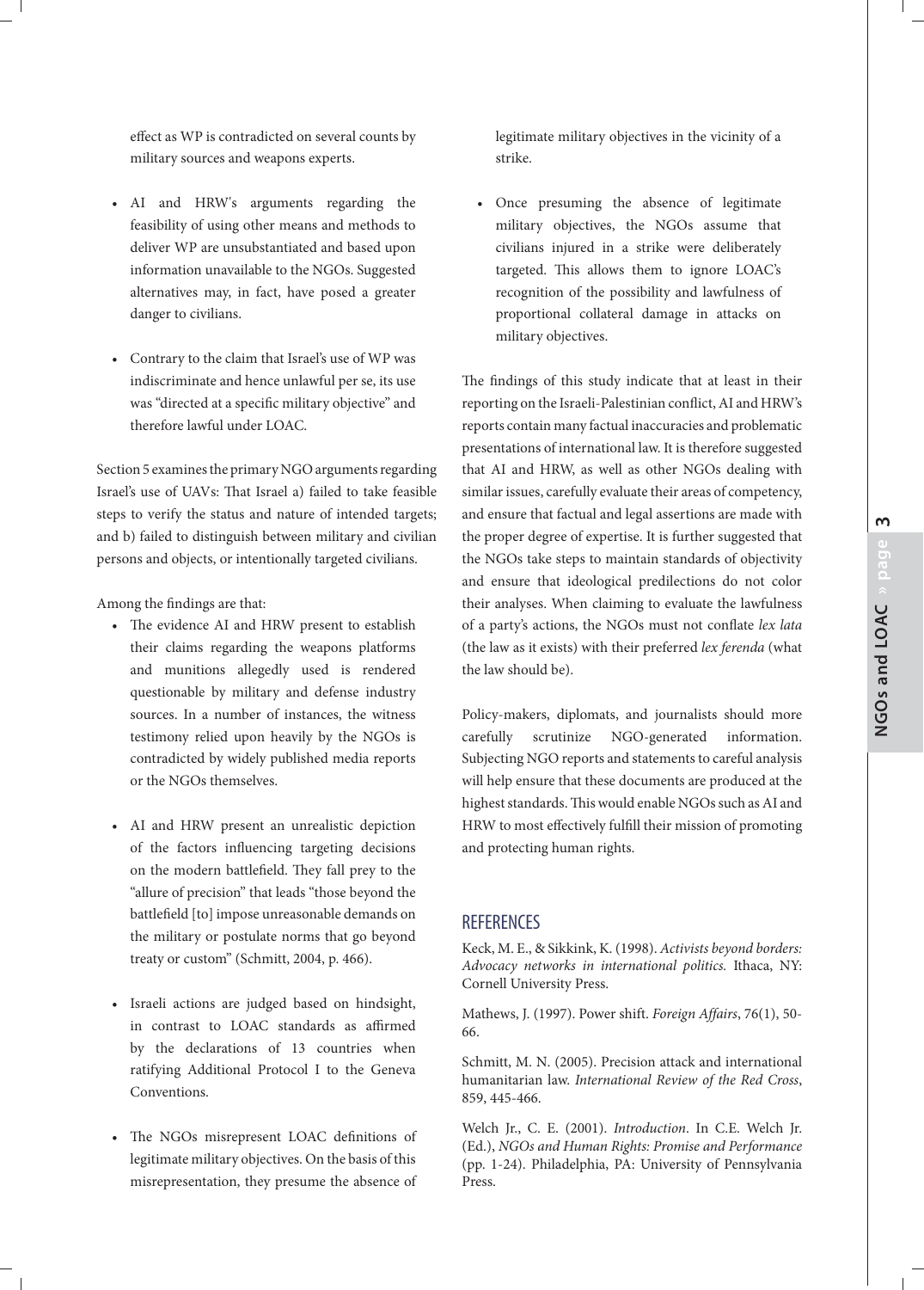# Abstract

This article analyzes NGO reporting on compliance with the Laws of Armed Conflict (LOAC) by parties to hostilities. Although such reporting increasingly influences the policies of states and international actors, factual and legal claims made by international human rights NGOs have been subject to relatively little critical evaluation in the academic literature. The case selected for analysis is the 2008-2009 conflict in Gaza and Southern Israel, with a focus on reporting by Amnesty International (AI) and Human Rights Watch (HRW). The author argues that on the factual level, AI and HRW's depictions of the means and methods of warfare contain numerous unwarranted or unsubstantiated assertions, often contradicted by military sources. From the legal perspective, the author argues that AI and HRW's presentation of LOAC is in some cases inaccurate or incomplete; in others, the NGOs present controversial interpretations of LOAC treaties as widely accepted customary law. This therefore suggests that NGOs should carefully evaluate their areas of competency, take steps to ensure that ideological predispositions do not color their analyses, and avoid conflating *lex lata* with *lex ferenda*. Policy-makers, diplomats and others who rely on NGO-generated information should not allow the positive values associated with the promotion of human rights to preclude critical evaluation of the substantive claims made by the NGOs.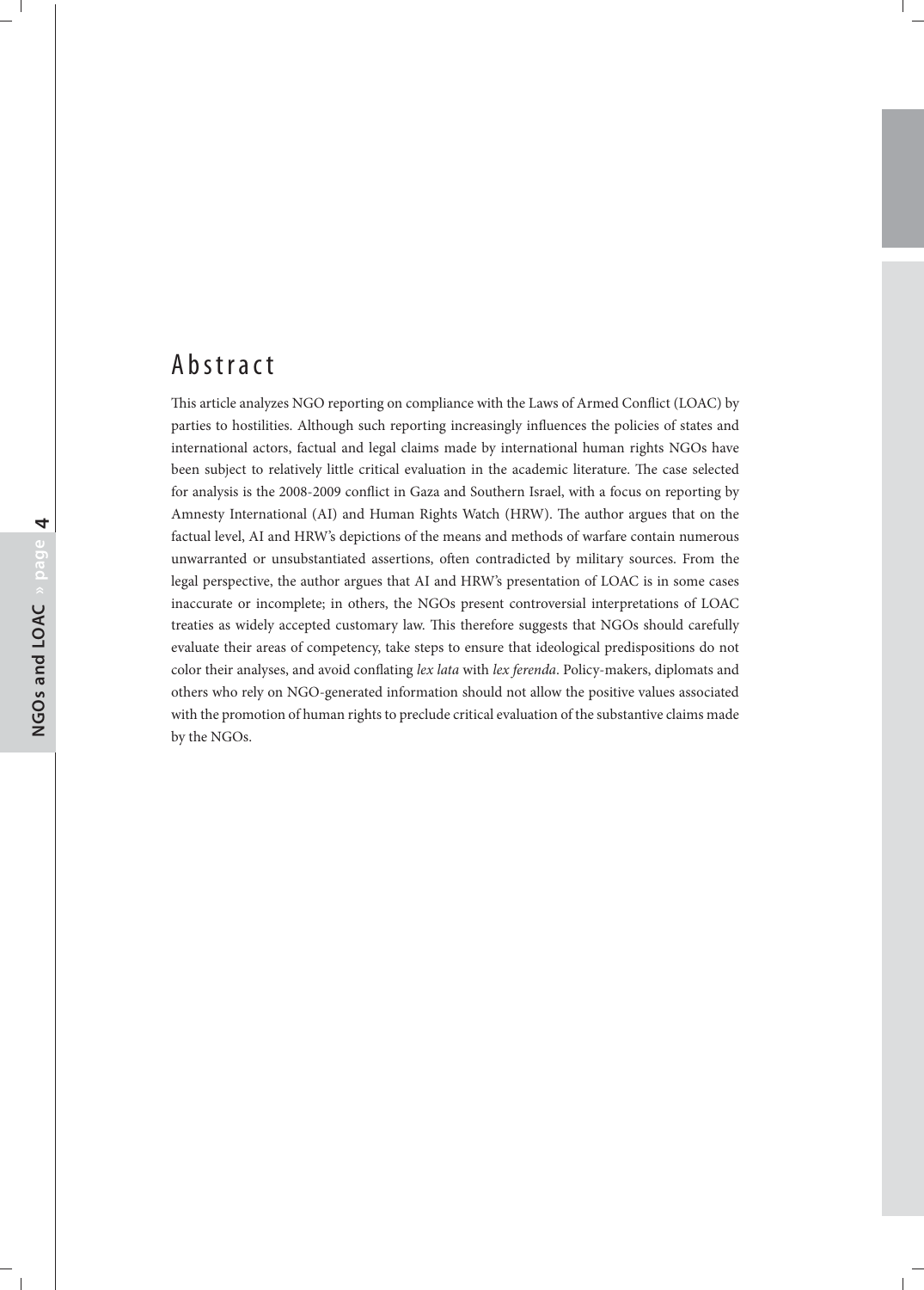# Table of Contents

| Introduction                                                       | 6  |
|--------------------------------------------------------------------|----|
| Human Rights NGOs And The Laws Of Armed Conflict                   | 8  |
| AI And HRW's Claims Of Israeli LOAC Violations: The Framework      | 10 |
| NGO "Outsourcing"                                                  | 10 |
| NGO Methodology For Establishing Claims Of Israeli LOAC Violations | 10 |
| Applicable Law In The Israeli Case                                 | 11 |
| Case 1: White Phosphorus                                           | 12 |
| <b>Feasible Precautions In Attack</b>                              | 12 |
| <b>Prohibition On Indiscriminate Attacks</b>                       | 17 |
| Proportionality                                                    | 18 |
| Case 2: Unmanned Aerial Vehicles (UAVs)                            | 19 |
| Feasible Steps To Verify Nature Of Objective                       | 20 |
| Legitimate Military Objectives And Collateral Damage               | 24 |
| Conclusion                                                         | 28 |

 $\frac{1}{2}$ 

 $\overline{1}$ 

 $\overline{\phantom{a}}_{\perp}$ 

 $-$ <sup>1</sup>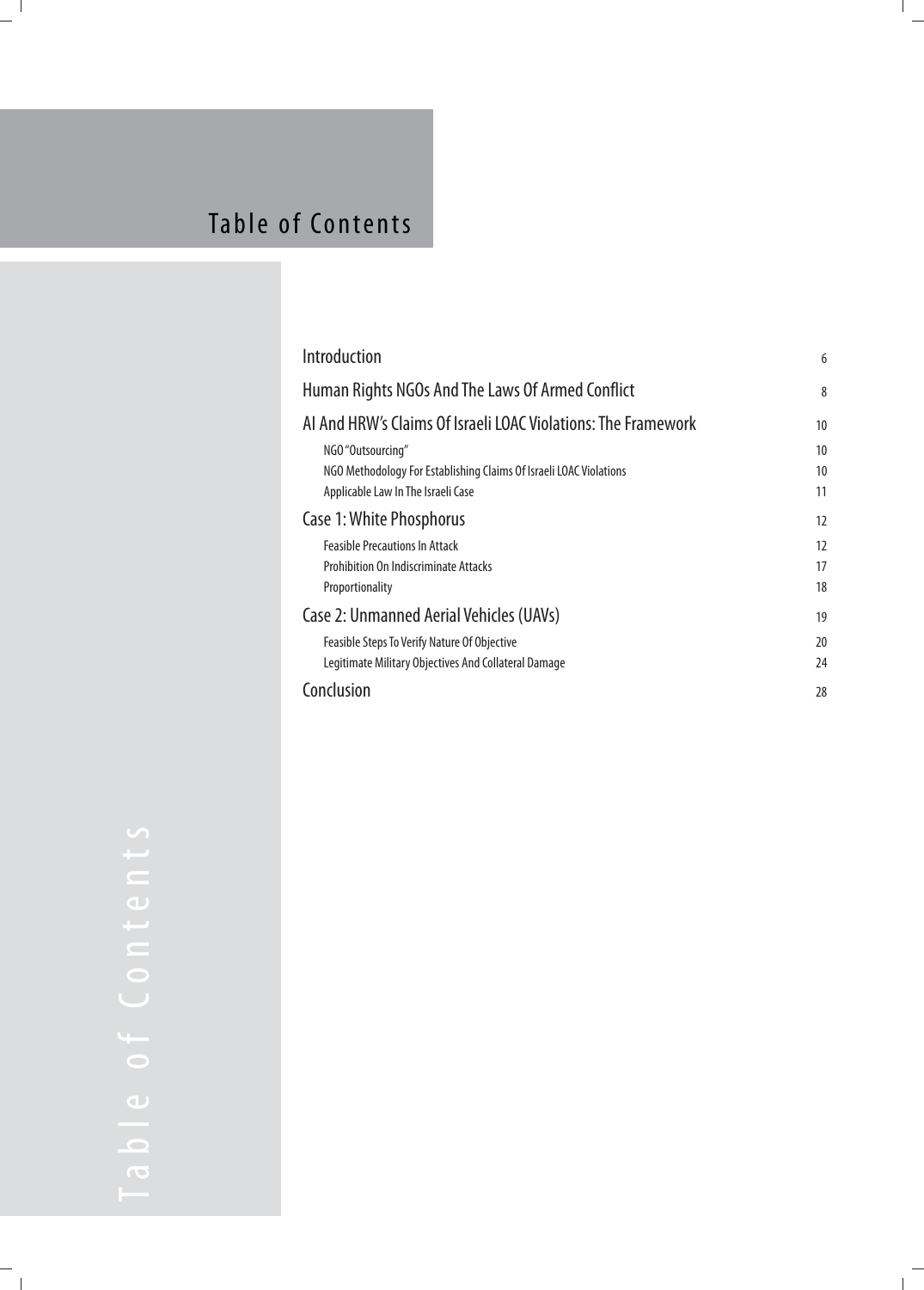# Introduction

nternational non-governmental organizations (NGOs) have been at the forefront of efforts to make human rights a central factor in the foreign relations and domestic policies of Western governments. Policy-makers, media, and the public, who often lack the resources or expertise to learn the details of human rights issues, turn to NGOs for information and guidance. Directly through advocacy and consultations, and indirectly through press releases and member activism, human rights NGOs are playing a growing role in the policy decisions of national governments and international organizations.

One area in which large international human rights NGOs such as Amnesty International (AI) and Human Rights Watch (HRW) have been especially active is in monitoring adherence to the Laws of Armed Conflict (LOAC) during hostilities, often in tandem with local NGOs. Yet despite the growing importance of information generated by NGOs regarding the behavior of parties to conflicts, the content of NGO reports has been subject to relatively little scrutiny. It appears that the positive values associated with the mission to promote human rights, along with the idiom of international law, have a tendency to engender positive and uncritical judgments regarding the substantive claims made in these reports.

*Given the growing impact of NGO activities, which can affect the security and standing of states, and criminal prosecutions against individuals, it is critical that careful analyses be undertaken of their reporting and claims.*

Given the growing impact of NGO activities, which can affect the security and standing of states, and criminal prosecutions against individuals, it is critical that careful analyses be undertaken of their reporting and claims. Scholars have, to a large degree, ignored this path of inquiry, dedicating their attention instead to questions of NGO formation, activity, and impact on the international system (Keck and Sikkink, 1998; Welch, 2001; Mathews, 1997). This monograph will focus on the factual and legal claims made in NGO reports. Taking into consideration the vast scope of this topic, this work will focus on NGO reporting and campaigning regarding violations of LOAC in conflicts between Israel and its neighbors. Few other conflicts have generated as much NGO reporting or public interest relating to LOAC. The analysis will concentrate primarily on NGO activity surrounding the 2008-2009 conflict in the Gaza Strip and southern Israel. NGO reporting and advocacy regarding this conflict was particularly intense, and played a major role in significant international developments, including the

Introduction ntroduction

**I**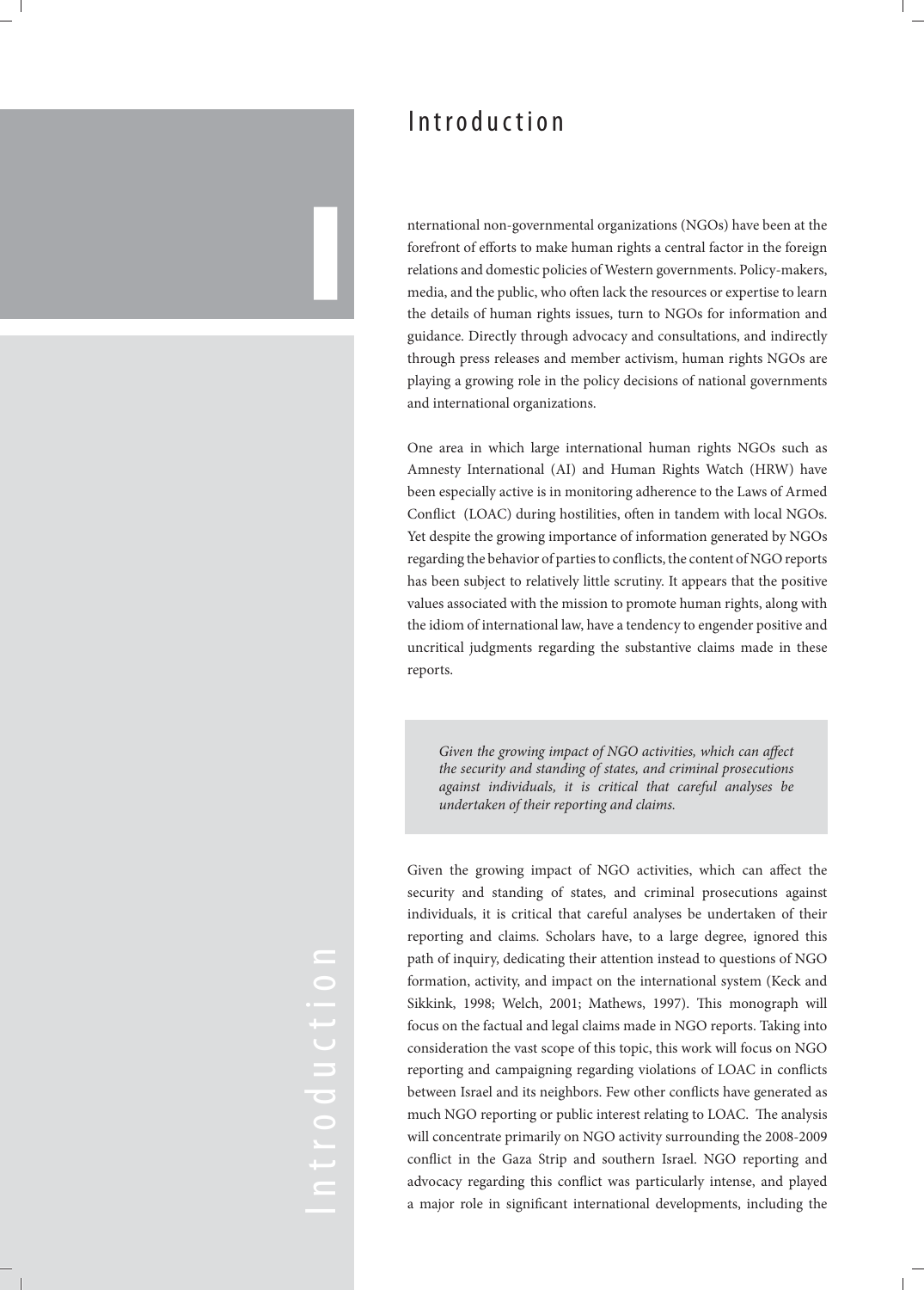establishment of the Goldstone Commission and the 2009 British decision to revoke arms export licenses to Israel. Finally, this monograph will focus on the work of Amnesty International and Human Rights Watch. These are two of the largest and most influential international human rights NGOs, and their methods and products often complement one another.<sup>1</sup>

**It will be argued that in the case of their reporting on Israel, AI and HRW's claims regarding compliance with LOAC are problematic from both factual and legal perspectives. On the factual level, it will be shown that their descriptions of the means and**  **Modern warfare has only made General William Tecumseh Sherman's declaration that "war is hell" all the more true. However, true descriptions of the horrors inherent in all warfare should not be confused with evidence of unlawful behavior or war crimes.**

#### **Outline**

Section 2 will discuss the growing role of NGOs in shaping the policies of more powerful actors such as states and international institutions. Given their influence, there is a pressing need to examine carefully the content of

*Modern warfare has only made General Sherman's declaration that "war is hell" all the more true. However, true descriptions of the horrors inherent in all warfare should not be confused with evidence of unlawful behavior or war crimes.*

**methods of warfare contain numerous unwarranted assertions and unsubstantiated claims. It is suggested that these result at least in part from a lack of expertise in relevant areas.**

**From the legal perspective, it will be argued that in a number of the instances analyzed, the NGOs'**<sup>2</sup> **presentation of LOAC is inaccurate or incomplete. In other cases, AI and HRW present controversial interpretations of LOAC treaties as widely accepted customary law.**<sup>3</sup>  **The analysis therefore suggests that it is necessary to subject the content of NGO reports to more careful scrutiny before allowing them to influence important policy decisions.** 

their claims. Section 3 presents the framework for an analysis of AI and HRW's claims regarding Israel's LOAC compliance. Sections 4 and 5 undertake critical analyses of AI and HRW's output regarding two subjects that featured prominently in their reports and statements on the 2008-2009 Gaza fighting (also known as Operation Cast Lead). Section 4 focuses on NGO claims surrounding Israel's allegedly unlawful use of white phosphorus (WP) and Section 5 on arguments relating to Israel's allegedly unlawful use of unmanned aerial vehicles (UAVs). The problematic nature of the reports from both factual and legal perspectives is demonstrated. In the conclusion, implications of this analysis for both human rights NGOs and policy-makers are noted.

<sup>&</sup>lt;sup>1</sup> For example, while AI was the most influential NGO in the campaign to stop British arms sales to Israel following the Gaza fighting, HRW performed much of the detailed research underlying a number of AI's claims. This is not to suggest that the two organizations are formally working in concert, but simply that their products in a number of cases have a complementary character.

 $2$  Unless otherwise indicated, all references to "the NGOs" in this monograph refer to AI and HRW.

<sup>&</sup>lt;sup>3</sup> Of course, there are many debates as to what LOAC, both that deriving from treaty and from customary law, demands. Customary international law, however, requires a fairly high degree of consensus among practitioners in order to be considered binding, whatever the exact threshold may be (Dinstein, 2004; British FCO, 2009).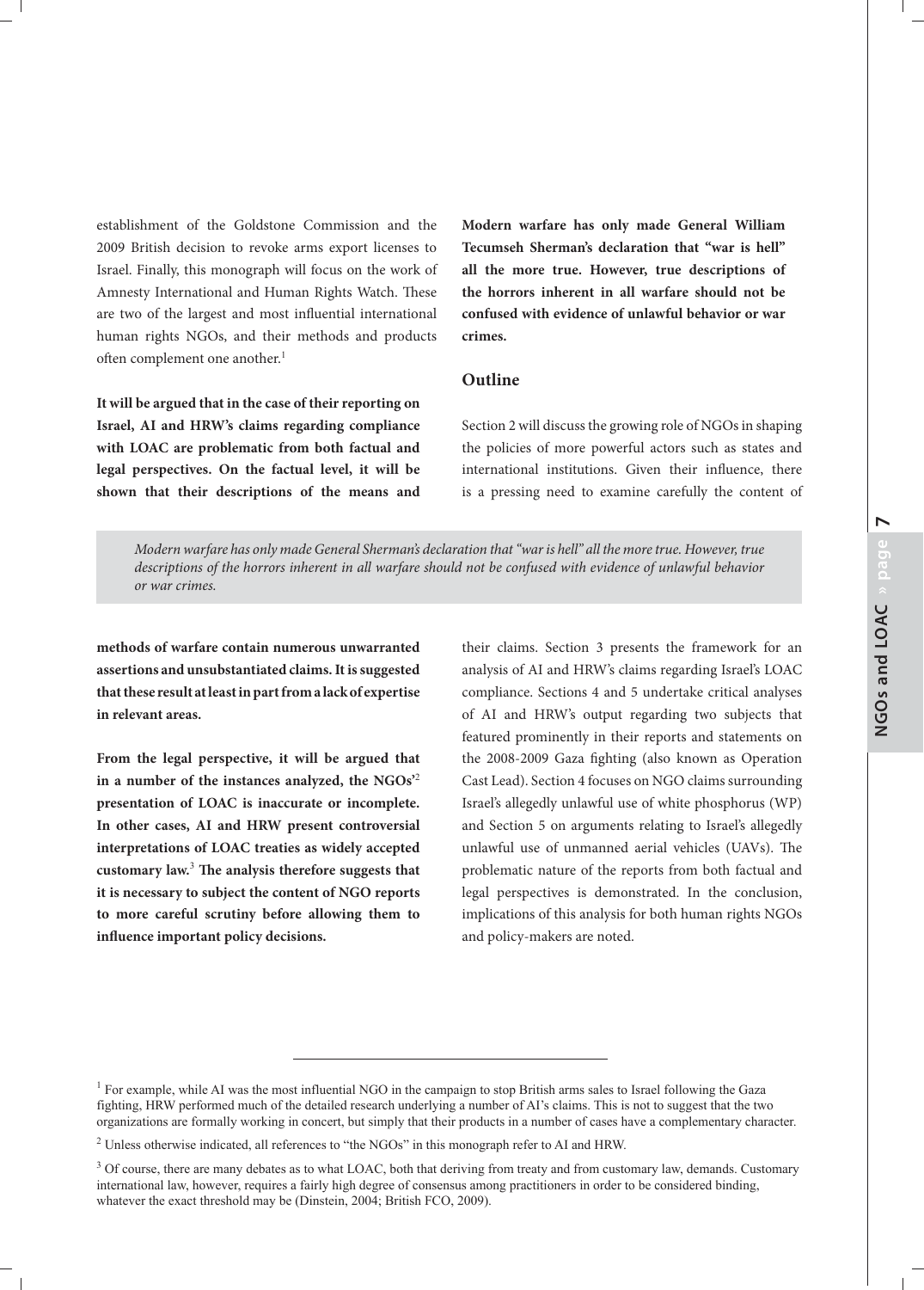# Human Rights NGOs and the Laws of Armed Conflict

n parallel to their increase in numbers and size, the influence of international human rights NGOs on the policy decisions of more powerful actors has grown as well.<sup>4</sup> Keck and Sikkink (1998) have described the "boomerang effect" through which international NGOs, together with local groups, pressure unresponsive

regimes engaged in human rights violations. The international NGOs engage in a form of "leverage politics," whereby they persuade their own or other sympathetic governments and international organizations to apply pressure on the offending government. This pressure may be material − by threats to cut off military or economic aid, for example − or moral, by publicly "shaming" the offender (Ibid.).

Mutua (2001) sums up human rights NGOs' main activities succinctly as "investigation, reporting and advocacy" (p. 156). The full breadth of their activities is much wider.<sup>5</sup> Welch (2001) notes that NGOs also engage in "standard setting," by which they work with state actors and international organizations to formulate new rules or to promote a certain understanding of customary law, which they then often seek to have enshrined in treaties. While NGOs have been criticized for promoting "Western" values or for serving neo-imperialistic ends (Shivji, 2007; Mutua, 2001; Nunnenkamp, 2008), and while the "democratic deficit" affecting these organizations has been noted (Upadhyay, 2003), there has been relatively little criticism

of the assumption that NGO research reports themselves are accurate and reflect a high degree of expertise.

Human rights NGOs have been very active in the development of, and in monitoring adherence to, LOAC, also referred to as international humanitarian law (IHL).<sup>6</sup> LOAC is, in the words of Garraway (n.d., p. 2), based on "the balance between military necessity and humanitarian interests." The two most important sources of LOAC are treaty law and customary international law (CIL). Prominent LOAC treaties include the Hague Conventions of 1899 and 1907, the four Geneva Conventions of 1949, and the two Additional Protocols to the Geneva Conventions, completed in 1977. As phrased in a Note from the British Foreign and Commonwealth Office (2009), CIL is comprised of rules "which have been created by widespread state practice coupled with a belief on the part of the State concerned that it has the right to act or is obliged to act in a certain way under international law."

NGOs seek to monitor the means and methods used in armed conflicts, and to call attention to behavior that they claim does not accord with LOAC standards and principles. They call for other states and international players to act to change state behavior, to hold violators accountable, and to provide redress to victims. This is part of their wider efforts to regulate warfare, which include campaigns to ban different types of weapons,<sup>7</sup> to establish a Global Arms Trade Treaty,<sup>8</sup> and to promote the development of

**I**

<sup>4</sup> For example, T. C. Van Boven, former director of the UN Division of Human Rights, estimated that 85% of the information used by that body came from NGOs (cited in Keck and Sikkink, 1998, p. 96).

 $<sup>5</sup>$  H. Scoble identified six major types of NGO activities: information gathering, evaluation and dissemination; advocacy;</sup> humanitarian relief and/or legal aid to victims and families; building solidarity among the oppressed, and internationalizing the legitimating local concerns; moral condemnation and praise; and lobbying national and intergovernmental authorities (cited in Welch, 2001, pp. 9-10).

 $6$  Dinstein (2004) has pointed out the potential obfuscating effects of the latter term. He explains, "The coinage IHL is liable to create the false impression that all the rules governing hostilities are − and have to be − truly humanitarian in nature, whereas in fact not a few of them reflect the countervailing constraints of military necessity" (p. 13).

 $<sup>7</sup>$  For example, AI and HRW are leading members of the Cluster Munitions Coalition, which is orchestrating a campaign to ban the</sup> use of cluster bombs.

<sup>&</sup>lt;sup>8</sup> AI, along with Oxfam International and the International Action Network on Small Arms, runs the Control Arms campaign, which seeks to lay the groundwork for a Global Arms Trade Treaty.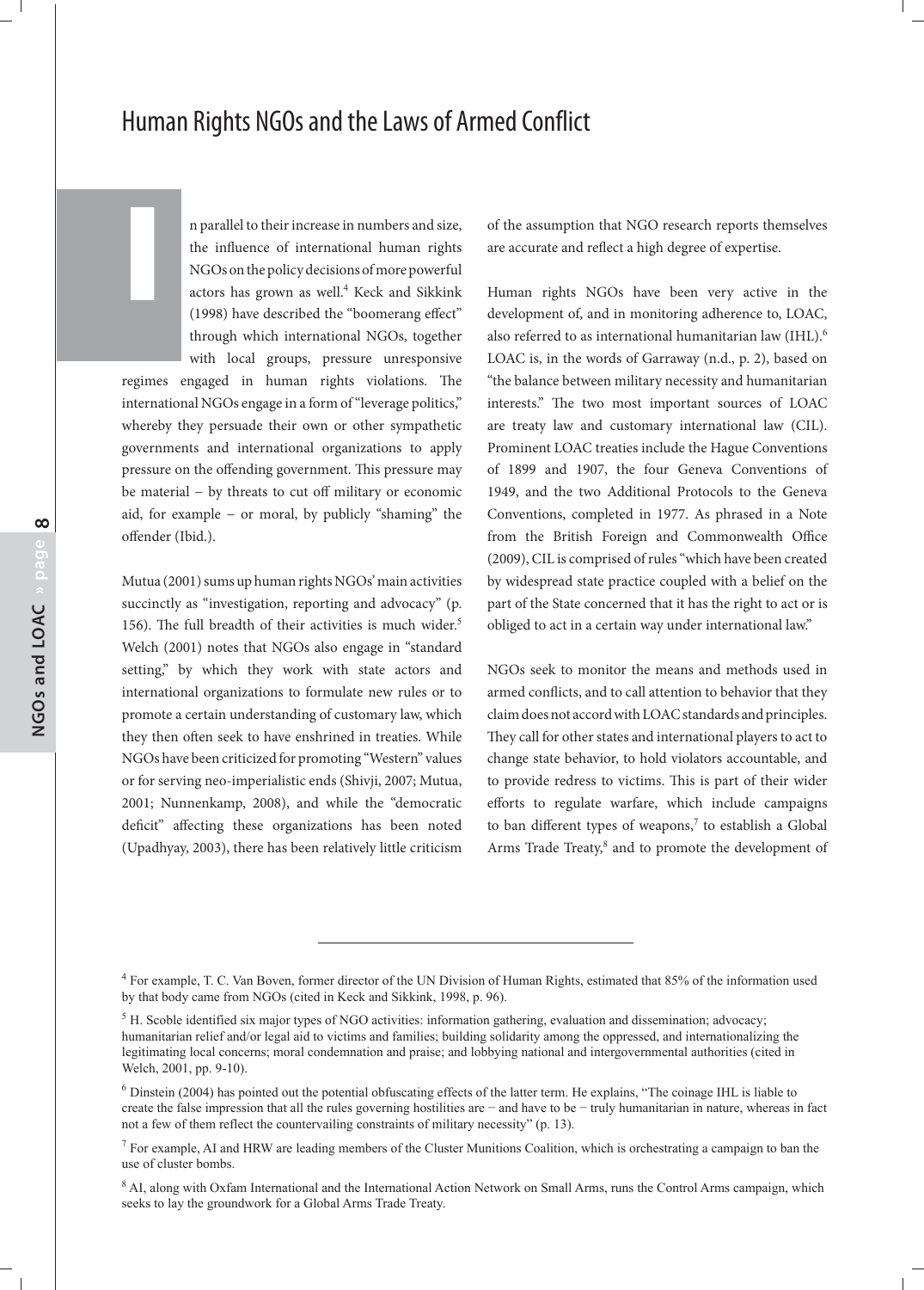international criminal law and enforcement mechanisms to prosecute suspected war criminals (Roth, 2001; AI, "Universal Jurisdiction," Dec. 2001; Herzberg, 2008).

One area that has received much attention regarding adherence to LOAC has been the recent conflicts between Israel and various armed groups.<sup>9</sup> There is some debate over the proportion of NGO attention dedicated to Israel, but there is no denying that the output by NGOs in this area has been voluminous. HRW's chairman emeritus Robert Bernstein (2009), speaking of his own organization, stated that "in recent years Human Rights Watch has written far more condemnations of Israel for violations of international law than of any other country in the region."<sup>10</sup>

While the reports and statements usually take care to criticize both Israel and its adversaries for unlawful behavior, the significant majority of space and wordage is dedicated to descriptions of alleged Israeli violations. A simple page count shows that in Amnesty's (July 2009) 106-page (not including endnotes) report on the Gaza fighting, entitled "Operation 'Cast Lead': 22 Days of Death and Destruction,"<sup>11</sup> 60 pages are dedicated solely to descriptions of allegedly illegal aspects of Israeli actions, while 10 are dedicated to allegedly illegal aspects of Palestinian militant activities.<sup>12</sup> HRW released three major reports criticizing Israeli actions during Cast Lead, totaling  $173$  pages,<sup>13</sup> while issuing one report critical of Hamas' attacks against Israel, totaling 31 pages<sup>14</sup> (HRW also issued a 26-page report on Hamas killings of fellow Palestinians during the Gaza fighting).<sup>15</sup> Mandel (2009), in her analysis of HRW's Middle East reporting in the period from 2004-2008, concludes, "Israel consistently constitutes a higher research priority for HRW than any other country in the Middle East" (p. 44).

<sup>&</sup>lt;sup>9</sup> Including Hezbollah, Hamas, and Palestinian groups aligned with Fatah.

<sup>&</sup>lt;sup>10</sup> And see HRW's response, "Why we report on 'Open Societies." Available at http://www.hrw.org/en/news/2009/10/20/why-wereport-open-societies.

<sup>&</sup>lt;sup>11</sup> Published 2009. All references to AI in this paper refer to "22 Days of Death and Destruction" unless otherwise specified.

<sup>&</sup>lt;sup>12</sup> I have included in the count of space dedicated to condemning Palestinian actions Section 4.1 (Conduct of Palestinian armed groups) and Section 4.2.1 (Rocket launching, fighting and weapons storage in residential areas). I have not included Section 4.2.3 (Responsibility for the safety of Gaza's civilian population), as approximately 90% of that section is devoted to explaining why Hamas *cannot* be held fully responsible.

<sup>&</sup>lt;sup>13</sup> Human Rights Watch, "Rain of Fire: Israel's Unlawful Use of White Phosphorus in Gaza," March 2009, 79 pages; HRW, "Precisely Wrong: Gaza Civilians Killed by Israeli Drone Launched Missiles," June 2009, 39 pages; HRW, "White Flag Deaths: Killing of Palestinian Civilians during Operation Cast Lead," August 2009, 63 pages.

<sup>&</sup>lt;sup>14</sup> HRW, "Rockets from Gaza: Harm to Civilians from Palestinian Armed Groups Rocket Attacks," August 2009.

<sup>&</sup>lt;sup>15</sup> HRW, "Under Cover of War: Hamas Political Violence in Gaza," April 2009.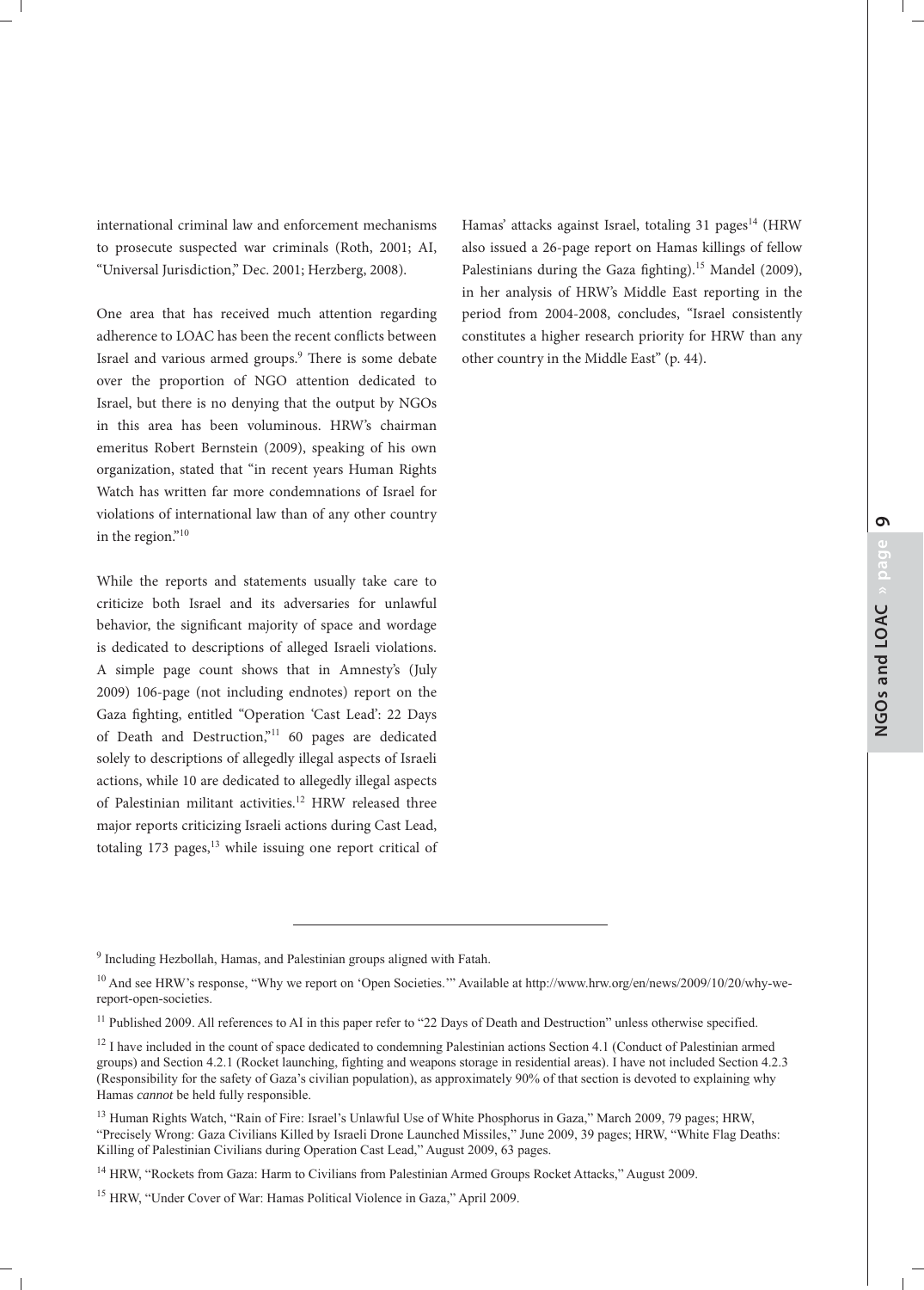#### **NGO "Outsourcing"**

**P**

oliticians, pundits, and even officials in international institutions are rarely international law experts. They therefore rely on NGOs such as AI and HRW to provide them with the underlying content for their statements. This can be conceived of as a type

of "outsourcing," whereby it is more efficient in terms of time and resources for decision- and opinion-makers to rely on raw data and interpretations supplied by NGOs. NGOs are willing and eager to provide this "service," and at a low cost to the outsourcer. Given the many claims on their resources, and initial impressions derived from media and NGO reporting, decision-makers often have little time or inclination to subject the information they receive to critical examination.

However, as with every outsourcing operation, there must be a mechanism for quality control. This is especially true where the "service" is as complex as evaluating compliance with LOAC, and where the consequences can affect the security of states and the prosecution of individuals.

#### **NGO Methodology for Establishing Claims of Israeli LOAC Violations**

In generating claims of Israeli wrongdoing, AI and HRW generally take three steps: 1) They present the "evidence" − cases, testimony, the results of investigations, etc.; 2) They summarize the alleged demands and standards of relevant bodies of law; and 3) They conclude whether particular actions violated the law, cataloguing them as simply "unlawful behavior" or as something more severe such as "war crimes." In practice, the first steps are usually presented in such a way that there can be little doubt as to the outcome.

Using this methodology, the NGOs arrive at far-reaching conclusions. AI's finds that "all available information indicates that Israeli forces often acted recklessly and launched deadly attacks against anyone who came within their sight" (p. 10) while HRW identifies ("Rain of Fire," March 2009, p. 2) a "pattern or policy" of unlawful conduct by the Israel Defense Forces (IDF). The claims underlying these conclusions will be analyzed in this work.

However, there appear to be several instances where HRW and AI perform little, if any, factual or legal analysis. The Committee Established to Review the NATO Bombing Campaign Against the Federal Republic of Yugoslavia,<sup>16</sup> after studying numerous NGO documents including those submitted by AI and HRW, noted critically that "much of the material submitted to the Office of the Prosecutor (OTP) consisted of reports that civilians had been killed, often inviting the conclusion to be drawn that crimes had therefore been committed" (Review Committee, 2000, para. 51). This is an accurate description of parts of AI and HRW's reports relating to Gaza. They contain a number of tragic and at times graphic descriptions of civilian harm, which serve well to illustrate the horrors of modern warfare, but which obfuscate questions central to an evaluation of LOAC compliance.

#### **Applicable Law in the Israeli Case**

The core documents of LOAC are the Geneva Conventions of 1949 and their two Additional Protocols completed in 1977. Additional Protocols I and II (AP-I and AP-II), which deal with the laws of international and noninternational armed conflicts respectively, give expression to the laws of targeting that lie "at the very core of the balance between military necessity and humanitarian interests on which international law is based" (Garraway, n.d., p. 2). These documents contain the most relevant

<sup>&</sup>lt;sup>16</sup> Established by the Office of the Prosecutor of the International Criminal Tribunal for the former Yugoslavia. "The Committee Established to Review the NATO Bombing Campaign" will henceforth be referred to as the "Review Committee."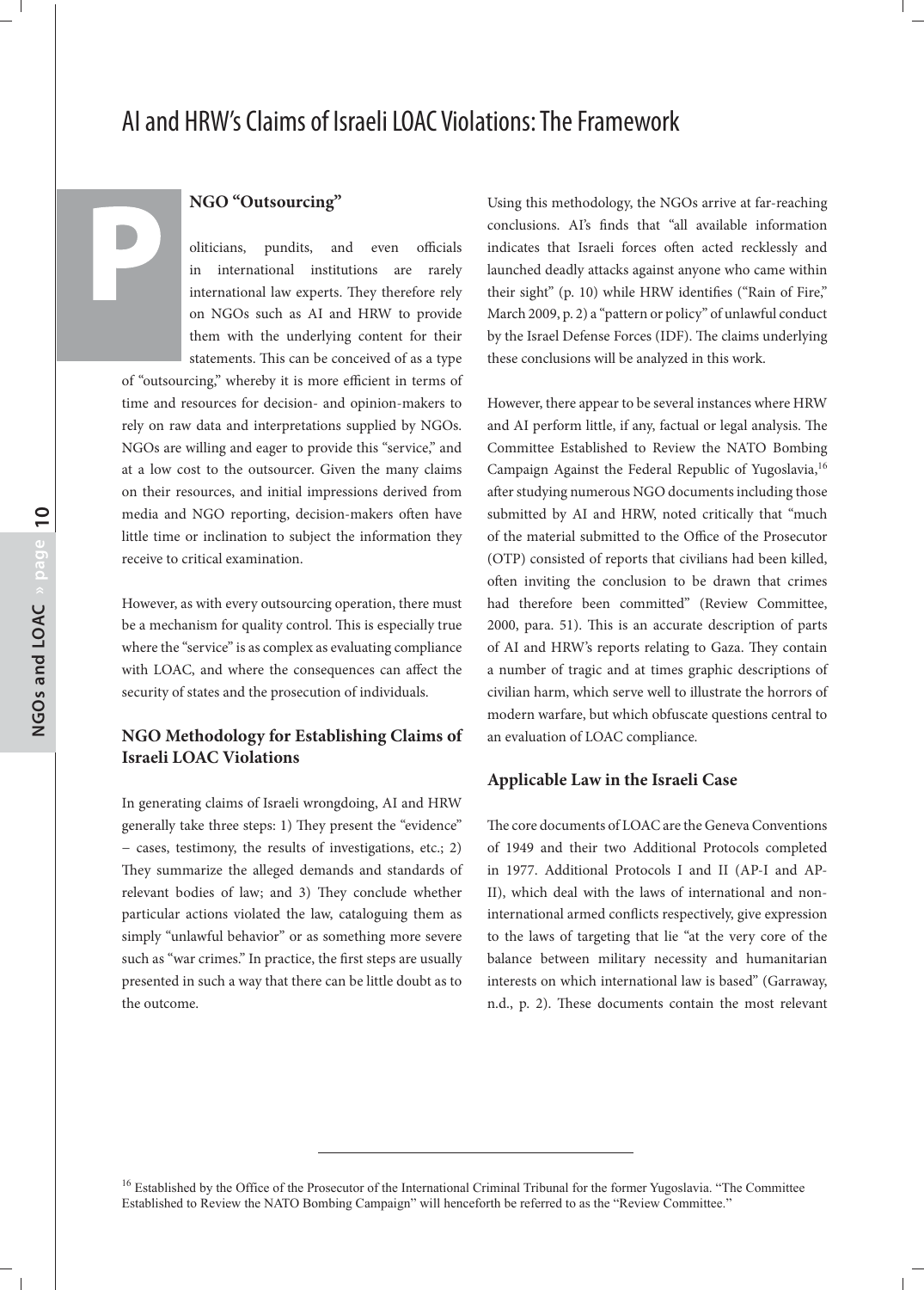rules for determining whether Israel complied with LOAC. However, while Israel signed the Geneva Conventions, it is not a party to the Additional Protocols and is therefore not bound by their rules.

Nevertheless, many of the *principles* expressed in the Additional Protocols are generally considered to be part of CIL, and, like most CIL, they are binding on all parties to an armed conflict.<sup>17</sup> In order to demonstrate that Israel failed to comply with LOAC, it must be shown that Israel either violated a provision of a treaty to which it is party or a principle actually established as CIL.<sup>18</sup> It is not enough to rely upon a possible interpretation of the language in the Additional Protocols.

<sup>&</sup>lt;sup>17</sup> In the words of Garraway, "What has emerged is that the principles contained in Additional Protocol I are for the most part fully reflective of customary international law. This is not surprising but of course much of Additional Protocol I contains language that is at best vague and in some cases ambiguous" (p. 2).

<sup>&</sup>lt;sup>18</sup> It will therefore be unnecessary to decide whether the conflict in Gaza should be defined as international or non-international, at least insofar as the question of which of the two Additional Protocols applies.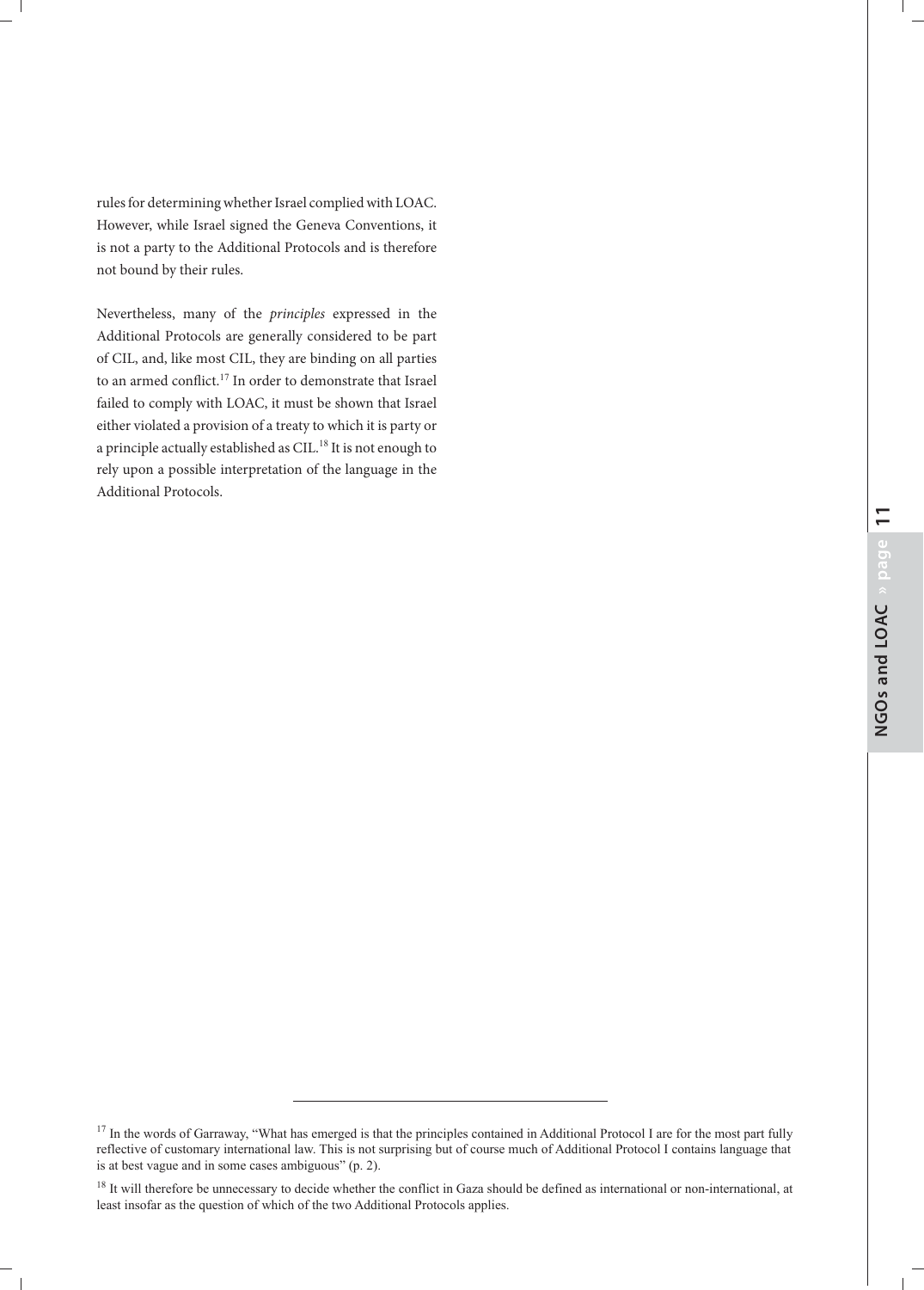### Case 1: White Phosphorus

**O**

ne aspect of the fighting in Gaza that received a great deal of NGO and media attention was Israel's use of white phosphorus. Prior to Cast Lead, neither AI nor HRW had seen reason to dedicate attention to WP, despite its use by militaries worldwide.<sup>19</sup> In no case had either organization previously described its use as

illegal when employed as a smoke obscurant.

However, once dramatic photographs of WP exploding over Gaza began appearing in the media, Israel's WP use became the subject of much attention and punditry.<sup>20</sup> AI dedicated significant sections to WP in all of its major reports on the Gaza fighting, $21$  while HRW on March 25, 2009 published a 71-page report entitled "Rain of Fire: Israel's Unlawful Use of White Phosphorus in Gaza."<sup>22</sup>

The two most frequent charges leveled at Israel relating to WP were that its use in Gaza: a) violated the LOAC requirement to take all feasible precautions to minimize incidental civilian losses; $^{23}$  and b) violated the prohibition on indiscriminate attacks.<sup>24</sup> AI states that "although using WP as an obscurant is not forbidden under international humanitarian law, air-bursting WP artillery shells over densely populated areas of Gaza violated the requirement to take necessary precautions to protect civilians. The cases … indicate that Israeli forces violated the prohibition on indiscriminate attack" (p. 31) and hence committed war crimes (AI, "Fueling Conflict," Feb. 2009, p. 10). HRW likewise argues that the use of WP "in densely populated neighborhoods … violated international humanitarian law (the laws of war), which requires taking all feasible precautions to avoid civilian harm and prohibits indiscriminate attacks" (p. 1). This "indicates the commission of war crimes" (Ibid.). Additionally, HRW

> *Prior to Cast Lead, neither AI nor HRW had seen reason to dedicate attention to WP, despite its use by militaries worldwide.*<sup>19</sup>

claims that Israel's use of WP in some cases violated the prohibition on disproportionate attacks, and that the evidence "strongly suggests" that the substance was used unlawfully as an incendiary. These various claims will be addressed in turn.

#### **Feasible Precautions in Attack**

Article 57(2) of AP-I gives expression to the LOAC requirement to exercise precautions in attacks by taking all feasible steps to ensure that civilian objects are not directly attacked, and that incidental civilian loss ("collateral damage") is avoided or minimized. It states:

- 2. With respect to attacks, the following precautions shall be taken:
- (a) those who plan or decide upon an attack shall:

(i) do everything feasible to verify that the objectives to be attacked are neither civilians nor civilian objects and are not subject to special protection but are

<sup>&</sup>lt;sup>19</sup> A search of the documents available on the HRW website (http://www.hrw.org) shows that the substance did not receive a single mention before Cast Lead. A similar search of AI's website (http://www.amnesty.org) turns up a single sentence on the US's admission that it had used WP in an anti-personnel capacity in Fallujah, Iraq and one paragraph on its alleged use by Ethiopian troops against Somali militants. (Searches carried out in June 2010).

<sup>&</sup>lt;sup>20</sup> Several high-profile incidents in which UN and medical facilities were damaged by fires apparently caused by WP further contributed to the amount of attention that the substance received.

<sup>&</sup>lt;sup>21</sup> See AI, "The Conflict in Gaza: A Briefing on Applicable Law, Investigations and Accountability," January 2009, pp. 20-21; "Fueling Conflict: Foreign Arms Supplies to Israel/Gaza," February 2009, pp. 9-11; "Operation 'Cast Lead': 22 Days of Death and Destruction," July 2009, pp. 27-36.

<sup>&</sup>lt;sup>22</sup> All references to HRW in Section 4 refer to "Rain of Fire" unless otherwise specified.

<sup>&</sup>lt;sup>23</sup> Based primarily on Additional Protocol I, Art. 57(2). The Additional Protocols, as well as state declarations and reservations regarding them, can be found on the website of the International Committee of the Red Cross (ICRC), available at http://www.icrc. org/ihl.nsf/CONVPRES?OpenView.

<sup>&</sup>lt;sup>24</sup> Based primarily on AP-I, Art. 51 (4-5).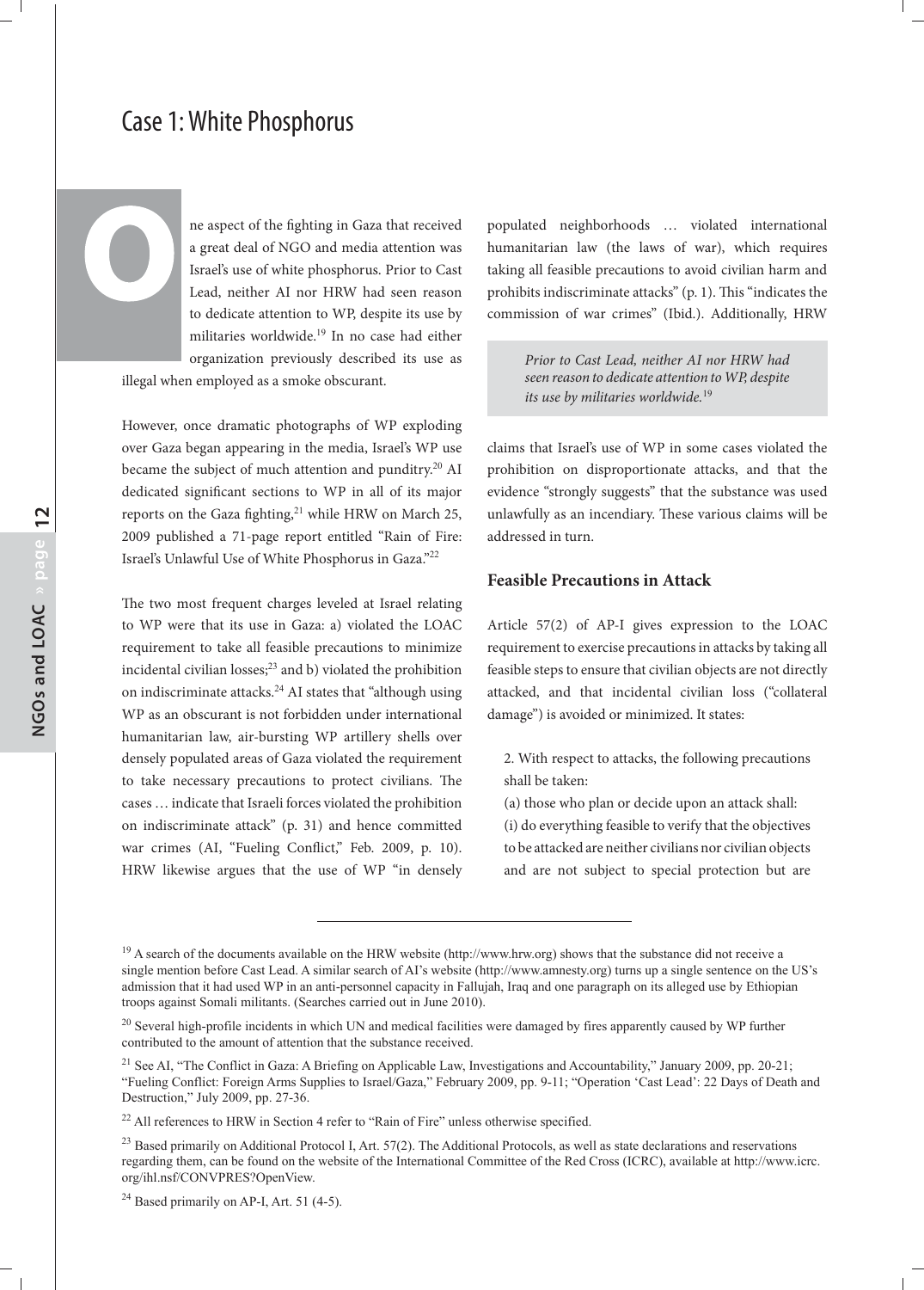military objectives within the meaning of paragraph 2 of Article  $52^{25}$  and that it is not prohibited by the provisions of this Protocol to attack them;

(ii) take all feasible precautions in the choice of means and methods of attack with a view to avoiding, and in any event to minimizing, incidental loss of civilian life, injury to civilians and damage to civilian objects;

(iii) refrain from deciding to launch any attack which may be expected to cause incidental loss of civilian life, injury to civilians, damage to civilian objects, or a combination thereof, which would be excessive in relation to the concrete and direct military advantage anticipated.<sup>26</sup>

57(3) adds, "When a choice is possible between several military objectives for obtaining a similar military advantage, the objective to be selected shall be that the attack on which may be expected to cause the least danger to civilian lives and to civilian objects."

The first step in evaluating the NGO claim that Israeli actions violated the feasibility standard is to examine the meaning of the term "feasible" under LOAC. What considerations may a commander take into account when deciding which of all theoretically possible options are feasible? It will be shown that LOAC recognizes the right of a commander to give significant weight to military considerations, particularly to force protection, when making this determination.

When signing AP-I, Britain declared that it understood "feasible" to mean that "which is practicable or practically possible, taking into account all circumstances at the time including those relevant to the success of military operations."<sup>27</sup> At ratification, this was modified to "including humanitarian and military considerations." British Defence Doctrine JWP 0-01, issued in 1996, clarifies the scope of the military considerations that may

be taken into account. A commander "is entitled to take into account factors such as his stocks of different weapons and likely future demands, the timeliness of attack and risks to his own forces" (as cited in Rogers, 2000). Belgium, upon ratifying AP-I, declared that the factors determining what type of precautions are feasible "include military considerations as much as humanitarian ones." In fact, 10 countries (Algeria, Belgium, Canada, France, Germany, Ireland, Italy, the Netherlands, Spain, and the United Kingdom (UK)) made declarations to the effect that "feasible" means that which is practically possible given both military and humanitarian considerations.

For states not party to AP-I, the customary law standard regarding precautions in attack has not been well defined. It is "certainly not higher than the 'do everything feasible' standard imposed by Protocol I" (Rogers, 2000). The United States (US) Navy's *Commander's Handbook on the Law of Naval Operations* (2007) provides its own formulation of the feasibility standard, requiring commanders to "take all reasonable precautions, taking into account military and humanitarian considerations,

> *Belgium, upon ratifying AP-I, declared that the factors determining what type of precautions are feasible "include military considerations as much as humanitarian ones."*

to keep civilian casualties and damage to a minimum consistent with mission accomplishment and the security of the force" (para. 8.1.2.1). It is therefore clear that both AP-I and customary law allow commanders to take into account military needs, along with humanitarian considerations, when evaluating the means and methods feasible in a given situation.

The military consideration most often at play in the decision to deploy smoke obscurants is force protection. This tactic serves to obscure troops, disrupt enemy lines

<sup>&</sup>lt;sup>25</sup> Para. 2 of Art. 52 reads, "Attacks shall be limited strictly to military objectives. In so far as objects are concerned, military objectives are limited to those objects which by their nature, location, purpose or use make an effective contribution to military action and whose total or partial destruction, capture or neutralization, in the circumstances ruling at the time, offers a definite military advantage."

<sup>&</sup>lt;sup>26</sup> Sub-article iii reiterates the rule of proportionality in terms of precautions that must be taken when planning an attack. The rule is first presented in Art. 51(5)(b), as a type of (prohibited) indiscriminate attack.

<sup>&</sup>lt;sup>27</sup> Quoted in J. Gaudreau, "The Reservations to the Protocols Additional to the Geneva Conventions for the Protection of War Victims," *International Review of the Red Cross*, No. 849, March 2003, p. 156.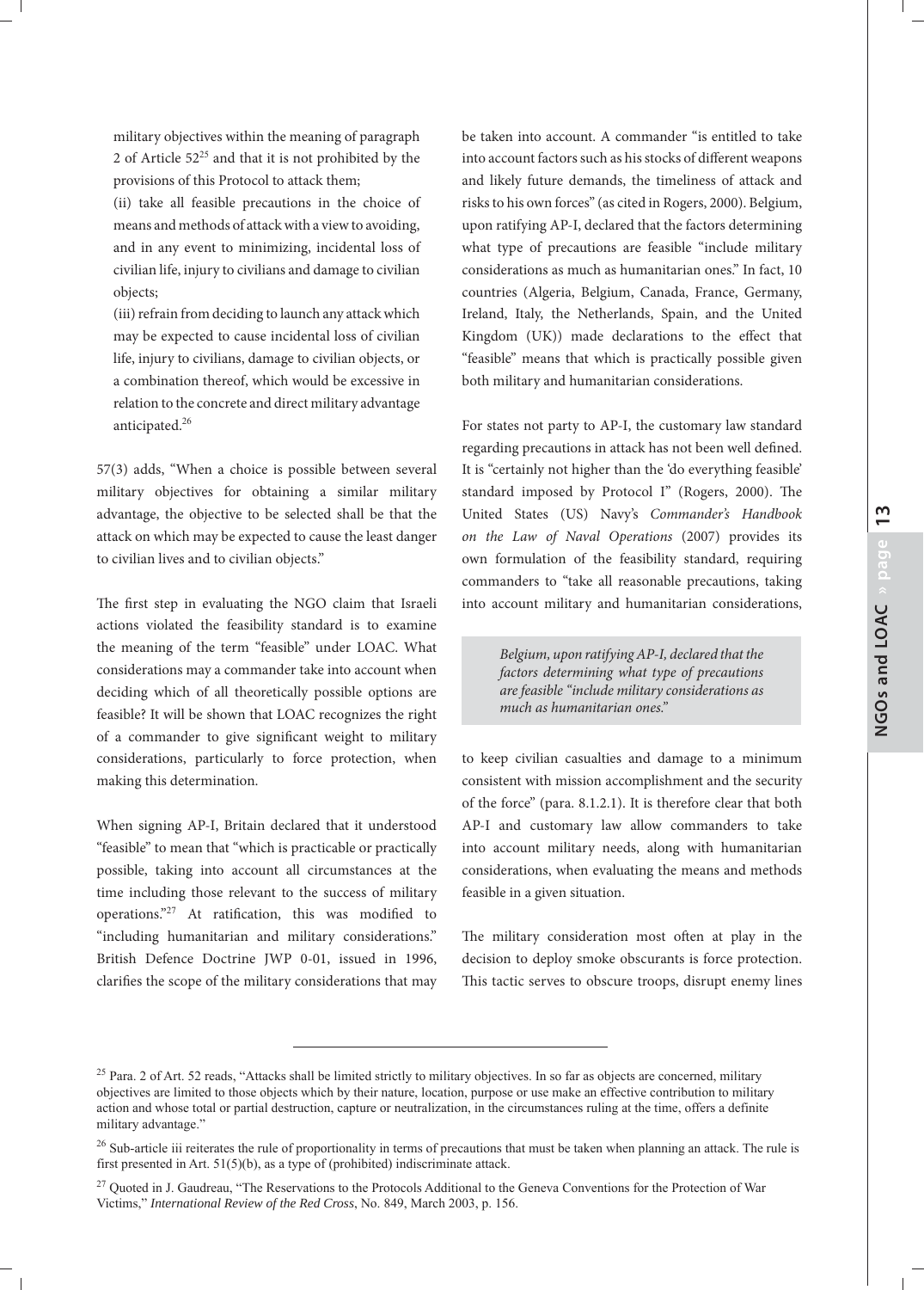of sight, and, depending on the substance, block enemy tracking systems. Force protection is recognized in LOAC as a military consideration of prime importance. Australia declared, when ratifying AP-I, "that the term 'military advantage' involves a variety of considerations including the security of attacking forces." New Zealand made an identical declaration. As quoted above, UK and US defense doctrines state that a commander should take into account "risks to his own forces" and "the security of the force" when weighing courses of action. The UK and France both presented reservations to AP-I expressing their intention to apply the rule granting a presumption of civilian status in cases of doubt (AP-I, Article 52(3)), "only in cases of substantial doubt still remaining after the assessment referred to ... above has been made, and not as overriding a commander's duty to protect the safety of troops under his command …"<sup>28</sup> In their commentary on AP-I, Boethe, Partsch, and Solf (1982) conclude, "The concept of military advantage involves a variety of considerations including the security of the attacking force" (p. 311). Rogers (2000) adds that any tribunal evaluating whether a commander had properly weighed military advantage against the potential risks to civilians would have to recognize that "the risk to attacking forces is an important factor to be taken into consideration."

It can therefore be concluded that when commanders consider what means and methods are feasible to employ, with the overall aim of reducing collateral damage, they are entitled to take military considerations, and particularly the protection of their forces, fully into account. The legality of Israel's decision to employ WP in order to protect its troops must be considered in this light.

Yet if another means can accomplish the same military end while causing less incidental damage, then the feasibility principle may render the use of the more harmful means unlawful. AI and HRW claim that in Gaza, Israel could have used less harmful means to achieve the same ends.

An analysis of their arguments, however, reveals several problematic assertions regarding military smoke and its use on the modern urban battlefield.

One of the centerpieces of HRW's argument, made on the first page of its "Rain of Fire" report and repeated several times, is that when Israel "wanted an obscurant for its forces, the IDF had a readily available and non-lethal alternative to white phosphorous − smoke shells produced by an Israeli company. The IDF could have used those shells to the same effect and dramatically reduced the harm to civilians." Developing the point, HRW contends that "the IDF possessed alternatives to the highly incendiary white phosphorous; namely, 155mm smoke projectiles, which produce the equivalent visual screening properties without the incendiary and destructive effects" (p. 4). This alternative is identified (p. 13) as the M116A1 155MM shell produced by Israel Military Industries.<sup>29</sup>

This claim reveals HRW's apparent lack of expertise in the means and methods of modern combat. Its unqualified assertions are contradicted by the public statements of numerous military experts, the practice of Western armies, and the organization's own reports.

HRW's suggested alternative, the M116A1 shell, projects hexachloroethane (HC) smoke. As the *American Army Field Manual 3-6* (1986) succinctly states, "Phosphorous compounds are considered to be better screening agents than HC" (chap. 2, "Weather Effects").<sup>30</sup> WP produces a smokescreen that lasts between 5 and 15 minutes (Globalsecurity.org, "Smoke Projectiles"). The HC round, in contrast, "expels smoke canisters that emit smoke for a period of 40 to 90 seconds" (Ibid.). In terms of yield (the percentage of material contained in a round that will contribute to smoke generation), WP is considered to be approximately 42% more efficient than HC. It therefore allows for better smoke generation using lighter munitions.<sup>31</sup> Because WP smoke is more efficient and

<sup>&</sup>lt;sup>28</sup> The British reservation continues, "... or to preserve his military situation, in conformity with other provisions of the Protocol."

 $29$  Besides showing that Israel failed to take all feasible steps to protect civilians, the choice to use WP where alternatives were readily available, claims HRW, indicates that the substance was employed for its incendiary effects.

<sup>30 &</sup>quot;Field Behavior of NBC Agents (Including Smoke and Incendiaries)," in *American Army FM 3-6*, available at http://www. globalsecurity.org/wmd/library/policy/army/fm/3-6/3-6ch2.htm#s\_21.

<sup>31</sup> WP takes advantage of water vapor found in the air to produce smoke. It therefore requires less material in each round (*Field Manual 3-6*, chap. 2, "Weather Effects").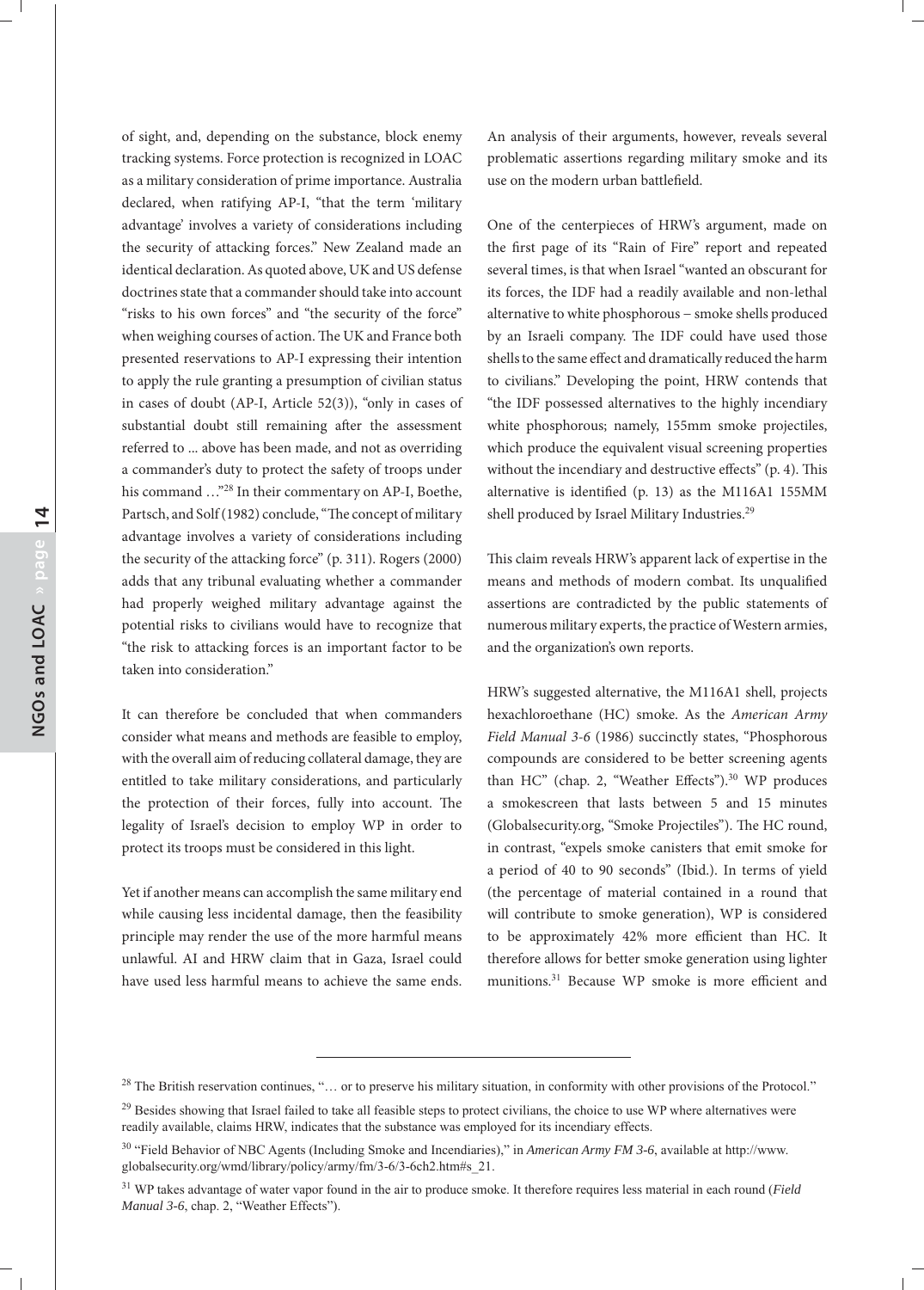longer-lasting, fewer rounds need to be fired, thereby reducing the potential for injury from smoke-carrying shells. Furthermore, WP has an advantage over other types of smoke obscurants in that it ignites spontaneously on contact with oxygen, creating the almost instantaneous smokescreen required in combat, particularly in an urban setting. In light of all these factors, it is difficult to accept HRW's claim that "the only unique benefit provided by WP is the ability to interfere with the infra-red spectrum" (p. 13, n. 6).

The clear superiority of WP over other smoke munitions was confirmed by Lt. Col. Raymond Lane, who was called upon by the UN Fact Finding Mission on the Gaza Conflict (the Goldstone Commission) to provide his "expert views on the technical characteristics of the weapons and ammunition reportedly used by the parties to the armed conflict in Gaza." He testified that "the quality of smoke produced by white phosphorous is superb. You will never match it. So, if you want real smoke for real coverage, white phosphorous will give it to you. I don't think that's heresy"

time."<sup>34</sup> HRW (p. 13, n. 6) notes that WP is advantageous due to its ability to interfere with the infrared spectrum, thus blocking the "infra-red tracking systems used in anti-tank guided missiles (AGTMs)." Its report continues, "However, … HRW found no evidence that Hamas fired AGTMs." Even assuming it is correct, this contention is based on an analysis of the fighting carried out once the fog of war had cleared. It was public knowledge that the Israeli defense establishment had reason to assume that Hamas had acquired AGTMs employing laser and infrared targeting systems prior to the Gaza fighting (Eshel, 2007; Harel, 2007). It was therefore perfectly reasonable under LOAC for Israeli commanders to employ means capable of disrupting AGTM targeting mechanisms.

AI is much less detailed than HRW in explaining what feasible alternatives to WP Israel could have employed in pursing the objective of force protection. It does, however, point several times to Israel's decision to air-burst rather than ground-burst WP as a violation of the feasibility requirement. HRW makes this claim as well. A report

*He testified that "the quality of smoke produced by white phosphorous is superb. You will never match it. So, if you want real smoke for real coverage, white phosphorous will give it to you. I don't think that's heresy" ("Public Hearings-Geneva," July 7, 2009).*

("Public Hearings-Geneva," July 7, 2009). While militaries tend not to reveal their exact procedures for the tactical deployment of WP (or for any other munition), anecdotal evidence suggests that in the case of the British army, for example, it is used frequently, $32$  including on missions to populated areas (Yates, 2009; Lamb, 2006).<sup>33</sup>

Furthermore, in arguing that Israel's WP use in the context of the Gaza operation violated the feasibility requirement, HRW explicitly judges Israel's actions based on hindsight. This is in contradiction to LOAC standards, which require that a commander's actions be judged based on the information "reasonably available to him at the relevant from the AI fact-finding team sent to Gaza following Cast Lead declares, "[T]he fact that these munitions, which are usually used as ground-burst, were fired as air-bursts increases the likely size of the danger area" (AI, "Israel Used White Phosphorus in Gaza Civilian Areas," Jan. 2009). Therefore, its repeated use in such a manner "is a war crime" (Ibid.). HRW explains that the concern generated by Israel's WP use "is amplified given the method of … air-bursting white phosphorus projectiles. Air-bursting spreads burning wedges in a radius up to 125 meters from the blast point, thereby exposing more civilians and civilian objects to potential harm than a localized ground burst" (p. 64).

<sup>&</sup>lt;sup>32</sup> Yates notes that WP is "used almost daily by British forces in Afghanistan."

<sup>&</sup>lt;sup>33</sup> Professor Steven Haines, head of the Security and Law Programme at the Geneva Centre for Security Policy, expressed to the author his understanding that the official position of the UK is that WP should not be used directly against enemy combatants, but can be used against appropriate military objectives, including those located in populated areas (personal communication, Jan. 17, 2009).

<sup>&</sup>lt;sup>34</sup> See Section 5.1 (UAVs; Feasible Steps) below for a more expansive discussion of the LOAC principle whereby a commander's decision must be judged in light of the information reasonably available at the time, rather than with hindsight.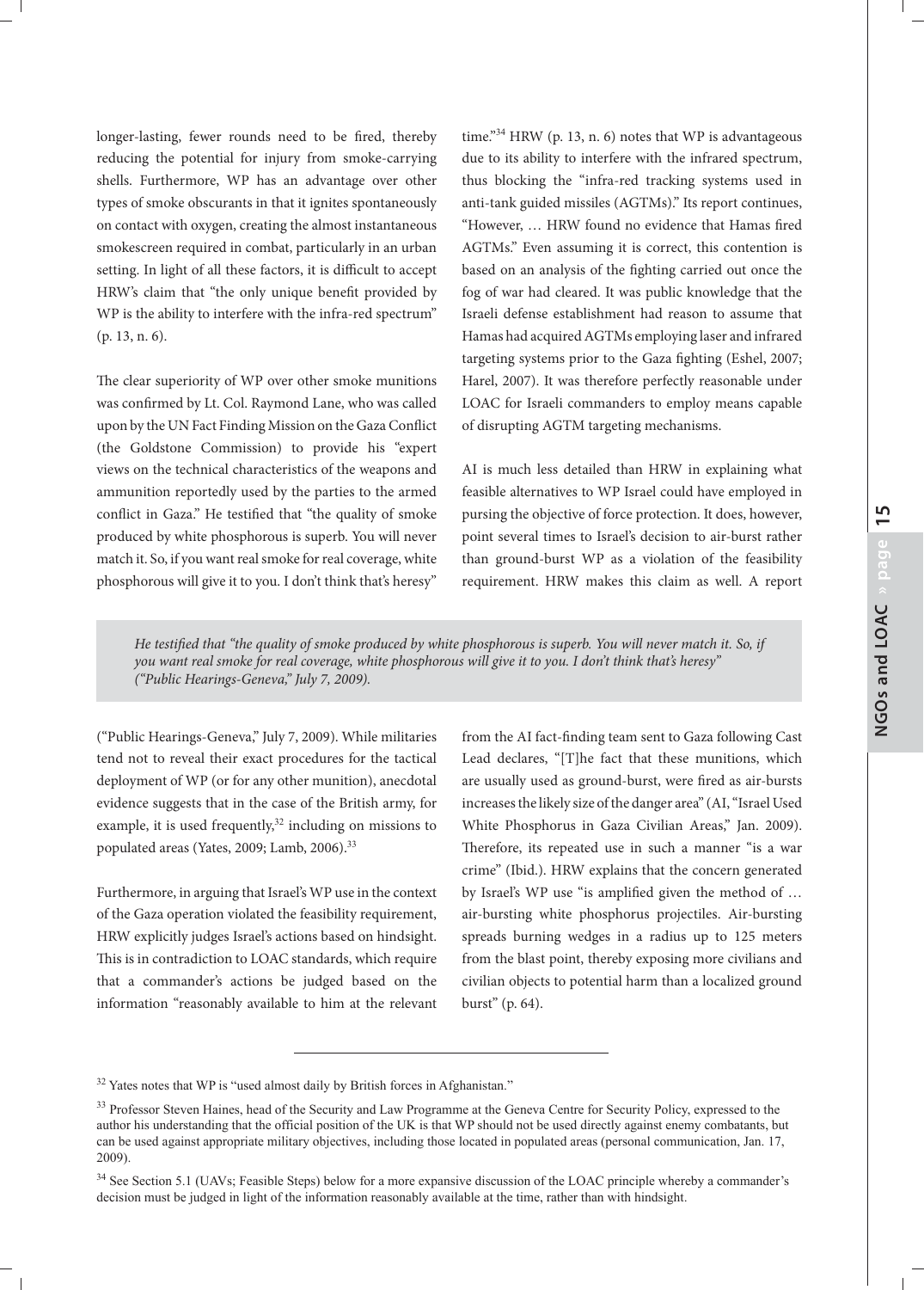The NGOs' arguments that the decision to air-burst rather than ground-burst WP violated the feasibility principle reveal once again their lack of expertise in the use of military means, or at best their willingness to make sweeping claims without the information necessary to support them. Ironically, in the case of HRW, this leads the organization on the one hand to accuse Israel of using WP for its incendiary effect, and on the other to argue that Israel should have used the type of shell most appropriate for harnessing WP's incendiary capabilities.

The WP projectiles photographed exploding over Gaza were M825 shells, which employed a base-ejection mechanism to disperse their payload. This means that at a certain altitude, the 116 phosphorus-impregnated felt wedges were ejected from the base of the shell and fell to the ground. Ground-bursting WP would usually require a shell with a point-detonating fuze, i.e., one that explodes when hitting the ground. Point-detonating fuzes are generally used not in M825 WP shells but in burster-type WP (Globalsecurity.org, "Smoke Projectiles").

While the dispersal radius of ground-burst WP is more restricted, it would have created a significantly greater danger for civilians in the vicinity of the blast. Rather than the felt wedges ejected from air-burst WP, which generally do not penetrate walls or ceilings, a point-detonated WP shell would send tiny metal phosphorus-contaminated fragments flying at high velocity in all directions. These would be much more likely to pierce civilian structures, become deeply imbedded in bystanders, and would be more difficult to remove than the felt wedges.<sup>35</sup> Furthermore, it is precisely burster-type WP that is normally used when WP is employed as an incendiary. Therefore, assuming that AI and HRW were referring to the way WP is normally used, it appears that the organizations actually contend that Israel should have used WP in a manner that would have increased its incendiary effects and likely collateral damage.<sup>36</sup>

Even if AI and HRW would claim that their reports were referring to the less common type of ground-burst WP shell, which uses a base-ejection rather than a point-detonation mechanism, they offer no evidence that ground-bursting would have been effective for force protection purposes. As HRW ("Q&A on Israel's Use of White Phosphorus in Gaza," Jan. 2009) admits, "When air-burst, [WP] covers a larger area than ground-burst and is useful to mask large troop movements." The NGOs present no evidence that the smaller smokescreens produced by ground-

> *Therefore, assuming that AI and HRW were referring to the way WP is normally used, it appears that the organizations actually contend that Israel should have used WP in a manner that would have increased its incendiary effects and likely collateral damage.*<sup>36</sup>

burst WP would have sufficed on the complex battlefields Israel faced. Additionally, because such smokescreens cover smaller areas, more shells − with their potentially dangerous components − would have had to be used.

The bottom line seems to be that air-burst WP poses a certain risk because of its wider dispersal radius, and ground-burst WP poses a certain risk because its concentrated blast may cause greater harm to civilians and property in the vicinity. On the tactical level, smokescreens produced by air-burst and ground-burst WP behave somewhat differently and one or the other may be more appropriate depending on the specific military maneuver and battle conditions. However, to claim that ground-burst WP would have been sufficient, much less better, than air-burst WP would require one to know the constellation of military forces, the objective in employing WP, the information available to the commanders at the time, and weather conditions, information that neither AI or HRW possess. It is therefore unclear how the NGOs can conclude with any degree of certainty that in air-bursting rather than ground-bursting WP, Israel did not comply with the feasibility requirement.

<sup>&</sup>lt;sup>35</sup> The M825 shell itself does create a danger to those on the ground by breaking into two or three parts and falling from a high altitude. The threat from the falling shell would have to be weighed against that from the numerous metal fragments of the exploding ground-burst phosphorus shell.

<sup>&</sup>lt;sup>36</sup> The fact that Israel did use base-ejection white phosphorus shells, whose felt wedges do not penetrate hard structures and which give off most of their potentially incendiary material during their descent, strongly indicates that Israel was not intending to use WP as an incendiary.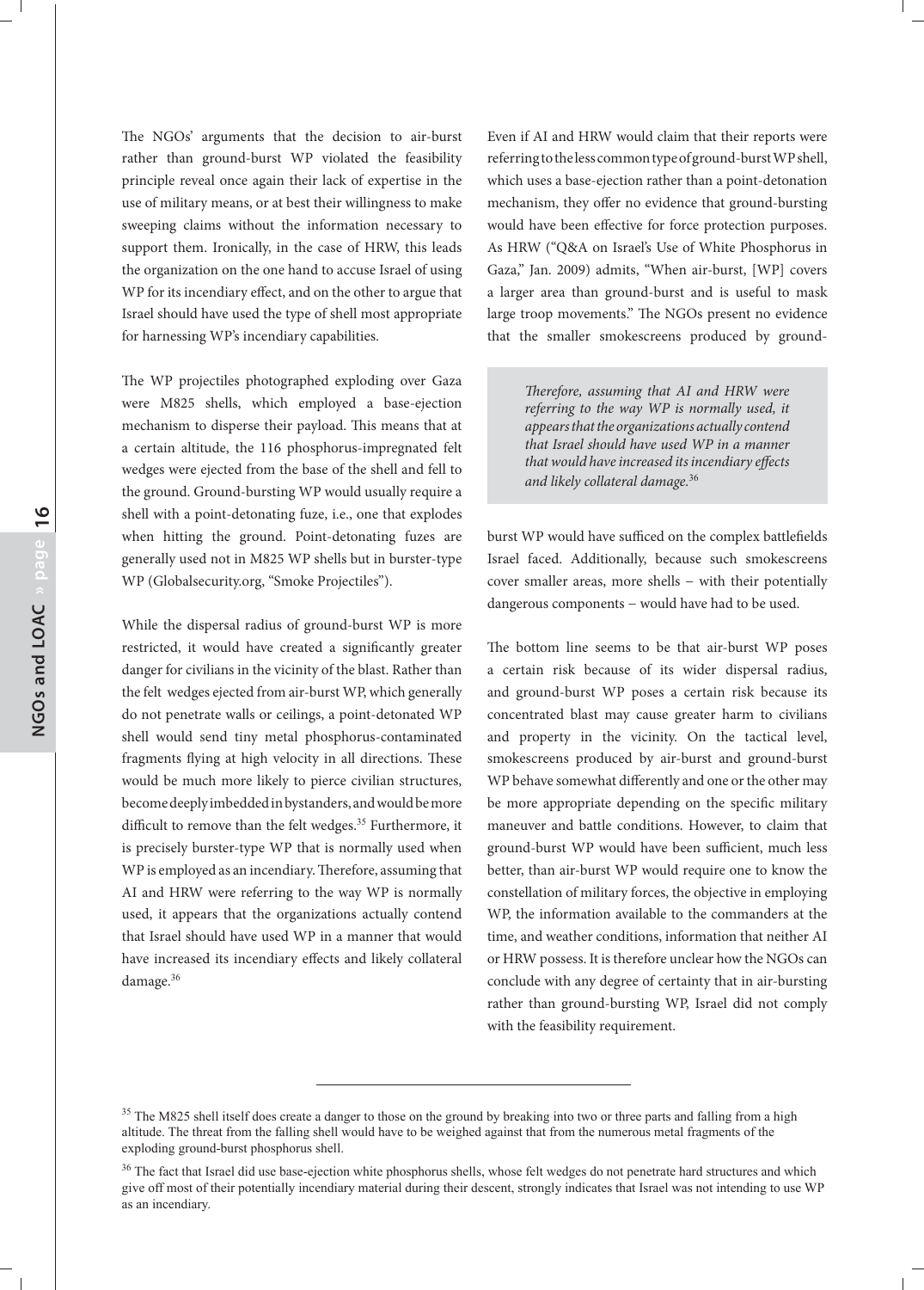#### **Prohibition on Indiscriminate Attacks**

Another frequent claim in NGO reports regarding WP is that its use in Gaza violated the prohibition on indiscriminate attacks. Article 51(4) of AP-I provides that:

Indiscriminate attacks are prohibited. Indiscriminate attacks are:

(a) those which are not directed at a specific military objective;

(b) those which employ a method or means of combat which cannot be directed at a specific military objective; or

(c) those which employ a method or means of combat the effects of which cannot be limited as required by this Protocol;

and consequently, in each such case, are of a nature to strike military objectives and civilians or civilian objects without distinction.

AI ("Fueling Conflict," p. 10) states that it "considers that the repeated use of white phosphorus in this way in densely-populated civilian areas constitutes a form of indiscriminate attack, and amounts to a war crime." HRW opines, "even if intended as an obscurant rather than as a weapon, the IDF's repeated firing of air-burst white phosphorus shells from 155mm artillery into densely populated areas was indiscriminate and indicates the commission of war crimes" (p. 65). The claim that the use of WP violated a LOAC principle prohibiting indiscriminate attacks was repeated many times in various forums. However, as in other instances, AI and HRW's use of LOAC terminology here is imprecise and inaccurate.

The legal claim underlying the NGOs' description of Israel's WP use as indiscriminate is not entirely clear. Possibly they mean to claim that in pursuing a military advantage, the IDF used a method that could have been expected to harm civilians as well. This would lead to the proportionality test, in which the anticipated civilian harm would have to be weighed against the anticipated military advantage. AP-I, somewhat confusingly, in fact lists disproportionate

attacks as a type of indiscriminate attack. $37$  However, it is clear from HRW and AI's reports on WP that they consider the prohibition on indiscriminate attacks which they accuse Israel of violating to be separate and distinct from the prohibition on disproportionate attacks, as well as from the feasibility principle.

Indiscriminate attacks, like attacks that target civilians *per se*, are always unlawful. Rather than the calculation of collateral damage versus military advantage required by the proportionality principle or an examination of what is actually "feasible" under the duty to minimize civilian harm, indiscriminate attacks are *a priori* prohibited. Indiscriminate attacks are those which are not directed at any specific military objective, either because the launcher does not aim them at a specific (and legitimate) target, or because the weapon used is incapable of being so aimed. The classic example of such a weapon, highlighted by the ICRC in its commentary to AP-I, is the V2 rocket used by Germany in WWII. These rockets could not be aimed accurately and were simply pointed in the general direction of Allied cities. Other examples include the Qassam rockets fired by Palestinian militants and Hezbollah's Katyusha rockets.

In describing Israel's use of WP as indiscriminate, AI and HRW misrepresent international law and the nature of modern combat. It is true that WP smoke munitions are not aimed at a very narrow target. However, rather than being indiscriminate, they are in fact "directed at a specific military objective," to use the language of Article 51(4). This military objective is force protection, and achieving it depends precisely on the diffuse nature of WP smoke. Force protection, as shown above, is considered by LOAC to be an important military consideration. While this military objective is somewhat different than the "classic" objectives of killing combatants or damaging infrastructure, the deployment of smoke obscurants to protect troops and against enemy lines of sight is considered a "directed" use. This is why countries all over the world are able to consider the use of WP smoke lawful, despite its diffuse nature. Its targeted use to protect troops means that it is aimed at a specific end and is not indiscriminate.

 $37$  Art. 51(5)(b) lists as a type of indiscriminate attack "an attack which may be expected to cause incidental loss of civilian life, injury to civilians, damage to civilian objects, or a combination thereof, which would be excessive in relation to the concrete and direct military advantage anticipated."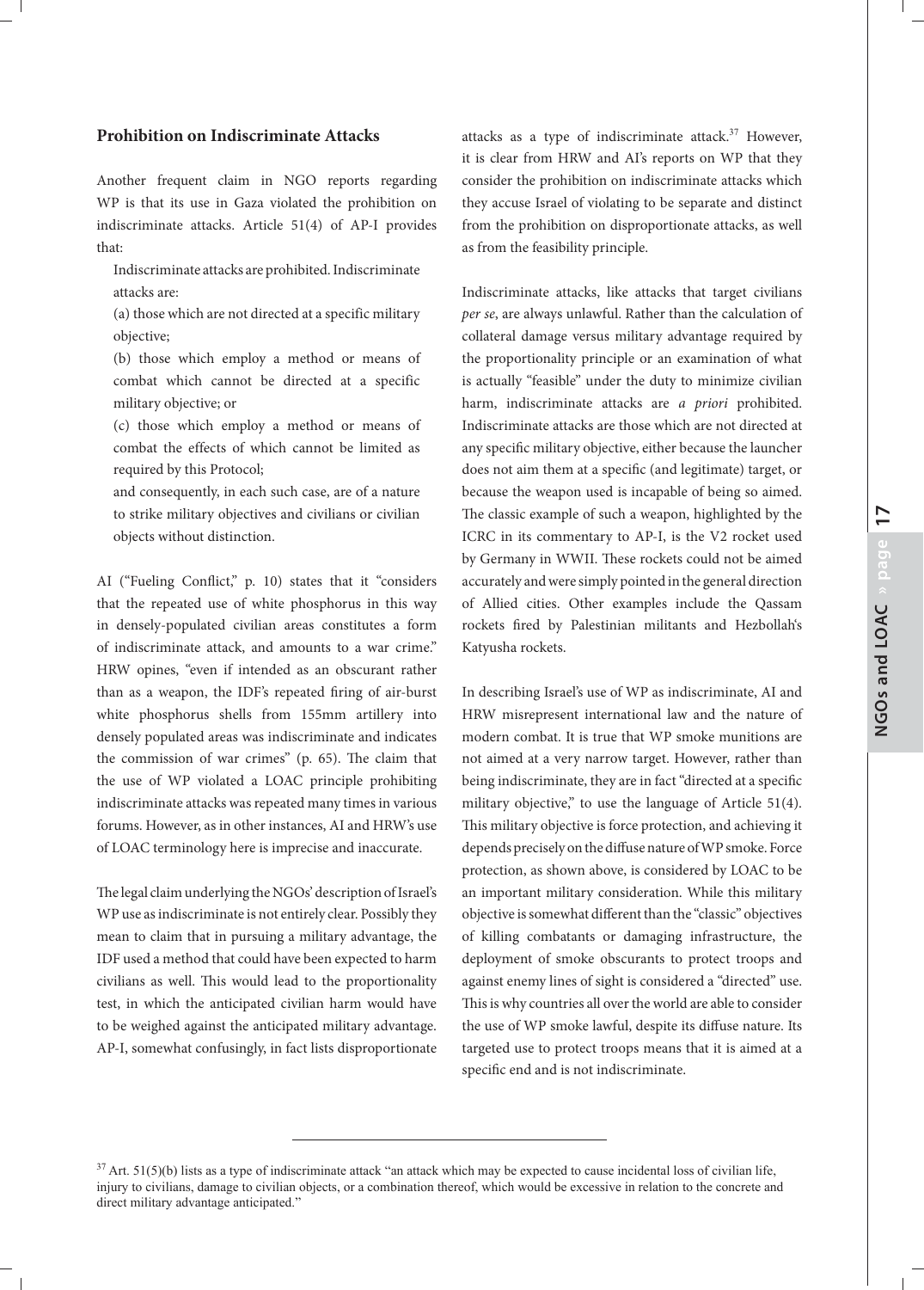#### **Proportionality**

While Israel's employment of WP cannot be said to have been indiscriminate, its use would still have to pass the proportionality test. The proportionality test is relevant to precisely those instances in which it is anticipated that there will be incidental civilian casualties from an attack. The Rome Statute of the International Criminal Court (Article 8  $(2)(b)(iv)$ ) lists the launching of an attack in which the anticipated civilian losses are "clearly excessive" to the anticipated military advantage as a war crime. $38$ 

When weighing expected military advantage against expected incidental civilian harm, the importance of force protection is two-fold. Firstly, many countries, as reflected in their state declarations and defense doctrines, explicitly list force protection as an important element of military advantage in itself. Force protection is even more important when viewed through the lens of the overall success of a mission. Obviously a position cannot be held and a battle cannot be won without troops. Ten countries (Australia, Belgium, Canada, France, Germany, Italy, the Netherlands, New Zealand, Spain, and the UK) declared that the term "military advantage" used in the Protocol referred to "the advantage anticipated from the attack considered as a whole and not only from isolated or particular parts of the attack." *The US Army Operational Law Handbook* states that "'military advantage' is not restricted to tactical gains, but is linked to the full context of war strategy. Balancing between collateral damage to civilian objects and collateral civilian casualties may be done on a target-by-target basis ... but also may be weighed in overall terms against campaign objectives." The ICC statute defines as a war crime attacks likely to cause damage that would clearly be excessive to the "concrete and direct overall advantage anticipated" (Ibid.).

There is a debate among scholars whether military advantage in AP-I should be understood as referring to the attack as a whole or only to a particular action or movement (Neuman, 2004). Nevertheless, given state positions and doctrines, it seems clear that customary law recognizes the legitimacy of weighing military advantage from the point of view of the overall operation.<sup>39</sup> Therefore, it seems Israel was justified in giving significant weight to the importance of moving troops safely on the battlefield when making its proportionality calculations regarding WP use.

It also should be noted that it is unclear how many civilians were actually harmed by WP. As HRW admits, "The total number of Palestinians killed and injured by white phosphorus is not known and will likely remain so. Hospitals in Gaza were unable to provide statistics on white phosphorus casualties because they lacked the diagnostic tools to determine the cause of burns" (p. 5). Much of the evidence regarding alleged WP injuries comes from doctors who, though they admitted not having any experience identifying WP, reported having seen "strange burns." The Federation of American Scientists' "White Phosphorus Fact Sheet" categorizes the lethality of WP as "low" when used as a smoke obscurant.

WP munitions do seem to have caused fires in a number of cases, including in several high-profile instances involving medical facilities and buildings belonging to international organizations. However, given that thousands of WP smoke shells were fired, each containing 116 felt wedges, it is difficult to claim that the damage caused was clearly excessive to the important advantage gained of protecting troops. There is, therefore, little basis for the claim that Israel's use of WP violated the proportionality principle.

<sup>&</sup>lt;sup>38</sup> The Rome Statute of the International Criminal Court is available at http://untreaty.un.org/cod/icc/statute/romefra.htm. It should be noted, however, that Israel is not a party to the ICC.

<sup>&</sup>lt;sup>39</sup> Neuman (2004, p. 100) in reference to the AP-I provision, concludes, "Based on the Protocol I text, the negotiation history, military manuals and the ICC Statute, the standard for measuring 'concrete and direct military advantage anticipated' in Protocol I is the advantage anticipated from the military campaign, of which the attack is part, as a whole, and not only from isolated or particular parts of that campaign or operation." See his discussion of the scholarly debate, especially pp. 96-100.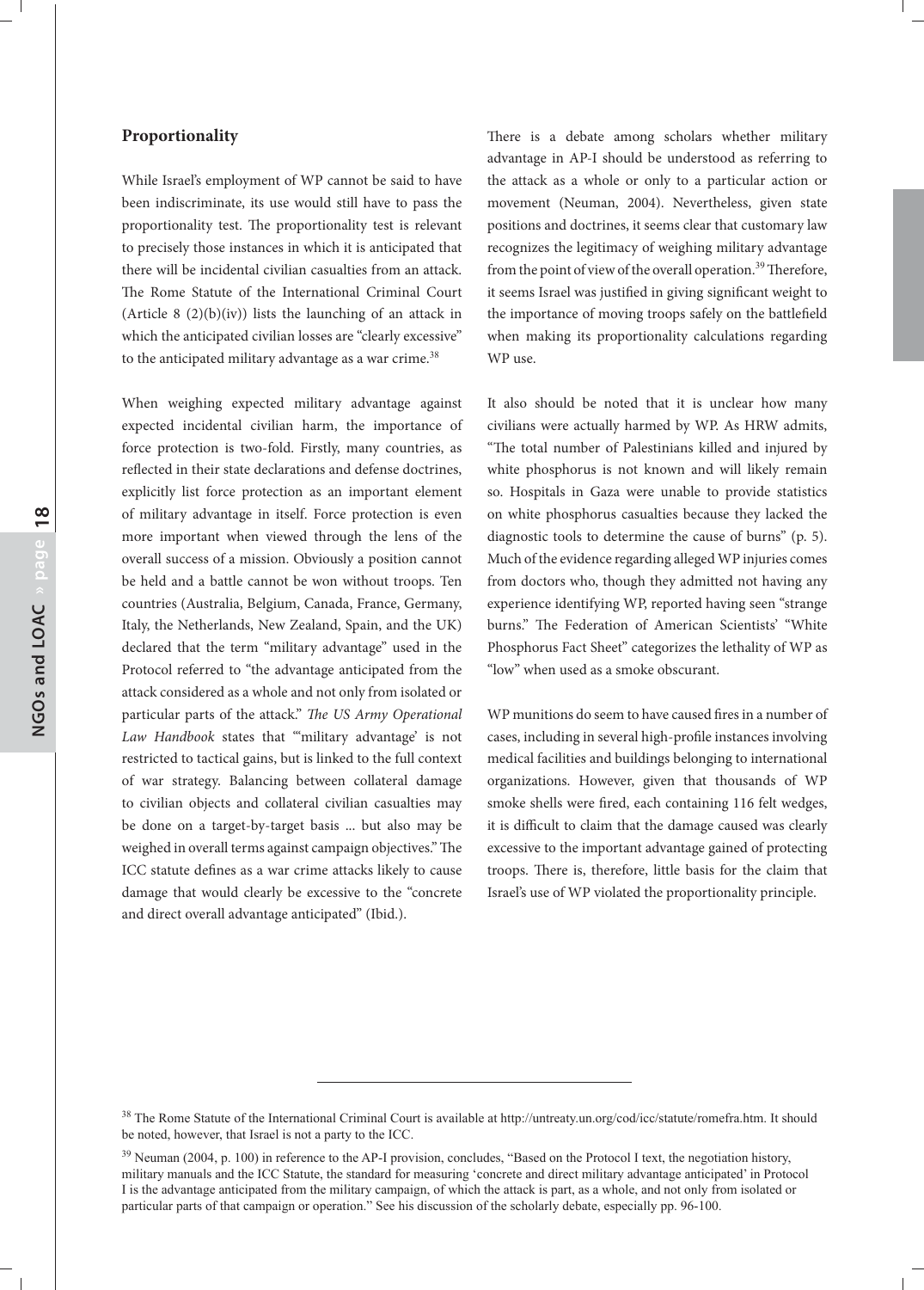# Case 2: Unmanned Aerial Vehicles (UAVs)

**A**

nother aspect of Israel's actions that received a great deal of NGO and media attention was its use of Unmanned Aerial Vehicles (UAVs). On June 30, 2009, HRW released a report entitled, "Precisely Wrong: Gaza Civilians Killed by Israeli Drone-Launched Missiles."<sup>40</sup>

The opening lines state with absolute certainty that "during the recent fighting … the IDF killed dozens of Palestinian civilians with one of the most precise weapons in its arsenal: missiles launched from an unmanned combat aerial vehicle (UCAV)."<sup>41</sup> According to HRW, the death of civilians from UAV-launched missiles shows that "Israeli forces either failed to take all feasible precautions to verify that the targets were combatants … or they failed to distinguish between combatants and civilians" (p. 4). In the words of Marc Garlasco, who co-authored the report (HRW, "Israel: Misuse of Drones Killed Civilians in Gaza," June 2009), "Drone operators can clearly see their targets on the ground and also divert their missiles after launch. … Given these capabilities, Israel needs to explain why these civilian deaths took place."

AI asks, on the basis of UAVs' alleged optical capabilities, "why so many children and other individuals who were visibly civilians were targeted in the first place and why these missiles were not diverted when it became clear that they were about to strike children and other civilians" (pp. 15-16). It questions (AI, "Faulty Intelligence, Wanton Recklessness, or a Combination of the Two," Feb. 2009) whether it was faulty intelligence or wanton recklessness that led to the alleged civilian casualties from UAVlaunched missiles. When discussing Israeli precision strikes more generally, AI concludes that the death and injury of numerous civilians indicates that "such attacks failed to distinguish between civilians and combatants; they were at best reckless, and in some cases the evidence

indicates that soldiers directly targeted unarmed civilians" (p. 11).

HRW and AI's main accusations, then, are that Israel: a) failed to take all feasible steps to verify that the objectives it targeted were military and not civilian; b) failed to distinguish between combatants or militants; and c) deliberately targeted civilians.<sup>42</sup>

There are numerous aspects to these NGO claims, and many factors must be taken into account in analyzing them. The claims and charges are, of course, interconnected in various ways. However, for the purposes of undertaking an analysis, it will be useful to separate them into two distinct arguments.

**Argument 1: Israel failed to take feasible steps to verify the status and nature of intended targets.** This line of reasoning progresses as follows:

1) In the instances discussed, UAVs were used to launch attacks.

2) The targets of these attacks turned out to be civilians.

*Therefore* Israel must have failed in its LOAC duty to do everything feasible to verify the nature of its targets. Given this failure, its targeting was reckless and unlawful.

The first part of the following analysis will point out the numerous factual and legal difficulties in AI and HRW's claims regarding elements 1 and 3 of this argument. The veracity of the second element will be addressed in the discussion of Argument 2 (see below).

<sup>3)</sup> Given that UAVs were used, Israel should have found it feasible to verify that its intended targets were civilians and not militants, and refrain from attack.

<sup>&</sup>lt;sup>40</sup> All references to HRW in Section 5 refer to "Precisely Wrong" unless otherwise specified.

<sup>&</sup>lt;sup>41</sup> "UCAV" is sometimes used to describe a UAV that has been armed for use in an offensive capacity.

<sup>&</sup>lt;sup>42</sup> This last charge is usually phrased as "the evidence indicates," or "may have," rather than leveled outright.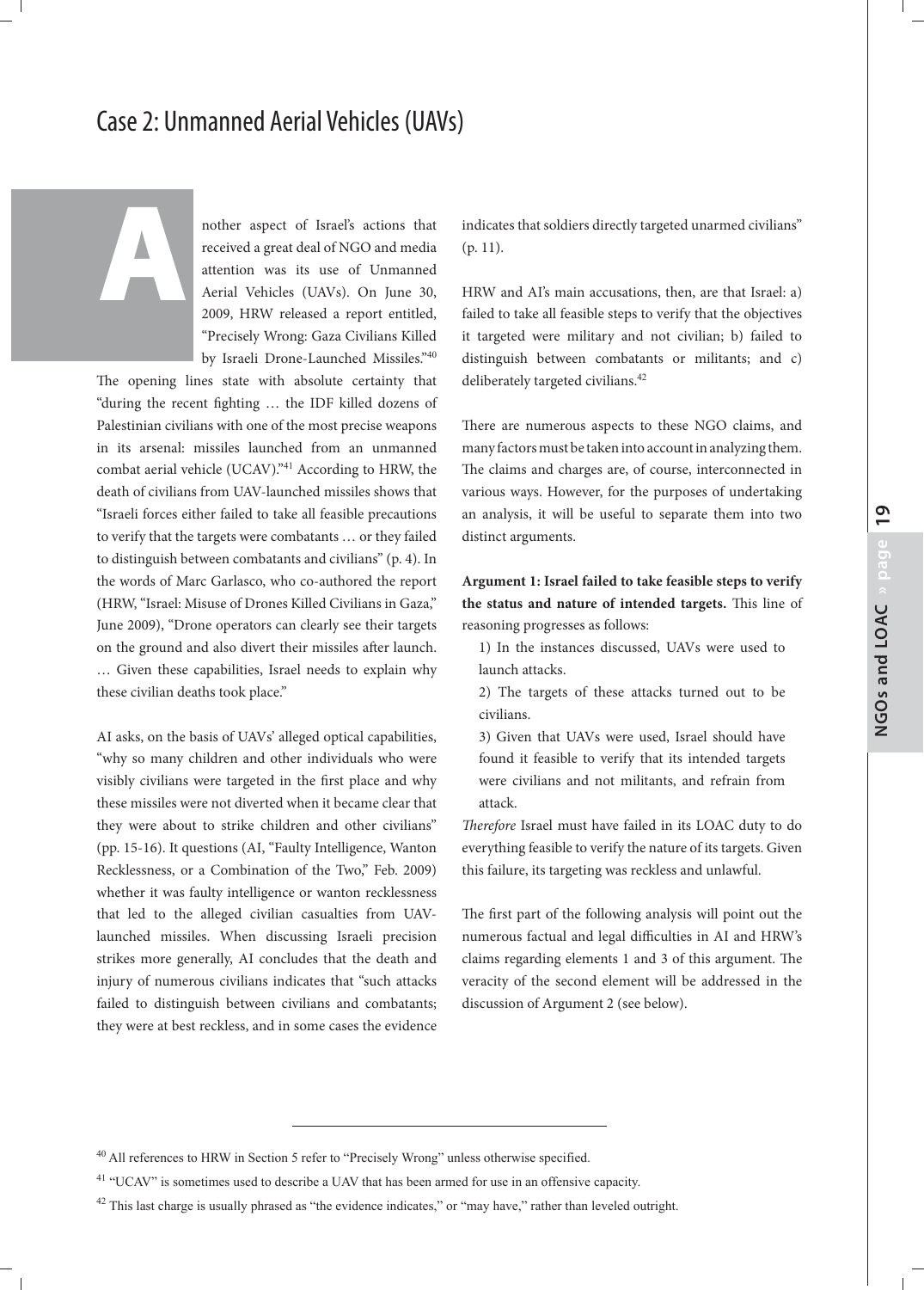**Argument 2: Israel failed to distinguish between objects and persons with military and civilian status, or intentionally targeted the latter.** This line of reasoning progresses as follows:

1) Those allegedly hurt in the cases cited were civilians.

2) There were no military objectives in the area that may have been the intended target.

3) The civilians, then, must have been the intended target.

4) Israel did or should have known that the targets were civilian.

*Therefore* Israel must have failed to distinguish between civilians and combatants, or intentionally targeted civilians.

The second part of the analysis will show the problematic nature of elements 1, 2, and 3 of this argument (element 4 is addressed in relation to Argument 1).

#### **Feasible Steps to Verify Nature of Objective**

The LOAC requirement to take all feasible steps to verify the status of a target finds expression in Article  $57(2)(a)(i)$ of AP-I, which reads:

(a) those who plan or decide upon an attack shall:

(i) do everything feasible to verify that the objectives to be attacked are neither civilians nor civilian objects and are not subject to special protection but are military objectives within the meaning of paragraph 2 of Article 52 and that it is not prohibited by the provisions of this Protocol to attack them.

57(2)(b) further stipulates: "b) an attack shall be cancelled or suspended if it becomes apparent that the objective is not a military one or is subject to special protection ...".<sup>43</sup>

Article 51(2) contains the principle of distinction, determining that "the civilian population as such, as well as individual civilians, shall not be the object of attack." Attacks that do not distinguish between combatants and civilians, besides violating the duty to verify contained in Article 57(2)(a)(i), are indiscriminate attacks within the meaning of Article 51(4).

HRW and AI's first argument is problematic on two levels. First, contrary to their claims, the organizations have little proof that UAV-launched missiles were actually used in any of the attacks they describe. This problem is significant, as the NGOs frequently point to the drones' alleged technical capabilities as proof that Israel should have been able to determine that its intended targets were civilian rather than military. Second, their presentation and interpretation of the feasibility standard regarding the duty to verify a target's status fails to consider relevant factors and does not accurately reflect the meaning of the term under CIL.

Israel has been at the forefront of UAV development and its military, like many others, employs UAVs extensively for ISTAR (intelligence, surveillance, target acquisition, and reconnaissance) missions (Flight International, 1997). While there have been reports that Israel used armed UAVs in an offensive capacity in the 2006 Lebanon War and in targeted killings of Palestinian militants, it has refused

> *First, contrary to their claims, the organizations have little proof that UAV-launched missiles were actually used in any of the attacks they describe.*

to confirm or deny this use. Currently, only the US and the UK are positively known to field UAVs with missilelaunching capacities, which they are reported to have used in Afghanistan, Pakistan, Iraq, and Yemen (Somerville, 2002; Partlow, 2010).

One reason for the NGO and media focus on Israel's use of UAVs was AI's claim that Israeli UAV engines had originated in the UK. However, another significant reason derives from the need to show a *mens rea* when attempting to establish claims of severe LOAC targeting violations (Review Committee, 2000, para. 28). UAVs have advanced sensors as well as the ability to hover over battlefields for an extended period of time. This, combined with the public's "unduly high expectations of the accuracy of smart weapons" (Rogers, 2000), serves as a basis for the NGO claim that the IDF must or should have known the consequences of its strikes.

 $43$  The clause continues, "... or that the attack may be expected to cause incidental loss of civilian life, injury to civilians, damage to civilian objects, or a combination thereof, which would be excessive in relation to the concrete and direct military advantage anticipated."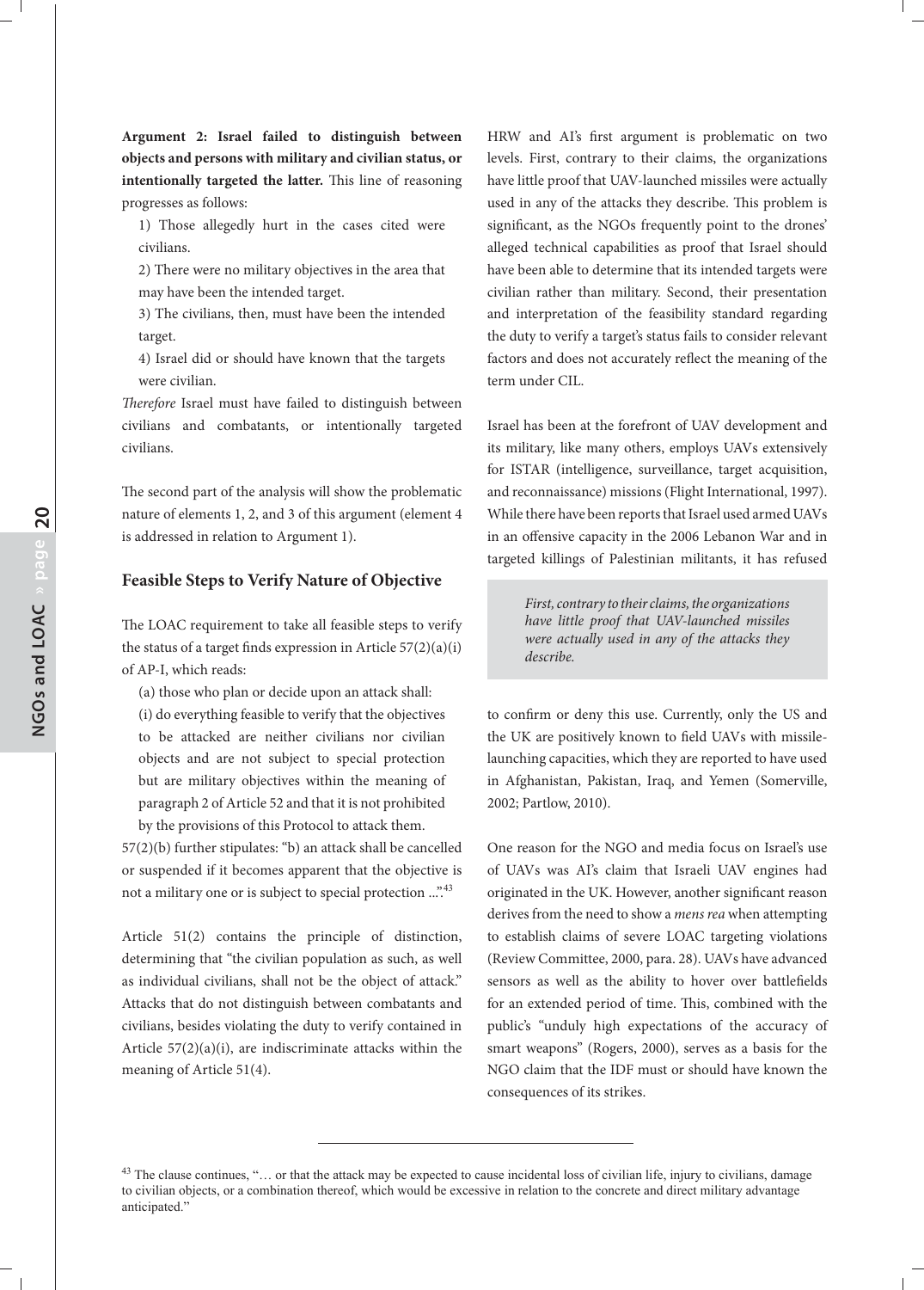HRW's "Precisely Wrong" report goes to great lengths in each of the incidents it documents to show that the armament apparently used in the strike was the Spike missile, produced by Rafael Advanced Defense Systems Ltd. It takes this as an indication that the strike was launched from a UAV. The report asserts, "In Gaza, Israel used both the Hermes and Heron drones armed with a Spike" (p. 12). Its source for this assertion is an "e-mail from Norwegian Broadcasting Corporation quoting a Jane's Defence Weekly staffer" (p. 12, n. 14).

In fact, there is no proof that Israel has ever used the Spike missile in an aerial capacity. The HRW report describes numerous metals cubes that were allegedly found in the vicinity of the area where the missile hit, and then claims that these must have been from the Spike. While AI does not go into detail as to the evidence supporting its claims that particular strikes were launched from UAVs, its assertions also seem to be largely based on the presence of "the tiny cube-shaped metal shrapnel from the missiles usually fired by drones" (p. 19).<sup>44</sup>

The NGO reports appear to be describing the use of an antipersonnel warhead with a fragmentation sleeve (Defense Update, "Hellfire II"; HRW, p. 13). Such a warhead can be used with various types of missiles capable of being launched from numerous platforms. The presence of its remnants provides no indication as to what type of missile was used or from where it was launched.

In fact, although AI and HRW both claim to have visited numerous sites bearing the impact of drone-launched missiles, the military experts at the two organizations provide opposing views as to the missiles' telltale signs (besides the metal cubes). HRW (p. 12) explains, "In addition, blast and fragmentation patterns at strikes investigated by Human Rights Watch strongly indicate the use of the Spike: typically *a shallow crater*" (emphasis added). AI (p. 109) reports the opposite − "the signature of these new missiles, in addition to the deadly tiny metal cubes, is a *small and deep hole* in the ground" (emphasis added).

Even if it is correct that the missiles used were of the Spike variety, and even if it is true that the Hermes and/or Heron drones employed by the IDF were armed with the Spike,<sup>45</sup> this in no way proves or even indicates that the missiles in any of the attacks were launched from UAVs. As Rafael's brochure for the Spike missiles explains, the Spike "was designed to be mounted on combat vehicles, helicopters, and naval vessels" (Rafael, "SPIKE Family"). Israel used all of these platforms extensively in the Gaza fighting.

The HRW report attempts to address this problematic aspect of its claim by seeking to eliminate the possibility that the missiles were fired from helicopters. It explains, "The missile pieces [found onsite] were inconsistent with either the anti-tank versions of the Hellfire or TOW missiles … fired from Apache and Cobra helicopters" (p. 12). The impression given is that the types of helicopters fielded by Israel do not use the kind of armament allegedly found at the site. However, an online military journal reports that "a Spike-ER launcher … can be fitted to a variety of helicopters, including AH-64 Apache (which can carry 16 missiles), AH-1S Cobra …" (army-technology. com, "Spike Missile Systems, Israel"). Moreover, Rafael's website includes a photo of a Cobra helicopter firing a Spike missile.<sup>46</sup>

The other piece of evidence HRW offers for its unqualified assertion that the attacks were carried out by UAVs is that "victims and witnesses also spoke of hearing the distinctive buzz of the overhead drone − what Palestinians call a *zannana* − prior to the attack" (p. 6). In one alleged instance of a UAV strike, AI documents that residents claim to have seen a drone fire a missile at children. This raises a dual question: 1) Is it likely that a person on the ground would have heard or seen the drone, if it was being used to launch a strike?; and 2) Is it more likely that what they saw or heard was something other than the drone that supposedly fired the missile?

With regard to the first question, Colonel Richard Kemp, former Commander of British Forces in Afghanistan, "questioned whether such distinctions [between the noise

<sup>&</sup>lt;sup>44</sup> AI does not, however, identify the shrapnel as having come specifically from the Spike missile.

<sup>&</sup>lt;sup>45</sup> Of the two articles quoted by HRW to support this unqualified assertion, one does not mention Spike missiles at all and the other states, "The missiles carried are possibly Rafael Spikes, although this has not been independently confirmed." (See HRW, p. 12, n. 13 and la Franchi, 2006.)

<sup>46</sup> Available at http://www.rafael.co.il/marketing/area.aspx?FolderID=332.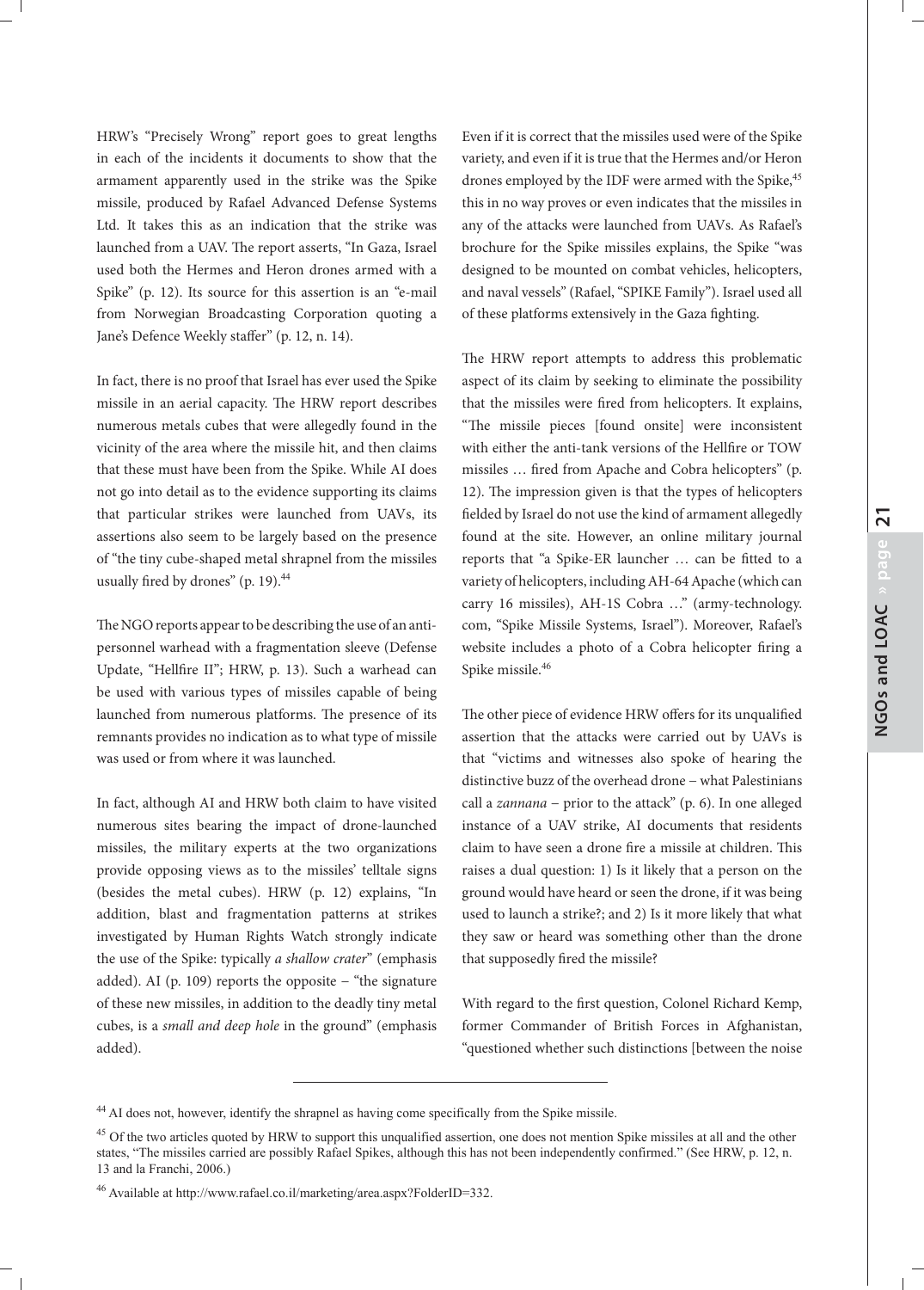of a UAV and other battlefield noises] could be made, not least as the Spike's range is 8 km (5 miles) − enough to put helicopters or naval boats out of earshot" (Quoted in Williams, 2009). He explained that "in a battlefield, in an urban environment, with all the other noises, it's certainly more than likely you would not hear something five miles away." A similar point could be made as to the ability to visually pinpoint a missile launch possibly occurring miles away.

As to the question of whether it is more likely that the witnesses had seen or heard something other than the drone allegedly used in the attack, it is well-known that the IDF makes extensive use of unarmed drones for ISTAR missions. Therefore, even if Palestinian witnesses had heard or seen drones in the vicinity, this would not positively indicate that they had been used in the strike.

HRW uses an e-mail from Norway quoting an anonymous staffer, fragments of a missile from an unidentified platform, and highly questionable witness testimony to establish the factual basis for its accusations. AI, while offering even less support for its assertions, likewise claims that shrapnel found at the sites indicates the use of a drone-launched missile, without offering any basis for this claim. Repeatedly, HRW and AI assert that a strike should not have been carried out based on the alleged technical capabilities of drones, while offering little credible evidence that drones were actually used. In the words of Robert Henson, editor of *Jane's Air-Launched Weapons*, commenting on the "Precisely Wrong" report, "Human Rights Watch makes a lot of claims and assumptions about weapons and drones, all of which is still fairly speculative, because we have so little evidence" (Ibid.).

Beyond the particular platform from which a strike was launched, numerous factors must be considered in evaluating whether a commander, in deciding to launch that strike, took adequate steps to determine that it was lawful. These factors, which are reflective of the nature of modern combat, are recognized by LOAC but ignored or misrepresented in the NGO reports. AI and HRW's reports tend to be replete instead with irrelevant technical information and emotional details, which do not impact on the lawfulness of Israeli actions.

The duty to verify whether a potential target is a legitimate military objective is qualified by the feasibility standard. A commander must "do everything feasible to verify that the objectives to be attacked" are not civilian (AP-I, Article  $57(2)(a)(i)$ ). As was shown in the above section on WP, a commander is entitled to take both military

> *HRW uses an e-mail from Norway quoting an anonymous staffer, fragments of a missile from an unidentified platform, and highly questionable witness testimony to establish the factual basis for its accusations.*

and humanitarian factors into account when deciding what is feasible, and to give due consideration to force protection.

The degree to which it is feasible for a commander to determine the civilian or military status of a potential target is greatly influenced both by the means available to her and the nature of the fighting in which she is engaged. Even the most advanced weapons are rarely as accurate or "clean" as many would like to believe. Holland (2004, p. 48) notes the prevalence of "often-unrealistic public expectations when it comes to the accuracy of Precision Guided Munitions (PGM)." These expectations apply to other types of technologically-sophisticated weapons as well. He continues, "The public expects not only smart weapons but infallible weapons" (Ibid). The truth is that aerial targeting, even with advanced modern capabilities, is still far from infallible. As Hays Parks (1983) explains, in discussing aerial bombardment, "despite the development of sophisticated computer systems, many variables influence the accuracy equation" (cited in Fenwick, 1997, p. 547).

AI and HRW, like others without significant combat experience, present an unrealistic picture of the factual and legal variables involved in targeting decisions. They imagine a UAV operator who can languish over a potential target, carefully studying every detail of the area and consulting with various authorities until calmly making the decision to open fire. $47$  As shown above, they have little evidence that UAVs were actually used in the instances they describe. Yet even assuming that UAVs were used, the

<sup>&</sup>lt;sup>47</sup> HRW claims that "because of the slow speed of the drones and their long flight times ... they can loiter over the battlefield for hours at a time with no danger to the pilot or operator" and that therefore "military lawyers may be consulted to help determine whether targets are legitimate" (p. 4).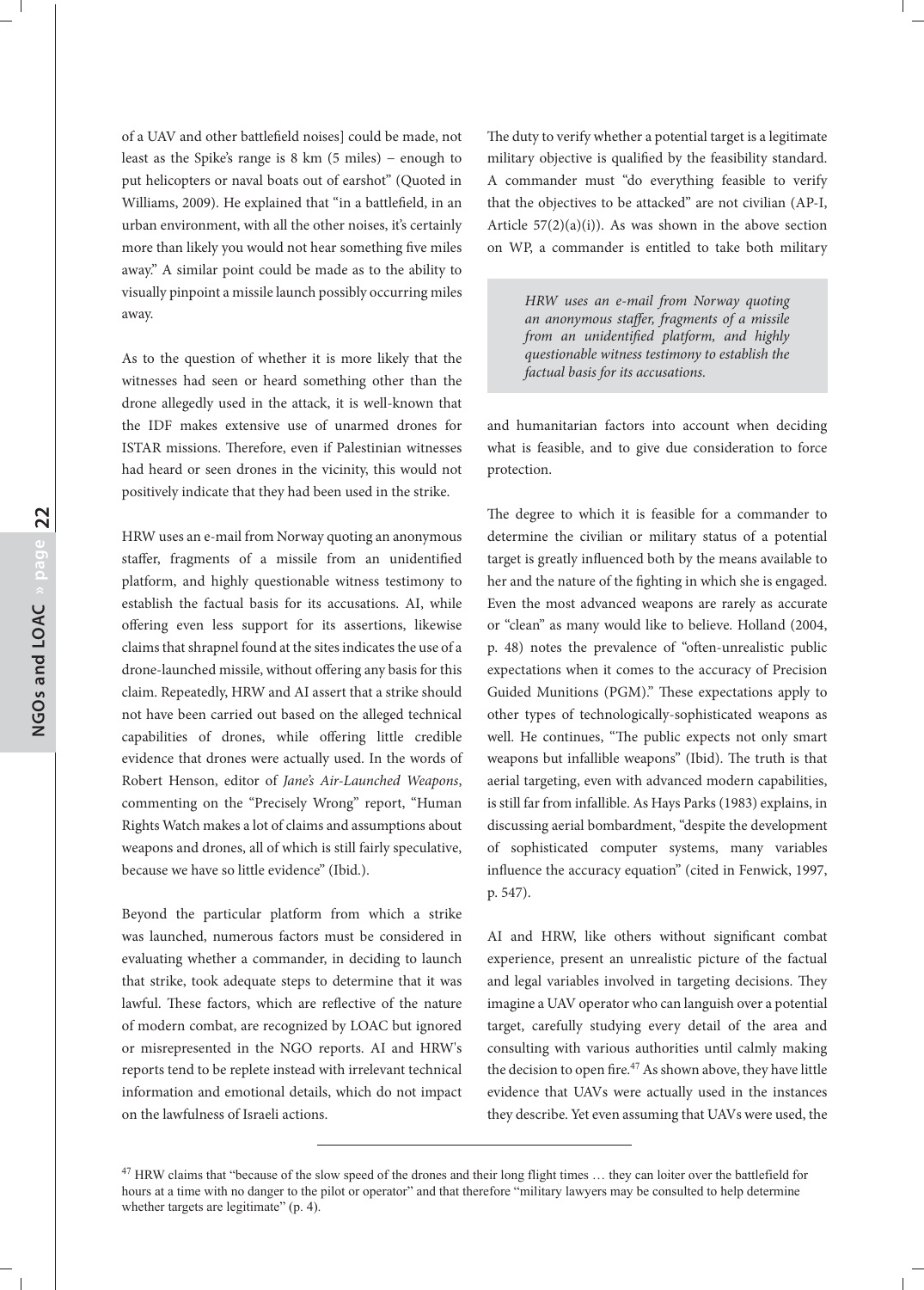NGOs provide little support for their repeated contentions that this would have allowed for fine distinctions such as whether a quickly moving person was a teenager or adult.<sup>48</sup> HRW's report describes in detail how UAVs carry "an array of sensors, often combining radars, electrooptical cameras, infrared cameras, and lasers" (p. 11). Yet, as *The British Army Field Manual* (vol. 1, part 10, 2009) acknowledges, when enemy combatants blend in with the civilian population, it is "extremely difficult" to target them with distinction (sec. 12-16). The manual goes on to note, "That difficulty is multiplied for Air assets: Range makes visual identification difficult, *even with modern sensors*"<sup>49</sup> (emphasis added). This is true whether the platform is an F-16, UAV, or Apache helicopter, all of which are equipped with cameras and advanced sensors.

More significantly, however, even if their descriptions of the inherent technical capabilities of UAVs are correct, AI and HRW ignore central factors that characterize many targeting decisions. The length of time during which a UAV can stay in the air, or even its optical capabilities under optimal conditions, have little to do with the length of time a commander may have to make a critical decision. As the lesson script of the US Army International Intelligence Officer Advanced Course (n.d.) explains, "All battlefields require commanders to make and execute decisions faster than the enemy" (2.f). The modern battlefield is "placing even more emphasis on quick decision-making, particularly those decisions related to targeting" (Holland, 2004, p. 37). This is true regardless of the technical means available.

The NGOs fail to take into account the distinction between "planned" and "immediate" targets, and between those that are merely "unplanned" and those that are "unanticipated" (see Schmitt, 2005). If UAV operators or airborne targeters surveying an area suddenly notice a suspicious figure approaching a rocket-launching site, their responsibility to both friendly forces and the overall mission requires a quick decision. They may not be able to wait to see whether the suspicious figure intends to fire or dismantle the rocket, without putting the lives of civilians or their own forces at risk.

Law-of-war manuals, drafted by those with extensive military experience, incorporate these factors in setting standards for lawful conduct. The Canadian Judge Advocate General's LOAC manual (2001) explains that an evaluation of a commander's judgment must take "fully into account the urgent and difficult circumstances

> *The Canadian Judge Advocate General's LOAC manual (2001) explains that an evaluation of a commander's judgment must take "fully into account the urgent and difficult circumstances under which such judgments are usually made" (para. 418.2).*

under which such judgments are usually made" (para. 418.2). *The British Army Field Manual*, as mentioned above, acknowledges that "when the adversary takes every effort to blend in with and operate from within the civilian population it is extremely difficult for the soldier on the ground to target him with distinction" (12-16). LOAC recognizes that in the case of "emerging targets," there may not be time to undertake complex verification procedures. Rather, predetermined criteria will have to be used in order to quickly evaluate the status of an objective (Queguiner,  $2006$ ).<sup>50</sup> Such a process will obviously not be foolproof, even when carried out in good faith and with due caution. While AI (p. 17) contends that if conditions are not optimal, such as poor visibility, a commander

<sup>48</sup> Both HRW and AI cite an Internet post by someone claiming to have been a UAV operator during Cast Lead, describing his involvement in a single instance where he was able to identify a slowly moving target. HRW also cites an article from the US Border Protection Border Patrol.

<sup>&</sup>lt;sup>49</sup> It further explains that the difficulties inherent in these actions "may generate a public perception of indiscriminate and disproportionate use of force."

<sup>&</sup>lt;sup>50</sup> Queguiner continues, "The fact remains, however, that these expeditious procedures must leave room for practical precautionary measures" (p. 799).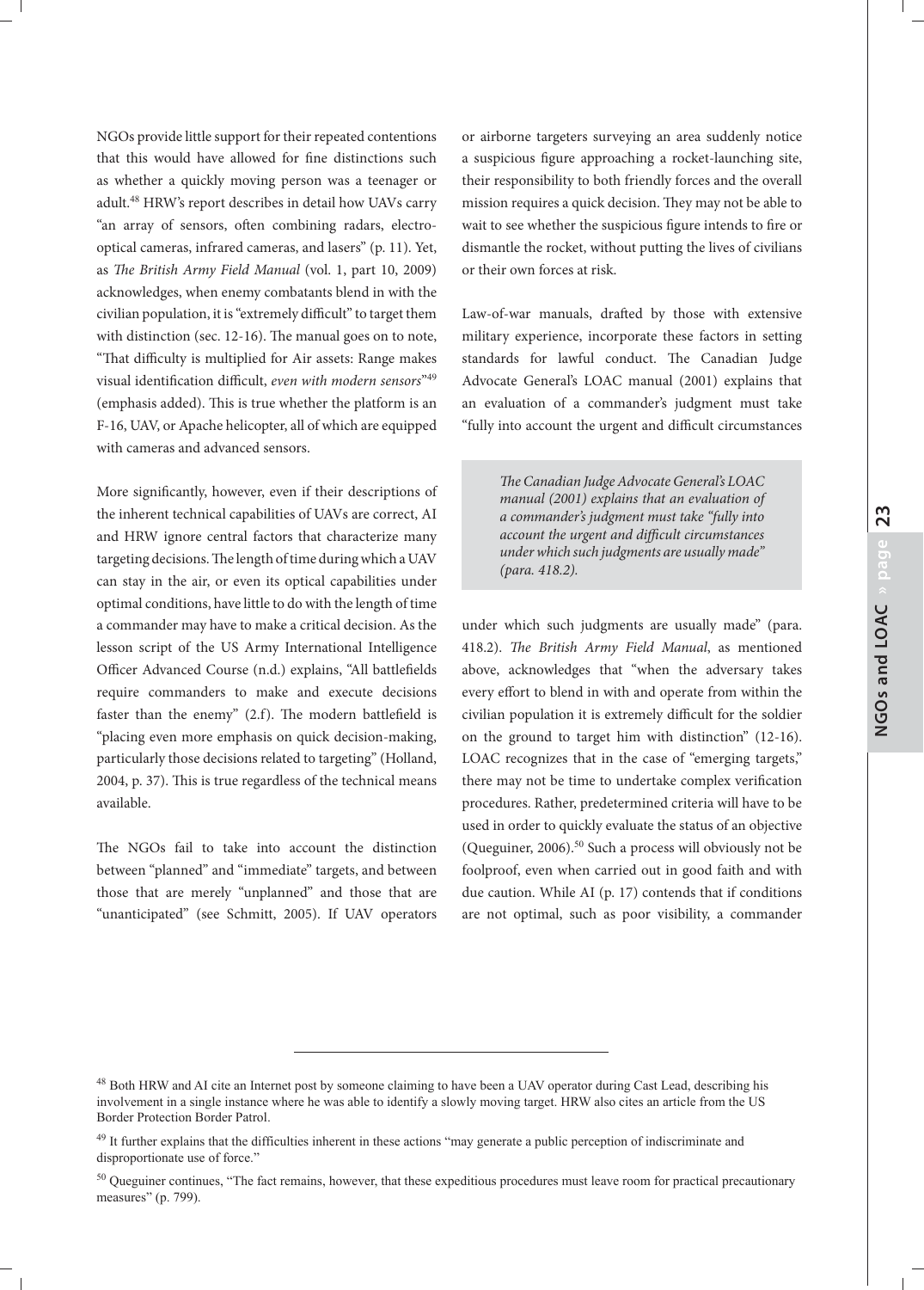should choose not to carry out a strike, this does not seem to be customary law.<sup>51</sup>

The recognition that combat decisions must often be taken quickly and under conditions of great uncertainty has led treaty framers and states to emphasize that those decisions must not be evaluated based on hindsight. Rather, the evaluation must be carried out from the point of view of the information reasonably available to the commander at the time of his decision. AP-I (Article 51(5) (b)) speaks of the degree to which an attack is expected to cause collateral damage, and the military advantage anticipated, as the standards for weighing the lawfulness of combat decisions. The UK, upon ratifying AP-I, insisted that "military commanders and others responsible for planning, deciding upon, or executing attacks necessarily have to reach decisions on the basis of their assessment of the information from all sources which is reasonably available to them at the relevant time." Canada added, "Such decisions cannot be judged on the basis of information which has subsequently come to light." Eleven other countries (Belgium, Germany, Australia, Ireland, Italy, the Netherlands, New Zealand, Egypt, Switzerland, Spain, and Austria) made similar declarations.

Given AI and HRW's problematic factual assertions regarding UAVs, and their failure to realistically consider key targeting factors, it would appear that they do not sufficiently support their claim that Israel failed to take feasible steps to verify the nature of targets. The inability to support this claim in turn weakens their second charge, that Israel failed to distinguish between combatants and civilians. As the NGOs cannot prove directly that IDF commanders were uninterested in distinguishing between legitimate and non-legitimate objectives (the *mens rea*), they must rely on indications derived from the resulting actions. Thus they attempt to show that it was feasible for

IDF commanders to verify to a higher degree the status of potential targets. If it was theoretically feasible to determine that a potential target was civilian, and yet that civilian target was nevertheless hit, the NGOs can argue that the IDF did not distinguish between civilians and combatants. However, as the preceding analysis has shown, the NGOs are unable to establish their claims regarding a failure to take feasible steps in target verification, disqualifying the premise of their argument regarding the failure to distinguish.

The following section will examine several other aspects of claims made by AI and HRW in their attempt to support the assertion that Israel failed to distinguish between military and civilian objects, or intentionally targeted the **latter** 

#### **Legitimate Military Objectives and Collateral Damage**

In contending that the IDF intentionally or recklessly targeted civilians, the NGOs often base their argument on two misleading premises. First, they misrepresent LOAC definitions of legitimate military objectives. On the basis of this misrepresentation, they presume the absence of legitimate military objectives in the vicinity of a strike. In some cases, AI even goes so far as to present definitions for "military objective" that seem to have little grounding in LOAC. Then, once presuming the absence of legitimate military objectives, they take as given that civilians injured in a strike were deliberately targeted. This allows them to ignore LOAC's recognition of the possibility and lawfulness of proportional collateral damage in attacks on military objectives.<sup>52</sup>

As an example, the HRW report on the strike that hit the Masharawi family home in Gaza City records, "According

<sup>&</sup>lt;sup>51</sup> The decision by NATO to conduct its bombing campaign against Yugoslavia from a height of 15,000 feet would seem to indicate that AI's contention is contrary to state practice. In one instance, NATO's decision to conduct air strikes from that height led to civilian tractors being mistakenly identified as military vehicles and bombed. In another instance, a NATO plane launched a second strike on a bridge despite knowing that a civilian train was on it, and despite the bridge being obscured by smoke as a result of the first strike. In neither case did the Review Committee find sufficient grounds to prosecute for war crimes. (See Review Committee, 2000.)

<sup>&</sup>lt;sup>52</sup> This is assuming that the casualties were actually civilians. It appears that in numerous instances, Hamas militants blended in with the civilian population, while in others they were presented as civilians on casualty lists. For example, the Palestinian Center for Human Rights presents senior Hamas military commander Nizar Rayan as a "civilian" and "university professor" in its casualty statistics. See NGO Monitor, "NGOs Claimed Nizar Rayan was a Civilian," Jan. 2010; Intelligence and Terrorism Information Center, "Hamas and the Terrorist Threat from the Gaza Strip," March 2010.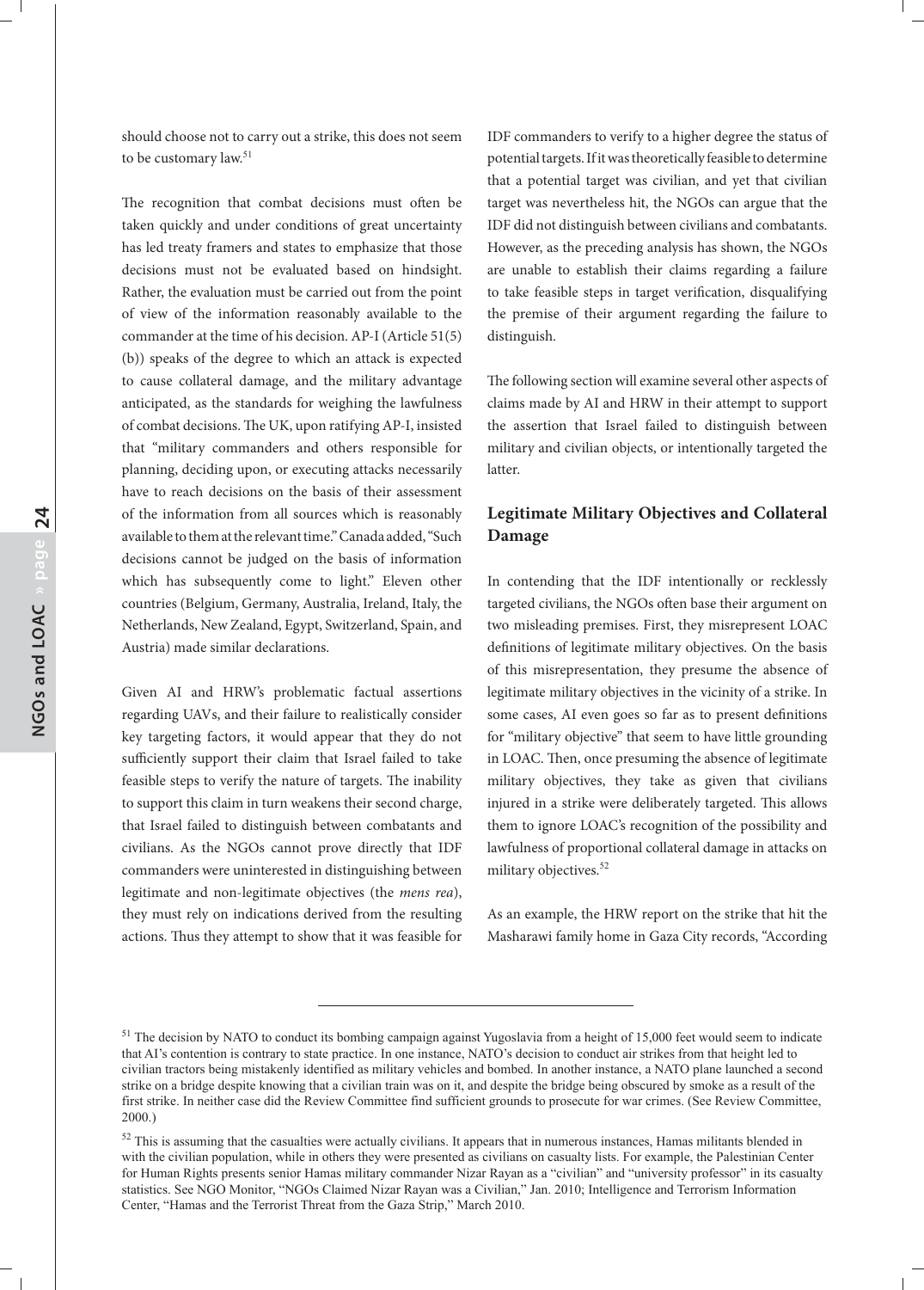to residents, the site was at least five kilometers from any fighting at the time between the IDF and Palestinian armed groups. IDF statements and media reports also report no fighting in that area at that time" (p. 21). Similarly, the AI account of a strike which hit the home of the Mousa family in Gaza City prominently features a witness who states that at the time of the strike, "the area was quiet" (p. 17). Concurrently, AI and HRW ask the misleading question as to why the injured or killed non-combatants were "targeted." This question makes the implicit assumption that those hurt were the target of the attack.

The LOAC definition of a legitimate military objective has little to do with proximity to the battlefield or even the presence of active fighters. Article 52(2) of AP-I states, "In so far as objects are concerned, military objectives are limited to those objects which by their nature, location, purpose or use make an effective contribution to military action and whose total or partial destruction, capture or neutralization, in the circumstances ruling at the time, offers a definite military advantage." This encompasses numerous potential targets which would most likely be

> *Distance from the battlefield is not indicative of whether a person is taking a "direct part in hostilities" under international law.*

both hidden and located at a distance from the fighting.

The list of military objectives prepared in 1956 by the International Committee of the Red Cross (ICRC) includes "installations … and other organs for the direction and administration of military operations," "industries for the manufacture of supplies and material of a military character," and "storage and transport installations" meant to serve the war industries. The ICRC at the time doubtless pictured war ministries and factories. However, as AI notes, "The [Palestinian armed] groups openly acknowledge that their fighters and military facilities are present in towns and villages in Gaza" (p. 76). Their command, control, communication, manufacturing, and storage sites are deeply embedded within the civilian infrastructure of the Gaza Strip, including within mosques, schools, hospitals, public buildings, and private homes.<sup>53</sup>

In terms of the scope of persons who may be attacked, this in part depends on the heavily debated question as to whether members of terrorist organizations should be considered combatants, civilians taking part in hostilities, or some other category. It also depends in part on the equally debated question as to whether CIL recognizes the principle contained in AP-I (Article 51(3)) that civilians taking part in hostilities regain their immunity once they halt their participation.<sup>54</sup> Even assuming that members of terrorist groups are civilians rather than combatants, and that the AP-I principle reflects customary law, Article 52(3) provides that civilians lose their immunity "for such time as they take a direct part in hostilities."

Distance from the battlefield is not indicative of whether a person is taking a "direct part in hostilities" under international law. Hostile acts are defined by the ICRC commentary to AP-I as "acts which by their nature and purpose are intended to cause actual harm to the personnel and equipment of the armed forces." While there is no agreed-upon definition of "direct part" in LOAC, Schmitt (2004) correctly points out that "in modern combat … activities far from the 'battlefield' may be as important, perhaps more so, than actually 'pulling the trigger" (p. 529). In the words of Barak (2005), legitimate targets may include persons planning or directing an attack, or servicing weapons, "be the distance from the battlefield as it may" (para. 35). Engaging in exchanges of fire does not determine participation. Rather, as Barak notes, "function determines the directness of the part taken in the hostilities" (Ibid.).

The preceding discussion was based on AI and HRW's contentions that there was no active fighting in a given

<sup>53</sup> For detailed documentation of this practice, see Intelligence and Terrorism Information Center, "Hamas and the Terrorist Threat from the Gaza Strip," pp. 110-115.

<sup>54</sup> Aharon Barak (2005), writing for the Israeli Supreme Court in the *Targeted Killing* judgment ("The Public Committee Against Torture in Israel v. The Government of Israel"), considers the provision contained in AP-1 51(3) as part of customary law. Turner and Norton (2001), on the other hand, conclude: "Customary international law does not recognize the ability of an unlawful combatant to regain the protections of his civilian status. However, a controversial provision of Additional Protocol I allows the civilian to regain his protection from attack when he ceases direct participation in hostilities" (cited in N. Neuman, 2004, p. 102).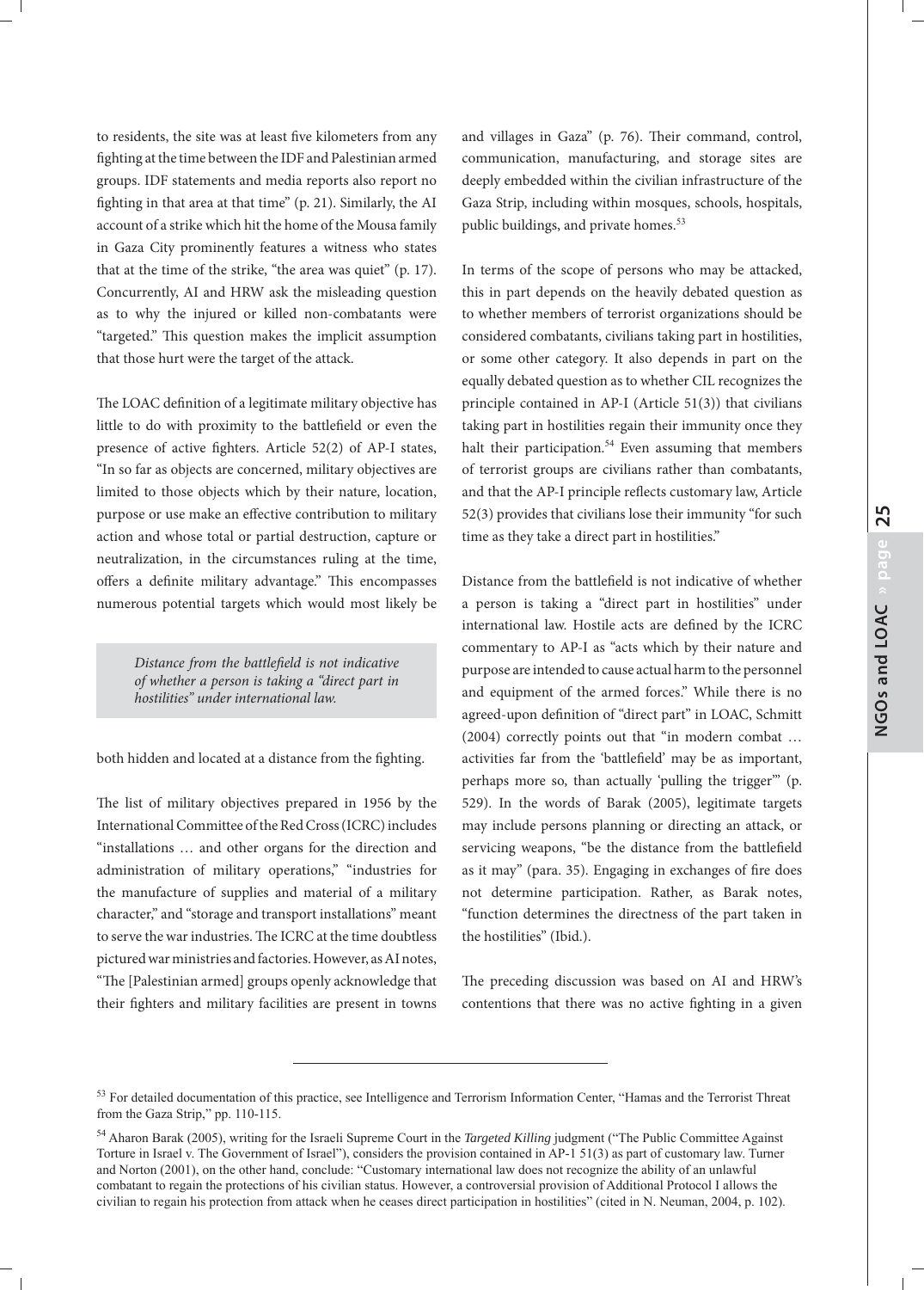area. Had there been, there would be even less grounds for asserting that the IDF intentionally targeted civilians. However, it should be noted that HRW and AI assertions regarding the (non)presence of fighting or militants are themselves problematic. They rely to a high degree on witness testimony that is in almost all cases unverifiable and in some cases quite dubious. Hamas' control of the environment may have influenced witness testimony, whether or not Hamas militiamen were present in the room when it was given.

Questions about the reliability of this witness testimony are amplified by the fact that outside sources and even the NGO reports themselves often contain information that raises serious doubts about its credibility. For example, an HRW report ("Rain of Fire") describes an incident that occurred in the village of Siyafa, which according to the same report is about 500 meters from the village of Atatra. The report states that "residents of Siyafa told HRW … that they neither saw nor heard any Palestinian fighters in the area" (p. 49). A footnote to this statement, however, records that "a media investigation into Atatra south of Siyafa revealed that Hamas fighters did engage the IDF there." The footnote is a bit of an understatement, as fighting in Atatra was particularly intense (Bronner and Tavernise, 2009). Therefore, it seems somewhat likely that neighboring residents would have seen retreating fighters, or at least heard gunshots being fired 500 meters away.<sup>55</sup>

In other cases, it is outside sources that raise serious questions about the statements given to the NGOs, including by seemingly reliable witnesses. In describing an incident in which WP hit a hospital in Tel al-Hawa on January 15, 2010, AI records "the previous night there had been fighting between Israeli forces and Palestinian gunmen in the outskirts of Tel al-Hawa, some distance from the hospital. The director and staff of the hospital told AI that there were no gunmen in or outside the hospital (p. 34). This is contradicted by an Agence France-Presse (Jan. 15, 2010) story from the same day headlined "Patients flee as flames engulf Gaza hospital." The article documents:

During the day a deafening cacophony of tank shells, missiles, artillery, helicopter gunships and automatic rifles filled the air as battles unfolded less than 300 metres from the hospital beneath a thick haze of smoke … . Armed Hamas fighters dressed in blue and black uniforms, one of them carrying the green flag of his Islamist movement, ran down a street 100 metres from the hospital, firing Kalashnikov rifles.

It is therefore far from certain that there was no militant activity in the area at the time of the instances described in the NGO reports. However, even assuming that there was no active combat, given LOAC definitions of legitimate military objectives and Hamas' entrenchment within the civilian population, it is quite logical that there would have been legitimate targets located far from the scene of fighting. Presumably, Hamas and other armed groups do not post public notices as to the location of their strategic sites or command headquarters. The NGOs seem to discount the possibility that the armed groups, in making use of a civilian structure so that it became a valid military objective, acted discretely, such that some of the neighbors, including those who later gave testimony to the NGOs, were unaware.

The injured non-combatants may well have been the anticipated, but not excessive, unfortunate incidental damage in strikes on critical military objectives. LOAC recognizes that in attacking legitimate military targets, there may be incidental civilian losses, and only requires that these not be "excessive in relation to the direct and concrete military advantage anticipated from the attack." The NGOs' conclusions, expressed with near certainty, that Israel intentionally or recklessly targeted civilians, would seem to be unwarranted.

In addition to an unrealistic portrayal of the conditions under which targeting decisions are made, the NGOs at times invent their own criteria and standards. Malcom Smart, AI's Middle East and North Africa Programme Director, claimed (AI, "Gaza Civilians Endangered," Jan. 2009), AI's, "Fighters on both sides must not carry out

<sup>&</sup>lt;sup>55</sup> While it may be admirable that HRW chose to note that in this case its witnesses appeared to be lying, in other cases it fails to do so.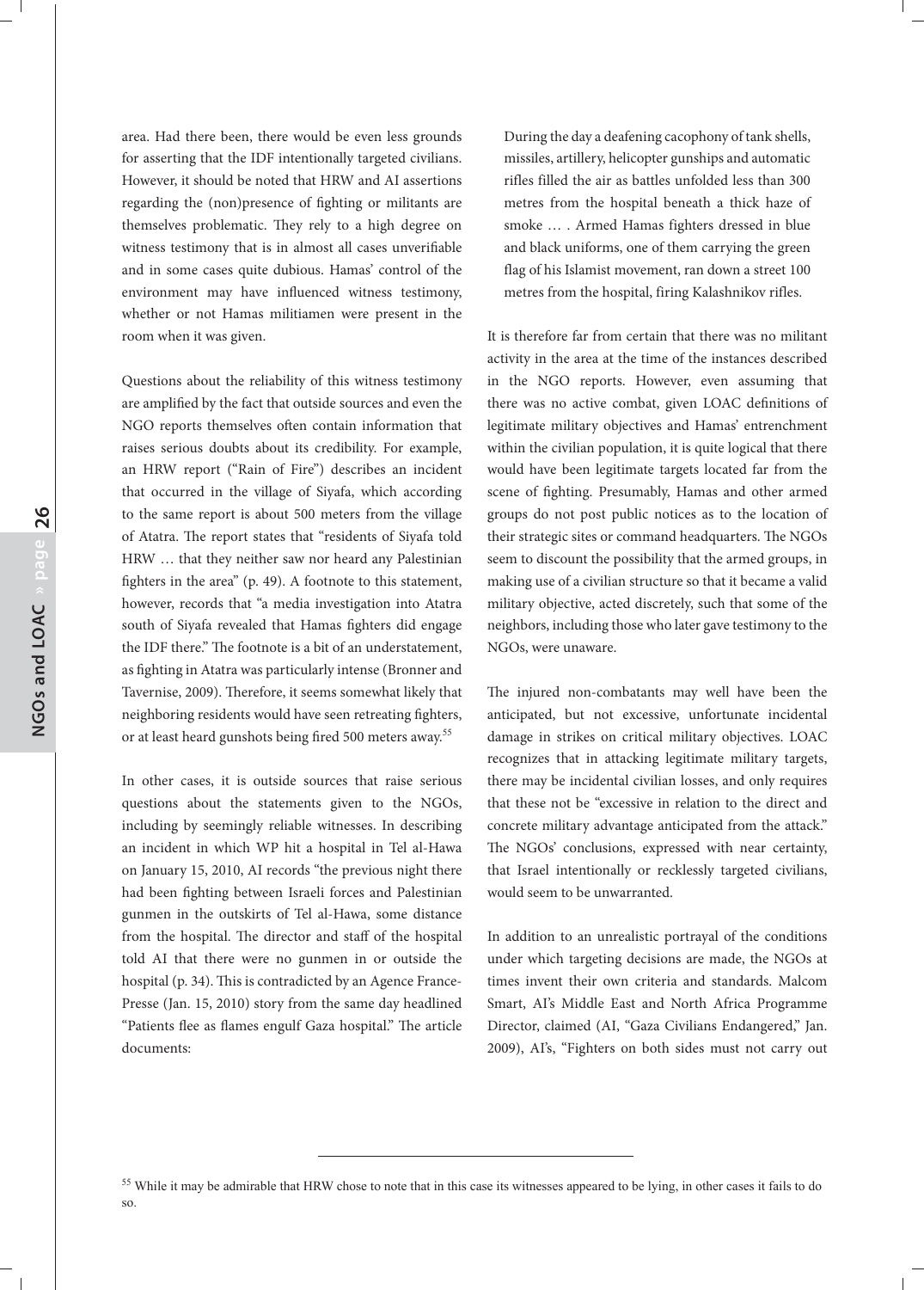attacks from civilian areas but when they do take cover behind a civilian house or building to fire, it does not make that building and its civilian inhabitants a legitimate military target. Any such attacks are unlawful." Smart's

AI admits, "Palestinian militants then used some of the empty properties" for military purposes but contends that this "would not have been possible if the Israeli forces had not forced the inhabitants to leave" (Ibid.). It is not clear

*"However, when the allure of precision creates exaggerated expectations of its possibilities such that those beyond the battlefield impose unreasonable demands on the military or postulate norms that go beyond treaty or custom, international humanitarian law is weakened."*

statement is directly contradicted by the language of AP-I and the vast majority of legal scholars. A house being used as a firing position would certainly qualify as an object whose "purpose or use," in the language of AP-I, was making an effective contribution to military action and whose destruction would offer a definite military advantage. As Dinstein (2004) explains, "If a steeple of a church or a minaret of a mosque is used as a snipers nest … the enemy is entitled to treat it as a military objective" (p. 91). Certainly the civilians themselves would not be legitimate targets and the attack would have to pass the proportionality test, but Smart's statement that "any such attacks are unlawful" is wholly unfounded.

In another such instance, when criticizing Israel's definition of a legitimate target, AI explains, "The Israeli army considers as a military target … any house or property which is used in any way by Palestinian armed groups – even when this was only possible because Israeli soldiers forced the inhabitants to leave" (p. 64). For example, AI explains, when Israeli forces entered Gaza on January 3, they took positions in and around Palestinian residences, forcing many of the inhabitants to evacuate.

why AI finds the fact that residents left the area after the Israeli army entered relevant to the status of a house used for military purposes as a military objective. No LOAC principle provides that a military objective ceases to be, or cannot become, a legitimate target based on the manner in which it became a military objective.<sup>56</sup>

It may be enlightening to conclude this section with the words of one of the foremost experts on "both the legal and practical aspects of this area of law,"<sup>57</sup> Michael Schmitt, who explains:

Further, as weaponry becomes more precise, interpretation of international humanitarian law is becoming increasingly demanding for an attacker. So long as such interpretations do not depart from the law or ignore the realities of military necessity, this too is to be welcomed. However, when the allure of precision creates exaggerated expectations of its possibilities such that those beyond the battlefield impose unreasonable demands on the military or postulate norms that go beyond treaty or custom, international humanitarian law is weakened. (2005, p. 466)

<sup>&</sup>lt;sup>56</sup> It also raises the question as to whether AI believes that it would have been better had Israel not removed civilians from the sites of urban street battles.

<sup>57</sup> Garraway, n.d., p. 2.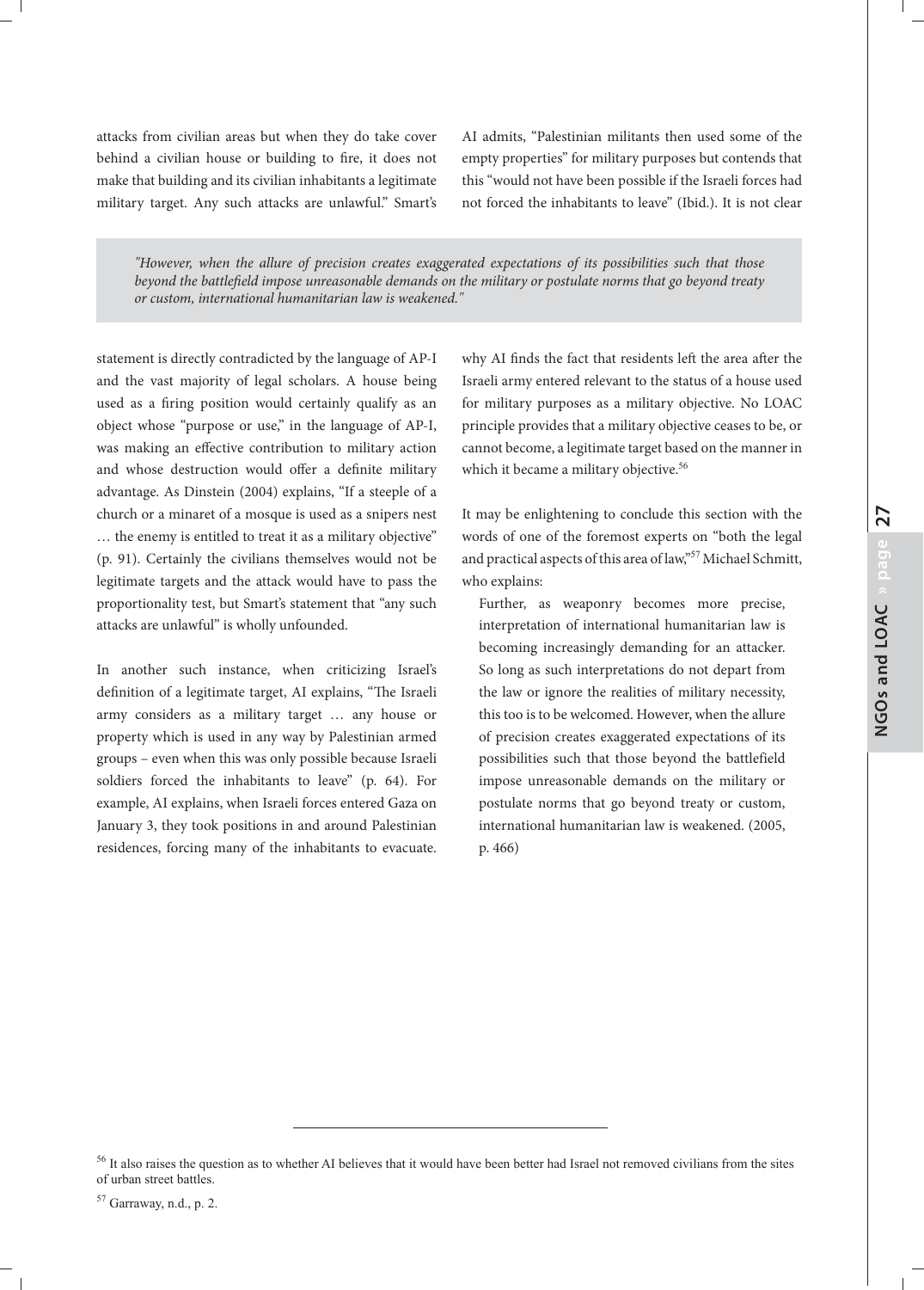# **Conclusion**

**T**

he growth in size and influence of international human rights NGOs has elevated issues relating to LOAC to a central place within the international system. As NGOs play an increasingly important role in shaping the policies of states and international bodies, the need to ensure the accuracy and objectivity of the information they produce has become

all the more critical. It appears that at least in their reporting on the Israeli-Palestinian conflict, NGO reports contain numerous factual inaccuracies and problematic presentations of international law.

It is therefore suggested that AI and HRW, as well as other NGOs dealing with similar issues, evaluate carefully their areas of competency and ensure that factual assertions are made with the proper degree of expertise. In some of the instances considered in this report, information indicating the inaccuracy of the NGOs' assertions is readily available on the Internet. This suggests that the NGOs must be careful to maintain standards of objectivity and ensure that ideological biases do not create a tendency to confirm predetermined hypotheses.<sup>58</sup>

AI and HRW clearly intend for their reports to play a central role in the movement to monitor and enforce compliance with LOAC. While at times they present their reports as simply establishing *prima facie* justifications to their calls for independent investigations, in many instances they make conclusive assertions of war crimes and other illegal behavior. If the NGOs' reports are to make a positive contribution to the enforcement of LOAC, the organizations must be careful to base their analyses on accurate presentations of international law, reflecting generally accepted standards and definitions. Those repeating NGO arguments, such as journalists and diplomats, should pay greater attention to attempts at "standard setting" within NGO reports.<sup>59</sup> NGOs do and should play a significant role in the development of international law, including in the evolution of its standards. Yet when undertaking an evaluation of whether a country has complied with the requirements of international law, it is crucial to judge based on the current state of the law, and not on what the particular NGO might prefer it to be.

Policy-makers should subject the information they receive from NGOs to more critical scrutiny before allowing it to influence their decisions. NGOs such as HRW and AI certainly have an important role to play in informing government officials, diplomats, and the public, particularly regarding areas to which others have less access. Subjecting NGO reports and statements to careful analysis will help ensure that these are produced at the highest standards, without being influenced by ideological predispositions or selection biases. In this way, NGOs such as AI and HRW will be able to most effectively carry out their mission of promoting and protecting human rights.

<sup>58</sup> See G. M. Steinberg, "Soft Powers Play Hardball: NGOs Wage War Against Israel," for a critical analysis of the role of ideological biases in NGO reporting, particularly with reference to the Arab-Israeli arena ("Israel Affairs," vol. 12, No. 4, Oct. 2006), pp. 748-768.

<sup>&</sup>lt;sup>59</sup> C. E. Welch (2001) uses the term "standard setting" to describe NGO involvement in the creation of human rights instruments. Here the term is expanded to include efforts to determine how those instruments should be interpreted.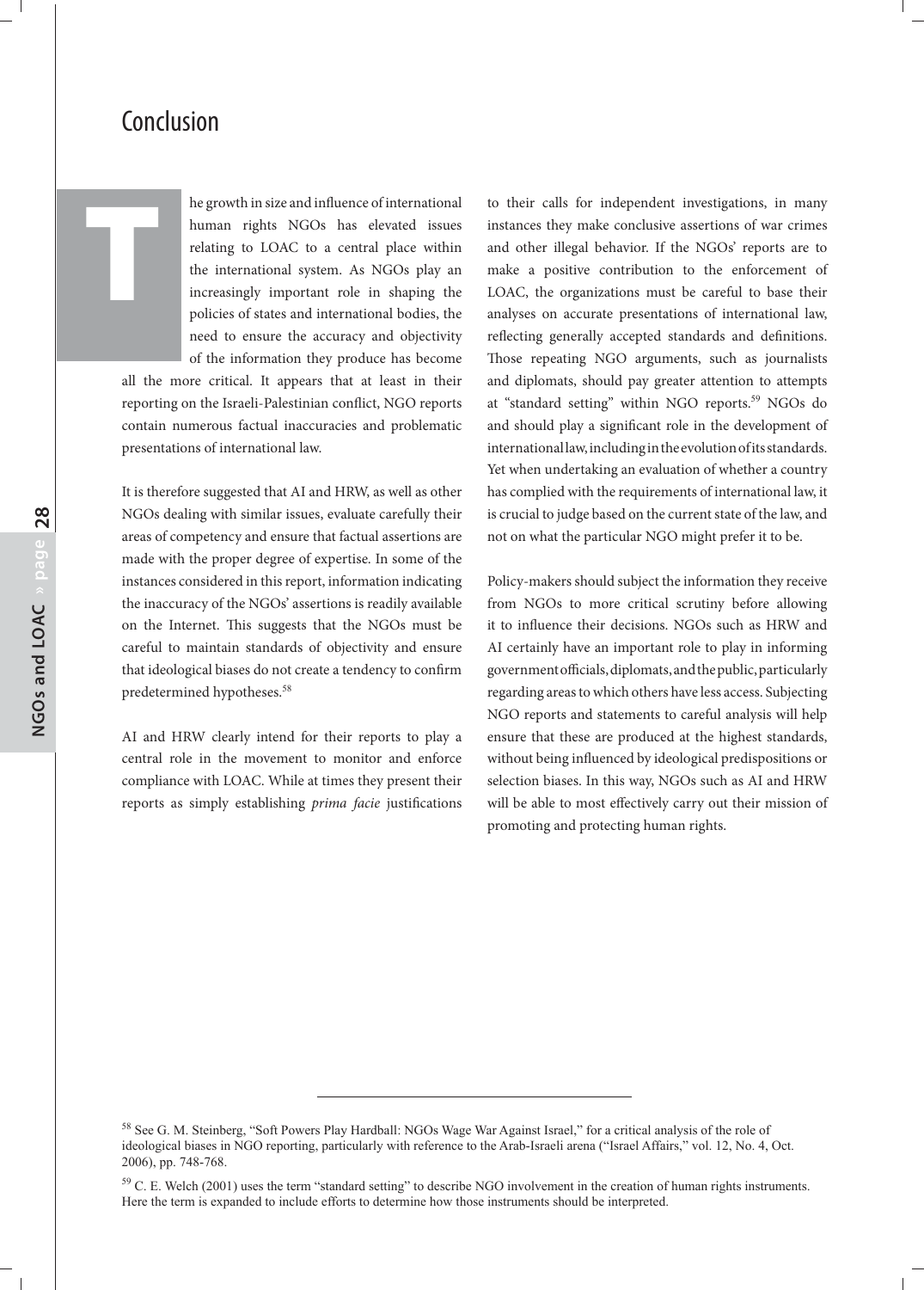# References

Agence France-Presse. (2009, January 15). Patients flee as flames engulf Gaza hospital: Medics. *AFP*. Available at http:// www.google.com/hostednews/afp/article/ALeqM5iFtVdO5p6benIXGgQQCrBIWoeRKQ

(Note: all URLs in References were last accessed May 11, 2010.)

Amnesty International. (December 1, 2001). *Universal Jurisdiction: Questions and answers concerning universal jurisdiction*. Available at http://www.amnesty.org/en/library/info/IOR53/020/2001

Amnesty International. (January 8, 2009). *Gaza civilians endangered by the military tactics of both sides*. Available at http://www.amnesty.org/en/news-and-updates/news/gaza-civilians-endangered-military-tactics-both-sides-20090108

Amnesty International. (January 19, 2009). *Israel used white phosphorus in Gaza civilian areas*. Available at http://www. amnesty.org/en/news-and-updates/news/israeli-armys-use-white-phosphorus-gaza-clear-undeniable-20090119

Amnesty International. (January 19, 2009). *The conflict in Gaza: A briefing on applicable law, investigations and accountability*. Available at http://www.amnesty.org/en/library/info/MDE15/007/2009/en

Amnesty International. (February 2, 2009). *Faulty intelligence, wanton recklessness, or a combination of the two*. Available at http://livewire.amnesty.org/2009/02/02/faulty-intelligence-wanton-recklessness-or-a-combination-of-the-two/

Amnesty International. (February 23, 2009). *Fueling conflict: Foreign arms supplies to Israel/Gaza*. Available at http://www. amnesty.org/en/library/asset/MDE15/012/2009/en/5be86fc2-994e-4eeb-a6e8-3ddf68c28b31/mde150122009en.html

Amnesty International. (July 2, 2009). *Operation "Cast Lead": 22 days of death and destruction*. Available at http://www. amnesty.org/en/library/info/MDE15/015/2009/en

Army-technology.com. (n.d.). Spike anti-armour missile systems, Israel. Available at http://www.army-technology.com/ projects/gill/

Barak, A. (2005). *The Public Committee Against Torture in Israel v. The Government of Israel*, (HCJ 769/02, 12/11/05). ("Targeted Killing" judgment). Available at http://elyon1.court.gov.il/files\_eng/02/690/007/A34/02007690.a34.pdf

Barry, D. (1997, June 11). Dull, Dirty and Dangerous. *Flight International*. Available at http://www.flightglobal.com/ articles/1997/06/11/3753/dull-dirty-and-dangerous.html

Bernstein, R. (2009, October 19). Rights watchdog, lost in the Mideast. *The New York Times*. Available at http://www. nytimes.com/2009/10/20/opinion/20bernstein.html

Bother, M., Partsch, K. J. & Solf, W. A. (1982). *New rules for victims of armed conflicts*. The Hague: Martinus Nijhoff Publishers.

*British Army Field Manual*, Vol. 1, Part 10. (2009). Countering insurgency. Available at http://news.bbc.co.uk/2/shared/ bsp/hi/pdfs/16\_11\_09\_army\_manual.pdf

British Foreign and Commonwealth Office. (February 10, 2009). *The use of white phosphorus in international law* (Note to Foreign Affairs Committee). Available at http://www.publications.parliament.uk/pa/cm200809/cmselect/ cmfaff/261/261we02.htm

Bronner and Tavernise. (2009, February 3). In shattered Gaza town, roots of seething split. *The New York Times*. Available at http://www.nytimes.com/2009/02/04/world/middleeast/04gaza.html

Defense Update. (n.d.). Hellfire II Missile System. Available at http://defense-update.com/products/h/hellfire.htm

Dinstein, Y. (2004). *The conduct of hostilities under the law of international armed conflict*. Cambridge: Cambridge University Press.

Eshel, D. (2007, April 29). Military confrontation with Hamas in Gaza unavoidable. *Defense Update*. Available at http:// defense-update.com/analysis/analysis\_290407\_gaza.htm

Federation of American Scientists. (n.d.). *White Phosphorus Fact Sheet*. Available at http://fas.org/programs/bio/ factsheets/whitephosphorus.html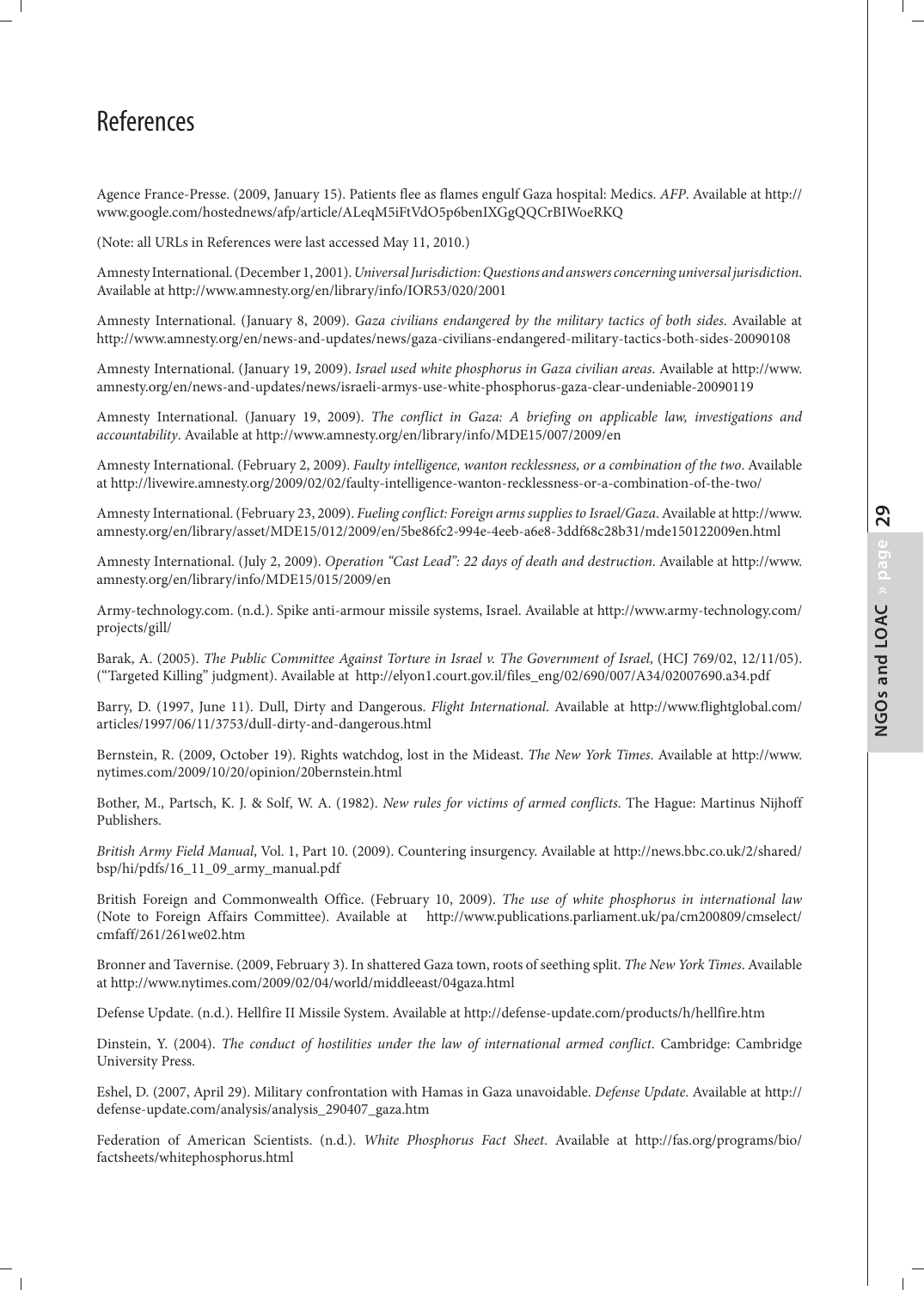Fenrick, W. J. (1997). Attacking the Enemy Civilian as a punishable offense. *Duke Journal of Comparative & International Law*, 7, 539-569.

Garraway, C. (n.d.). *The conduct of hostilities: Definition of military objectives*. (Remarks at seminar examining the ICRC's *Study into Customary International Humanitarian Law*.) Available at http://pforum.isn.ethz.ch/docs/C1190039-65B0- 58E9-281B8E65DE51DA06.pdf

Gaudreau, J. (2003). The reservations to the Protocols additional to the Geneva Conventions for the protection of war victims. *International Review of the Red Cross, 849*, pp. 143-184.

Globalsecurity.org. (n.d.). Smoke projectiles. Available at http://www.globalsecurity.org/military/systems/munitions/ smoke.htm

Harel, A. (2007, Feb. 2). Israel worried Hamas may have advanced anti-tank missiles. *Haaretz*. Available at http://www. haaretz.com/news/idf-worried-hamas-may-have-advanced-anti-tank-missiles-1.213563

Herzberg, A. (2008). NGO "Lawfare": Exploitation of courts in the Arab-Israeli conflict. *NGO Monitor Monograph Series* (G. M. Steinberg, Ed.). Available at http://www.ngo-monitor.org/data/images/File/lawfare-monograph.pdf

Holland, J. (2004). Military objective and collateral damage: Their relationship and dynamics. *Yearbook of International Humanitarian Law*, 7, 35-78.

Human Rights Watch. (January 10, 2009). *Q&A on Israel's Use of White Phosphorus in Gaza*. Available at http://www.hrw. org/en/news/2009/01/10/q-israel-s-use-white-phosphorus-gaza

Human Rights Watch. (March 25, 2009). *Rain of fire: Israel's unlawful use of white phosphorus in Gaza*. Available at http:// www.hrw.org/en/reports/2009/03/25/rain-fire

Human Rights Watch. (April 20, 2009). *Under cover of war: Hamas political violence in Gaza*. Available at http://www. hrw.org/node/82366

Human Rights Watch. (June 30, 2009). *Israel: Misuse of drones killed civilians in Gaza*. Available at http://www.hrw.org/ en/news/2009/06/30/israel-misuse-drones-killed-civilians-gaza

Human Rights Watch. (June 30, 2009). *Precisely wrong: Gaza civilians killed by Israeli drone launched missiles*. Available at http://www.hrw.org/en/reports/2009/06/30/precisely-wrong-0

Human Rights Watch. (August 6, 2009). *Rockets from Gaza: harm to civilians from Palestinian armed groups' rocket attacks*. Available at http://www.hrw.org/en/reports/2009/08/06/rockets-gaza-0

Human Rights Watch. (August 13, 2009). *White flag deaths: Killing of Palestinian civilians during operation "Cast Lead."*  Available at http://www.hrw.org/node/85014

Intelligence and Terrorism Information Center. (2010). *Hamas and the terrorist threat from the Gaza Strip*. Available at http://www.terrorism-info.org.il/malam\_multimedia/English/eng\_n/pdf/g\_report\_e1.pdf

International Criminal Tribunal for the former Yugoslavia. (2000). *Final report to the Prosecutor by the committee established to review the NATO bombing campaign against the Federal Republic of Yugoslavia*. Available at http://www.icty. org/x/file/About/OTP/otp\_report\_nato\_bombing\_en.pdf

Judge Advocate General- Canada. (2001). *Law of armed conflict: On the operational and tactical levels* (B-GJ-005-104/ FP-021). Available at http://www.cfd-cdf.forces.gc.ca/websites/Resources/dgfda/Pubs/CF%20Joint%20Doctrine%20 Publications/CF%20Joint%20Doctrine%20-%20B-GJ-005-104%20FP-021%20-%20LOAC%20-%20EN%20(13%20 Aug%2001).pdf

Keck, M. E., & Sikkink, K. (1998). *Activists beyond borders: Advocacy networks in international politics*. Ithaca, NY: Cornell University Press.

la Franchi, P. (2006, August 8). Israel fields armed UAVs in Lebanon. *Flight International*. Available at http://www. flightglobal.com/articles/2006/08/08/208315/israel-fields-armed-uavs-in-lebanon.html

Lamb, C. (2006, July 2). Have you ever used a pistol. *The Sunday Times-World*. Available at https://www.timesonline. co.uk/article/0,,2089-2252723,00.html

Mandel, S. (2009). Experts or ideologues: A systematic analysis of Human Rights Watch's focus on Israel. *NGO Monitor Monograph Series* (G.M. Steinberg, Ed.). Available at http://www.ngo-monitor.org/hrw.pdf

Mathews, J. (1997). Power shift. *Foreign Affairs*, 76(1), 50-66.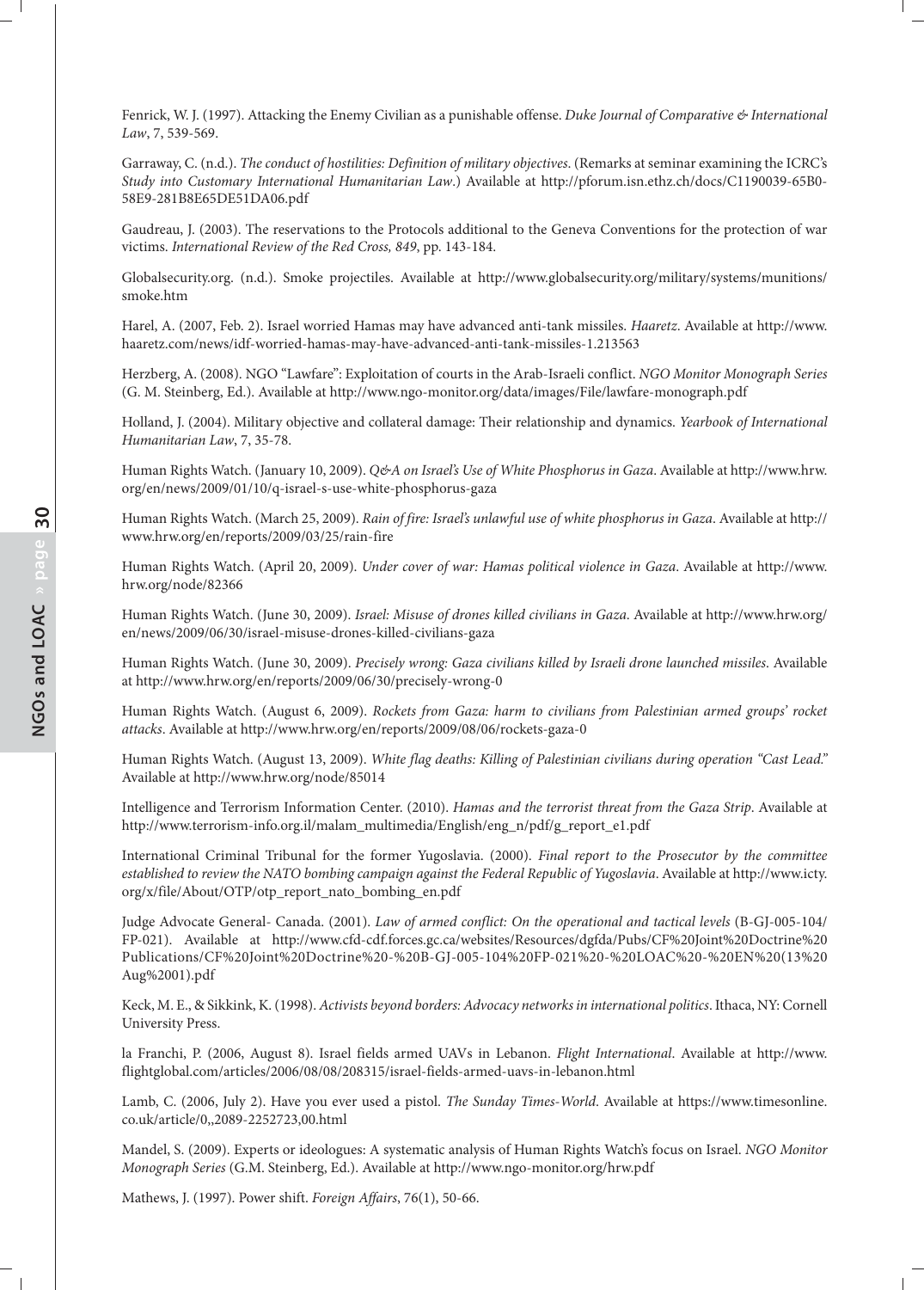Mutua, M. (2001). Human rights international NGOs: A critical evaluation. In C.E. Welch Jr. (Ed.), *NGOs and Human Rights: Promise and Performance* (pp. 151-156). Philadelphia, PA: University of Pennsylvania Press.

Neuman, N. (2004). Applying the rule of proportionality: Force protection and cumulative assessment in international law and morality. *Yearbook of International Humanitarian Law*, 7, 79-112.

NGO Monitor. (2010, January 1). *NGOs claimed Nizar Rayan was a civilian*. Available at http://www.ngo-monitor.org/ article/ngos\_claimed\_nizar\_rayan\_was\_a\_civilian

Nunnenkamp, P. (2008). Aid effectiveness: The myth of NGO superiority. *D+C Development and Cooperation*, 49(5). Available at http://www.inwent.org/ez/articles/068647/index.en.shtml

Partlow, J. (2010, January 13). U.S. uses Predator drone to hit suspected insurgents in Afghanistan. *The Washington Post*. Available at http://www.washingtonpost.com/wp-dyn/content/article/2010/01/13/AR2010011300703.html

Queguiner, J. (2006). Precautions under the law governing the conduct of hostilities. *International Review of the Red Cross*, 864, 793-821.

Rafael. (n.d.). *SPIKE family: Multi-Purpose Precision Weapon Systems*. Available at http://www.rafael.co.il/marketing/ SIP\_STORAGE/FILES/3/923.pdf

Rogers, A. P. V. (2000). Zero-casualty warfare. *International Review of the Red Cross, 837*, 165-181.

Roth, K. (2001). The case for universal jurisdiction. *Foreign Affairs*, Sept./Oct. 2001.

Schmitt, M. N. (2004). Direct participation in hostilities and 21st century armed conflict. In H. Fischer (Ed.), *Crisis Management and Humanitarian Protection: Festschrift Fur Deter Fleck* (pp. 505-529). Berlin: BWV.

Schmitt, M. N. (2005). Precision attack and international humanitarian law. *International Review of the Red Cross, 859*, 445-466.

Shivji, I. G. (2007). *Silences in NGO discourse: The role and future of NGOs in Africa*. Oxford: Fahamu.

Somerville, K. (2002, November 5). US drones take combat role. *BBC News Online*. Available at http://news.bbc.co.uk/2/ hi/2404425.stm

UN Fact Finding Mission on the Gaza Conflict. (2009, July 7). *Public Hearings-Geneva, Afternoon Session of July 7, 2009* [unofficial transcript]. Available at http://www2.ohchr.org/english/bodies/hrcouncil/specialsession/9/ docs/2009.07.07PM\_Session.doc

Upadhyay, A. (2003, June 11). NGOs: Do the watchdogs need watching? *Inter Press Service*.

*US Army Field Manual 3-6*. (1986). Field behavior of NBC agents (including smoke and incendiaries). Available at http:// www.globalsecurity.org/wmd/library/policy/army/fm/3-6/index.html

US Army International Intelligence Officer Advanced Course. (n.d.). Offensive operations and intelligence: Tactical decision making process. Available at http://ftp.fas.org/irp/doddir/army/mioac/tdmplp.htm

US Navy, Office of the Chief of Naval Operations. (2007). *The commander's handbook on the law of naval operations*  (NWP 1-14M). Available at http://www.usnwc.edu/getattachment/a9b8e92d-2c8d-4779-9925-0defea93325c/1-14M\_ (Jul\_2007)\_(NWP)

Welch Jr., C. E. (2001). *Introduction*. In C.E. Welch Jr. (Ed.), *NGOs and Human Rights: Promise and Performance* (pp. 1-24). Philadelphia, PA: University of Pennsylvania Press.

Williams, D. (2009, June 30). Human Rights Watch accuses Israel over Gaza drones. *Reuters*. Available at http://www. reuters.com/article/idUSTRE55T37A20090630

Yates, D. (2009, January 24). A British soldier's view of Operation Cast Lead. *Coffee House: The Spectator Blog*. Available at http://www.spectator.co.uk/coffeehouse/3286561/a-british-soldiers-view-of-operation-cast-lead.thtml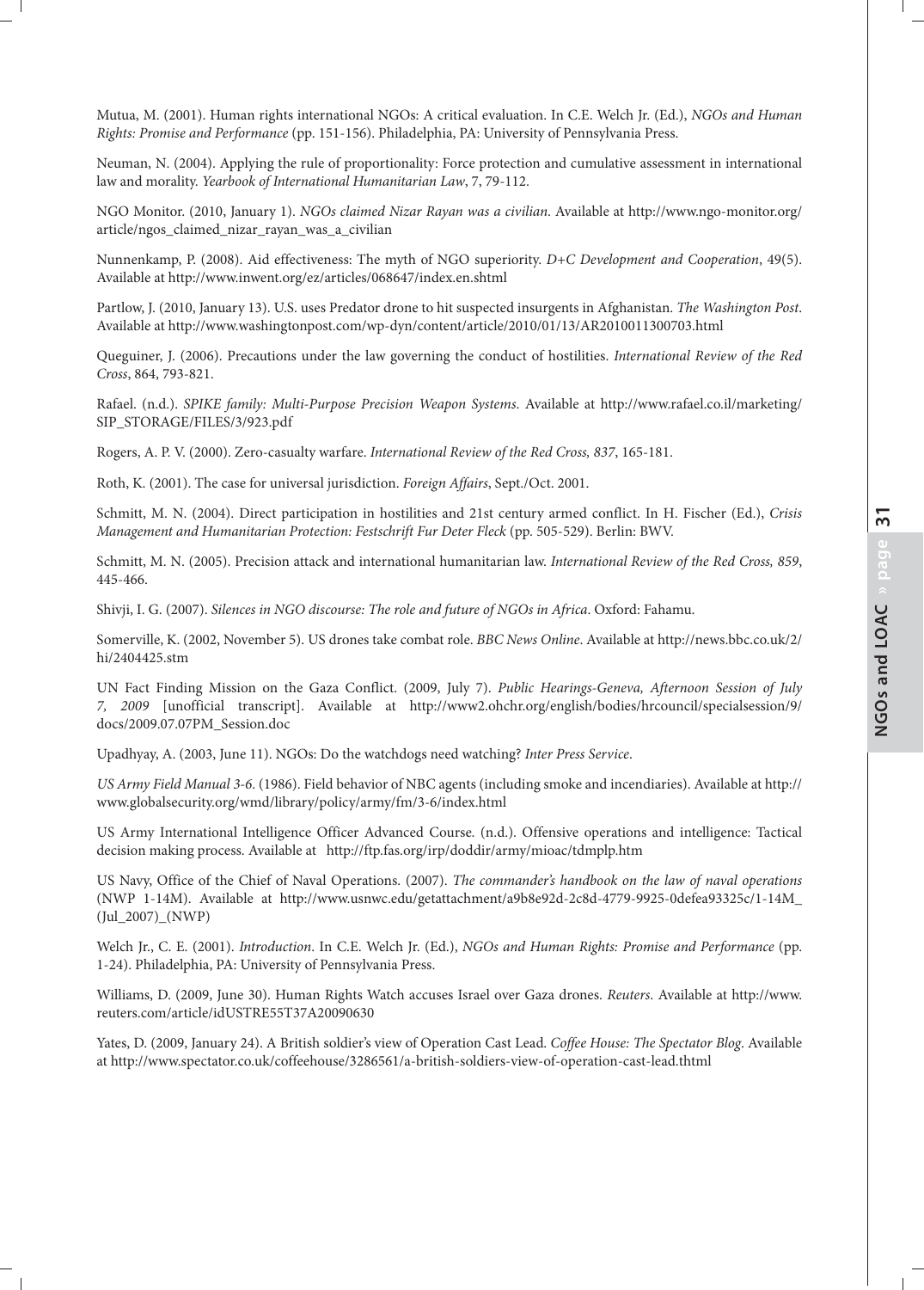$\mathbb{R}$ 

 $\overline{1}$ 

 $\mathbf{1}$ 

 $^{-}$  1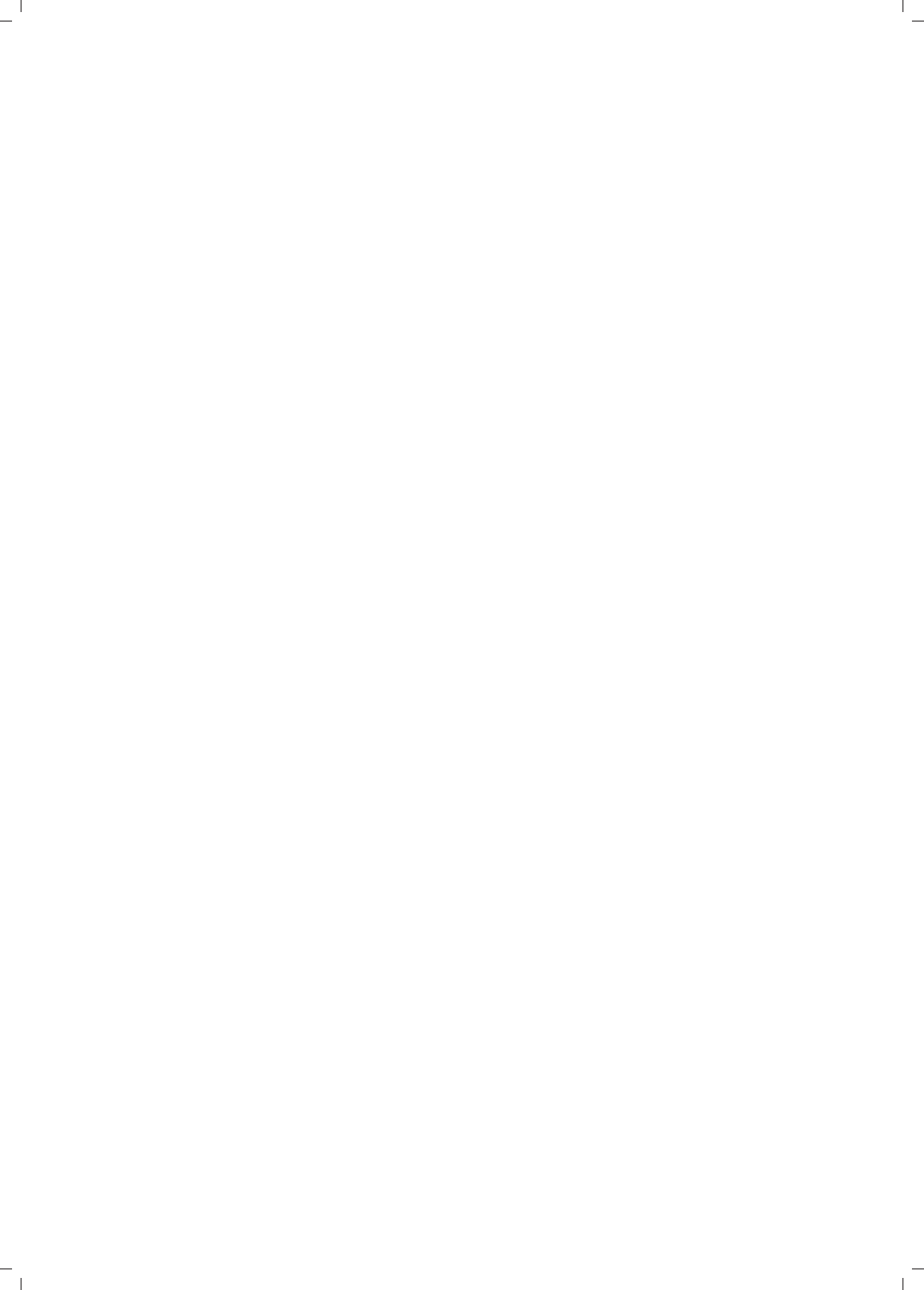#### **NGO Monitor Monograph Series:**

Precision-Guided or Indiscriminate? NGO Reporting on Compliance with the Laws of Armed Conflict (June 2010) Scandinavian NGO Funding: Promoting Boycotts, "Lawfare," and the Rhetoric of Conflict (March 2010) Experts or Ideologues? A Systematic Analysis of Human Rights Watch's Focus on Israel (September 2009) Trojan Horse: The Impact of European Government Funding for Israeli NGOs (Hebrew, September 2009) The NGO Front in the Gaza War: The Durban Strategy Continues (February 2009) NGO "Lawfare": Exploitation of Courts in the Arab-Israeli Conflict (September 2008, revised 2nd edition, June 2010) Europe's Hidden Hand (April 2008; revised 2nd edition, March 2009)

#### **Jerusalem Center Programs:**

Global Law Forum - (www.globallawforum.org) Iran and the New Threats to the West Defensible Borders Initiative Institute for Contemporary Affairs (ICA) Anti-Semitism After the Holocaust Global Terrorism Jerusalem in International Diplomacy New Models for Economic Growth in Israel